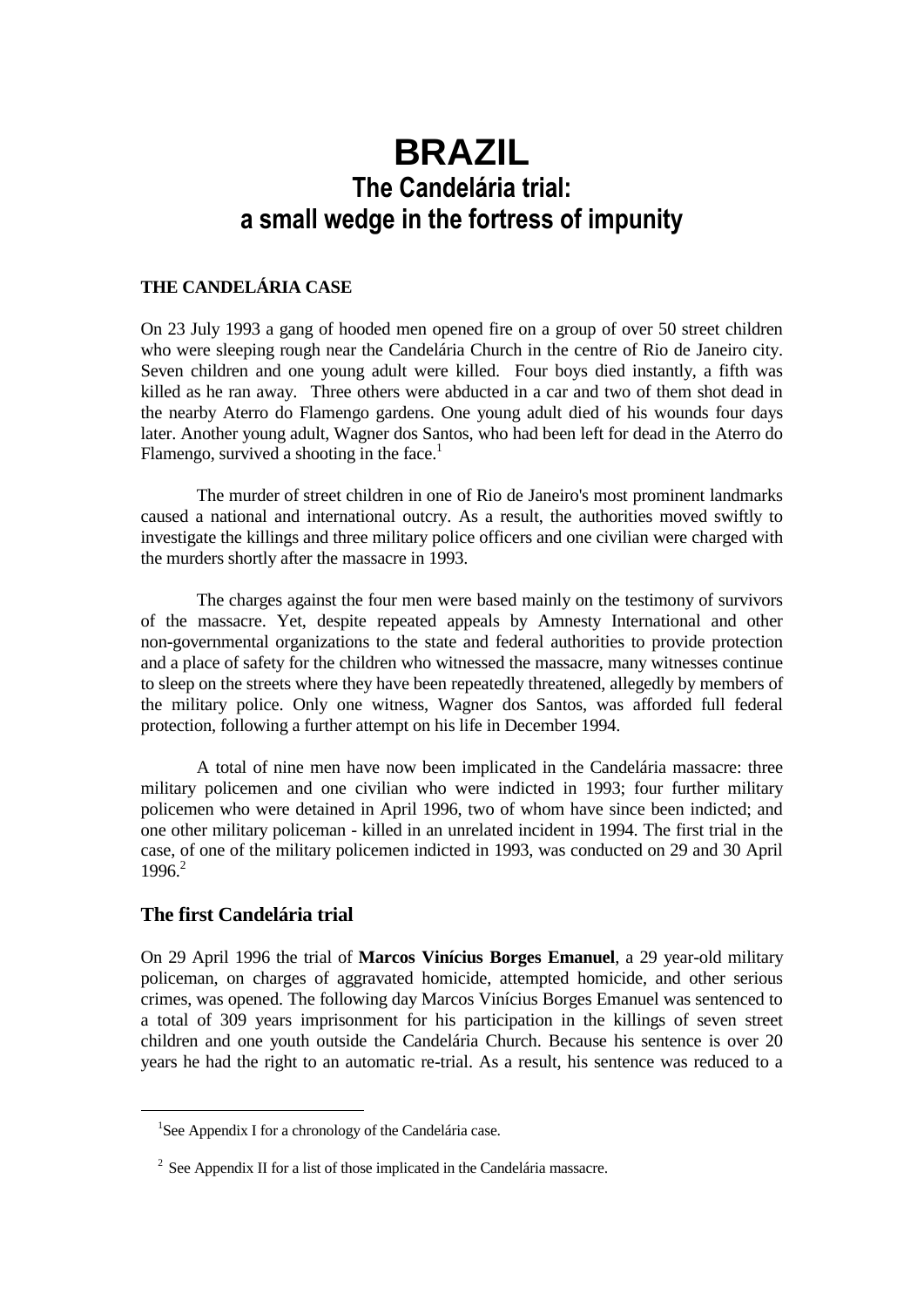2

total of 89 years imprisonment at his re-trial on 26 June 1996. Under Brazilian law he will be subject to a maximum prison term of 30 years.

In passing the original sentence on 30 April 1996 the judge said:

- "The abhorrent nature of the crimes attributed to the defendant, driven by the shameful aim of exterminating socially marginalized children; the cruel manner in which they were executed, whereby defenceless victims faced a merciless death; the resulting irreparable consequences, including those experienced by the victims who survived, who will have to live for ever with the traumas of that night of terror and barbarism. All this leads inevitably to a judgement of the most profound condemnation.
- These crimes, which disregard human rationality and strike at the very heart of universal justice, justify the application of maximum sentences. Here, the fact that the defendant is a first-time offender loses all relevance, since the carrying out of these actions reveals a violent personality lacking the most minimal sense of solidarity, and displaying a total contempt for the dignity of human life." [Amnesty International's translation]
- *"A hediondez dos fatos imputados ao Réu, norteados pelo infamante propósito de exterminar menores socialmente marginalizados; a forma cruel como foram eles executados, quando as vítimas indefesas foram colocadas diante de uma expectativa inapelável da morte; as conseqüências irreparáveis advindas, inclusive para as vítimas sobreviventes, que terão de suportar para sempre os traumas vividos naquela madrugada de terror e barbárie. Tudo isto conduz, inevitavelmente, ao mais profundo juízo de reprovabilidade.*
- *Estes fatos que negam a própria racionalidade humana e agridem a consciência jurídica universal justificam a aplicação da norma sancionatária básica no seu grau máximo. Aqui, perde qualquer relevância a primariedade básica do Réu, visto que a prática de fatos deste jaez revelam uma personalidade violenta e destituída de um mínimo sentimento de solidariedade, com total desprezo à dignidade e à vida do homem."*

Amnesty International sent two observers, Sir Ronald Wilson, ex-Justice of the Higher Court of Australia (Australia's highest court), and an Amnesty International staff member, to observe the 26-hour trial on 29 and 30 April 1996. The trial was held according to Brazilian legal procedures.

Of the witnesses to the massacre who had previously submitted testimony, all but one were too afraid to testify in court. The only witness to do so was **Wagner dos Santos**.

In the original trial on 29 and 30 April 1996 Marcos Vinícius Borges Emanuel was found guilty of participation in six aggravated homicides, five attempted homicides, two fatal woundings and one serious wounding. Marcos Vinícius Borges Emanuel confessed in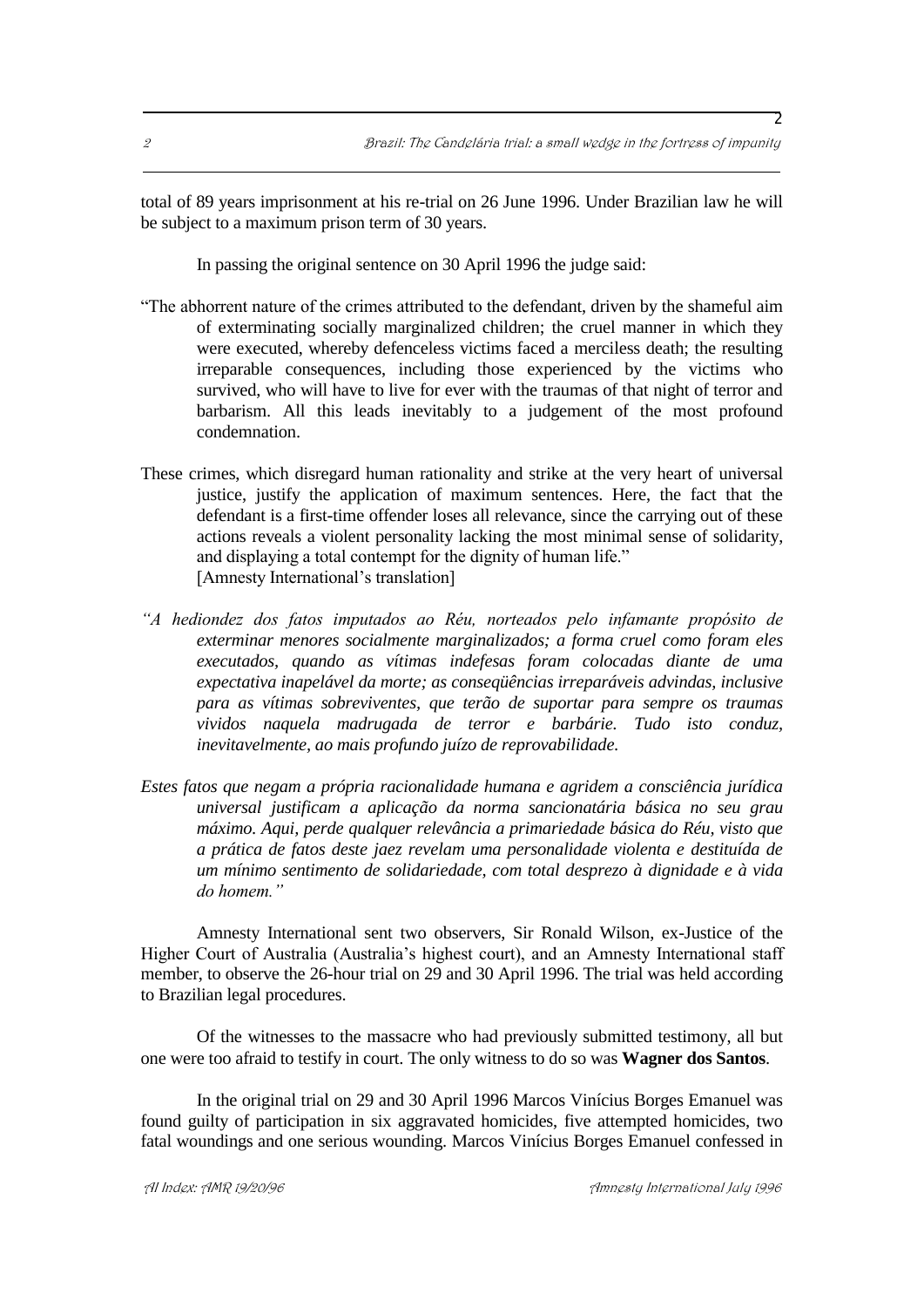court to one of the killings. The jury accepted the prosecution's case that he was a co-participant in the entire massacre. At his retrial on 26 June 1996 Marcos Vinícius Borges Emanuel was cleared of four of the charges of aggravated homicide, and sentenced to 30 years each for the murder of two street children, **Valderino Miguel de Almeida**, aged 14, and **"Gambazinho"**, aged 17. His sentence has now been reduced to a total of 89 years imprisonment - 60 years for the two aggravated homicides, and 29 years of the original  $\text{sentence}^3$ .

After the trial of military policeman Marcos Vinícius Borges Emanuel on 29-30 April 1996, Amnesty International commented that it considers his conviction to represent "an encouraging but small wedge in the fortress of impunity for human rights violations in Brazil."

The trial of the three other men indicted in 1993 - two military policemen and one civilian - has been postponed. They were all released on 14 May 1996 pending trial. No date has yet been set for their trial. The two military policemen indicted in June 1996, both of whom have confessed to involvement in the massacre, are expected to be tried in August 1996. Amnesty International will monitor these forthcoming trials. In addition, the organization will continue to monitor investigations into the Candelária massacre and to call for all those responsible to be brought to justice.

### **Continuing judicial investigations**

Shortly before the trial of Marcos Vinícius Borges Emanuel three further military policemen were detained in connection with the massacre, and a fourth military policeman came forward to confess his participation in the killings. In all, of the eight military policemen implicated in the massacre, three have now confessed to their involvement: Marcos Vinícius Borges Emanuel, and two of the four military policemen detained in April 1996.

Survivors of the massacre testified to the involvement of two cars and five to eight participants in the massacre. However, the three military policemen who have now confessed to the massacre allege that only one car and four military policemen were involved - themselves and a military policeman, nicknamed *Seixta Feira 13*, (Friday 13th), because of the terror he instilled in street children. *Seixta Feira 13* was himself killed in 1994. All three who confessed to involvement in the massacre place the burden of responsibility on this, now dead, military policeman. In maintaining this version of events in their confessions the three military policemen clear of responsibility the two military policemen and one civilian who were indicted in 1993 and who are still awaiting trial.

—<br>—

<sup>&</sup>lt;sup>3</sup> Only sentences of over 20 years qualify for automatic re-trial. The 29 years carried over from Marcos Vinícius Borges Emanuel's original sentence represents a total of the sentences of less than 20 years each that had been given for the serious and fatal woundings.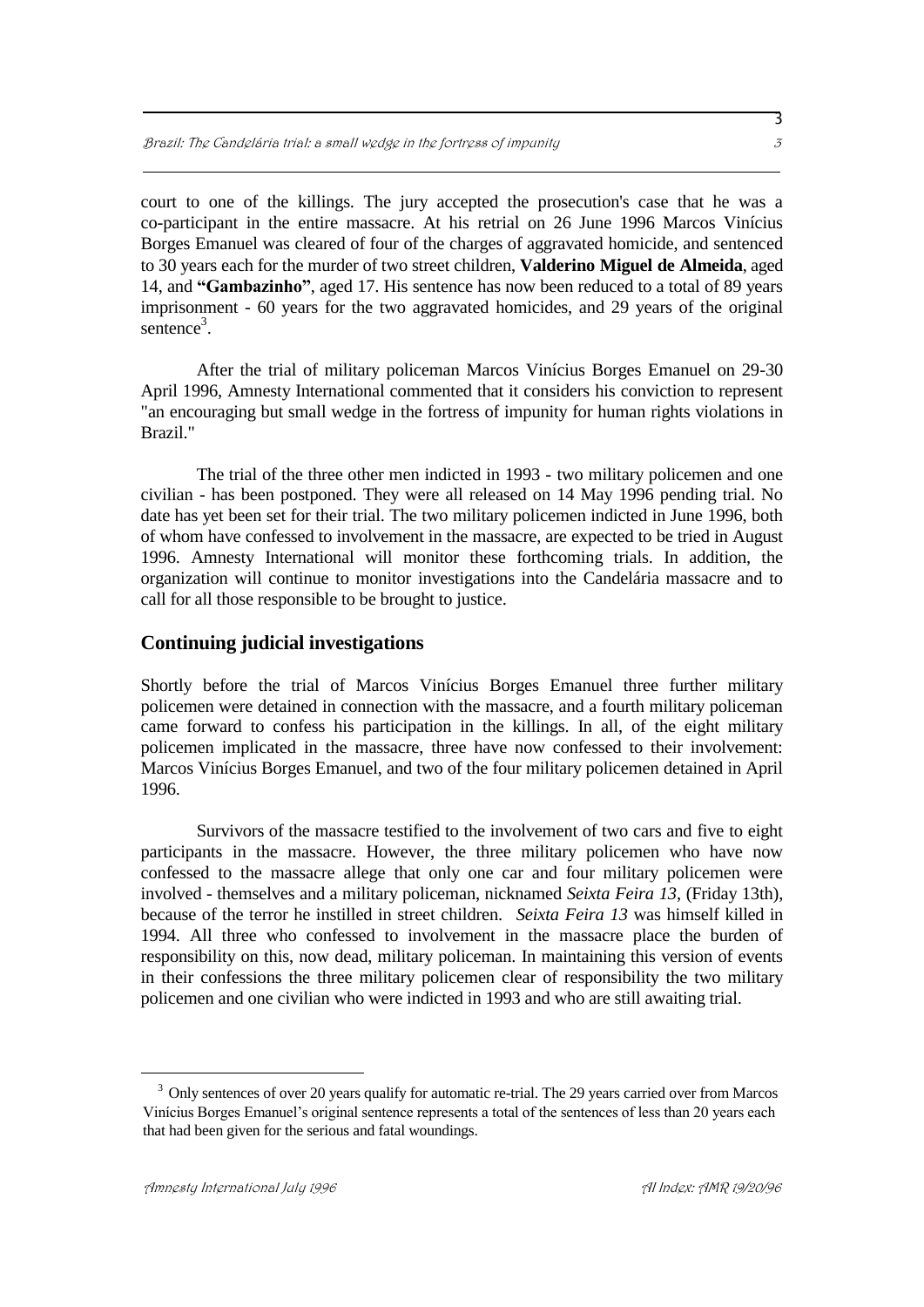7

#### **AMNESTY INTERNATIONAL'S CONCERNS**

#### **Witness protection**

The prosecution of the Candelária case rests on the identification of the defendants by survivors of the massacre. The testimony of witness Wagner dos Santos was crucial in bringing about the conviction of military policeman Marcos Vinícius Borges Emanuel, but he was only able to testify in safety after securing the protection of the federal government, following a further attempt on his life which left his face partially paralysed (See *Brazil: The Candelária Massacre and Wagner dos* Santos, AMR 19/11/95, July 1995 and *Brazil: Witness protection: Wagner dos Santos*, AMR 12/24/95, October 1995). He is now in hiding abroad under Federal Government protection, from where he returned briefly to Brazil in April 1996 in order to testify in the trial of Marcos Vinícius Borges Emanuel. All the other witnesses to the massacre were too fearful of repercussions to testify in court, and most have returned to the streets.

The Candelária case has highlighted the urgent need for a witness protection program in Brazil. Amnesty International has repeatedly called on the Brazilian authorities to introduce an effective witness protection program. The organization has documented many cases where witnesses to human rights violations have been threatened and, in some cases, killed<sup>4</sup>. The resulting fear often leads witnesses to withhold their evidence, making it hard to bring those responsible for human rights violations to justice, thereby perpetuating the climate of almost universal impunity in Brazil for such violations. Amnesty International believes that an effective witness protection program could help to break this cycle of impunity.

Despite the good will shown by the Federal Government in the case of Wagner dos Santos, Amnesty International is concerned that it is not giving the need for witness protection the priority it deserves. In November 1994 the government presented draft legislation to Congress designed to protect witnesses. However, the draft legislation was withdrawn by the current government in April 1996, ostensibly for "improvements". The Chamber of Deputies' Human Rights Commission commented that such "improvements" could have been made during its passage through Congress and that the withdrawal has had the effect of delaying the process, since the new draft will need to pass through several committee stages, a procedure which the first draft had already completed.

On 13 May 1996 the Brazilian Federal Government launched a National Human Rights Program. However, instead of committing itself to cooperation between federal and state governments<sup>5</sup> in setting up and implementing a national witness protection program, the program merely proposes:

—<br>—

<sup>&</sup>lt;sup>4</sup>See Appendix III for a list of witnesses who have been killed.

<sup>&</sup>lt;sup>5</sup>Brazil is a federative republic with 26 states and a federal capital, Brasília. Each individual state has a state governor and state secretary for police, justice, and other branches of government. Individual states have a large degree of autonomy. The main police forces - the military and civil police - are state police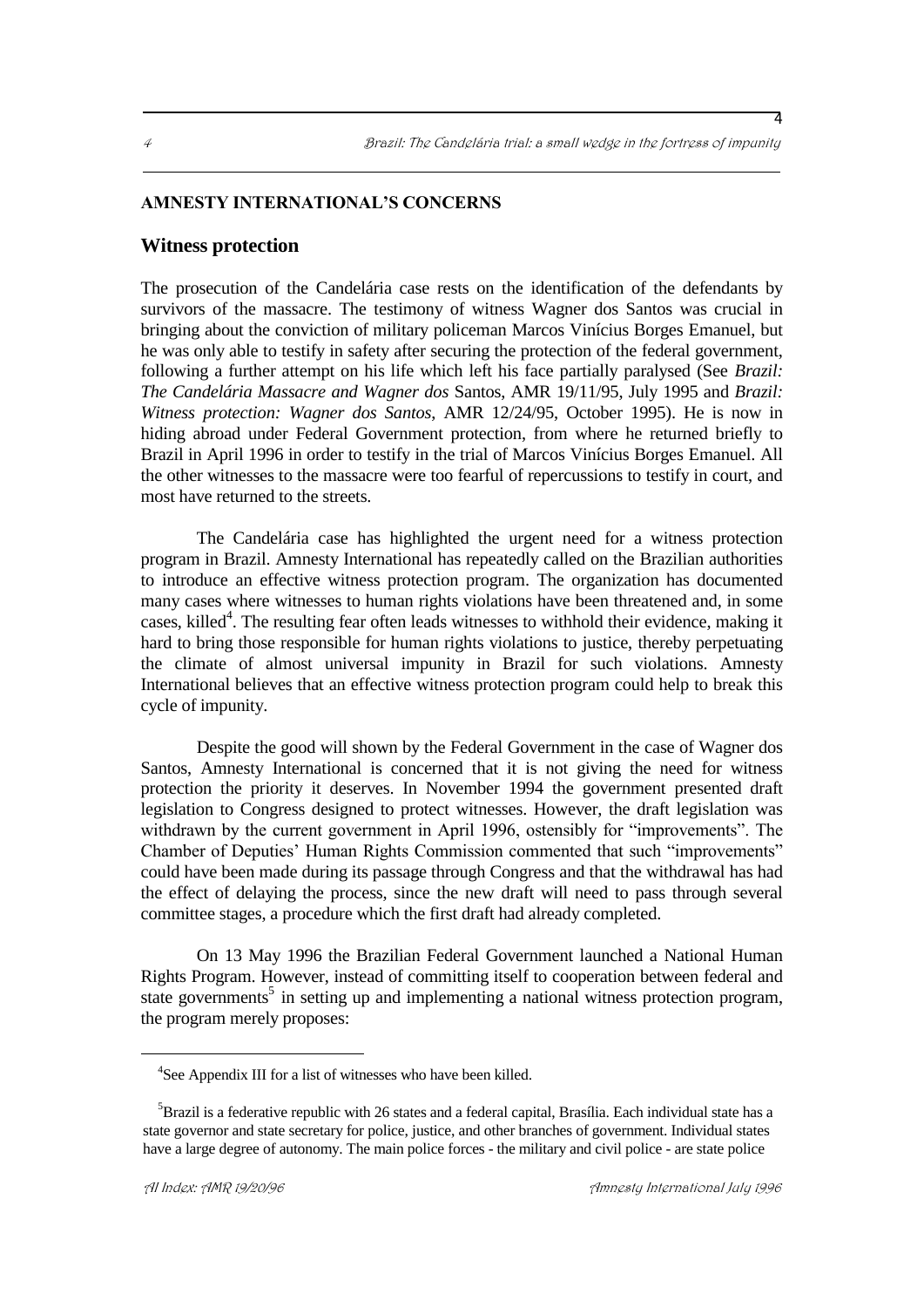- Supporting the creation in the states [of the federation] of programs for the protection of victims and witnesses of crimes, who are exposed to grave danger as a result of their collaboration or statements made in police investigations or criminal proceedings. [Amnesty International's translation]
- *Apoiar a criação nos Estados de programas de proteção de vítimas e testemunhas de crimes, expostas a grave e atual perigo em virtude de colaboração ou declarações prestadas em investigação ou processo penal.*

Amnesty International supports the setting up by individual states of their own witness protection programs. However, this does not obviate the need for a federal witness protection program to take up cases that cannot be addressed at the state level. A federal program should make provision for a coordination role for state programs, and for the transfer of witnesses from one state to another for their own safety. Furthermore, the political and legal commitment to witness protection varies from state to state, and therefore state level protection may not always be adequate. In the case of human rights violations committed by agents of the state, the authorities and police agents from the state in which the violations were committed may not be an appropriate source of protection to the witness or victim. This is demonstrated in the case of Wagner dos Santos, who was under Rio de Janeiro state protection $6 \text{ when he was abducted}$  and shot, allegedly by Rio de Janeiro military policemen, in December 1994.

### **Impunity**

-

The fact that the Candelária case came to court at all, and that a conviction was secured against a military policeman, are important steps forward in the fight against impunity in Brazil. However, this was the trial of only one of the defendants in a complex and high profile case. In many other cases involving the killing of children and adolescents police investigations are not completed and cases never reach the courts. The widespread impunity enjoyed by those responsible for human rights violations in Brazil remains a principal concern of Amnesty International.

Most military policemen accused of human rights violations are only tried before special military courts, which have been slow to bring convictions. In the Candelária case, since police were presumed to be acting off-duty and not in uniform, they were charged by civilian courts. Amnesty International and other human rights organizations have long recommended that military police be answerable to civilian courts for human rights violations. The Brazilian Federal Government committed itself in its May 1996 National

forces answerable to each state's authorities. Whilst the investigation and prosecution of human rights violations is the responsibility of state authorities, the Brazilian Government at the federal level has responsibility for ensuring that human rights are respected throughout the country.

 $<sup>6</sup>$  In Rio de Janeiro city, the capital of the state of Rio de Janeiro, the Municipal Chamber recently</sup> voted to allocate funds to a municipal witness protection program for the city, but Amnesty International has no information that any steps have been taken towards implementing such a program.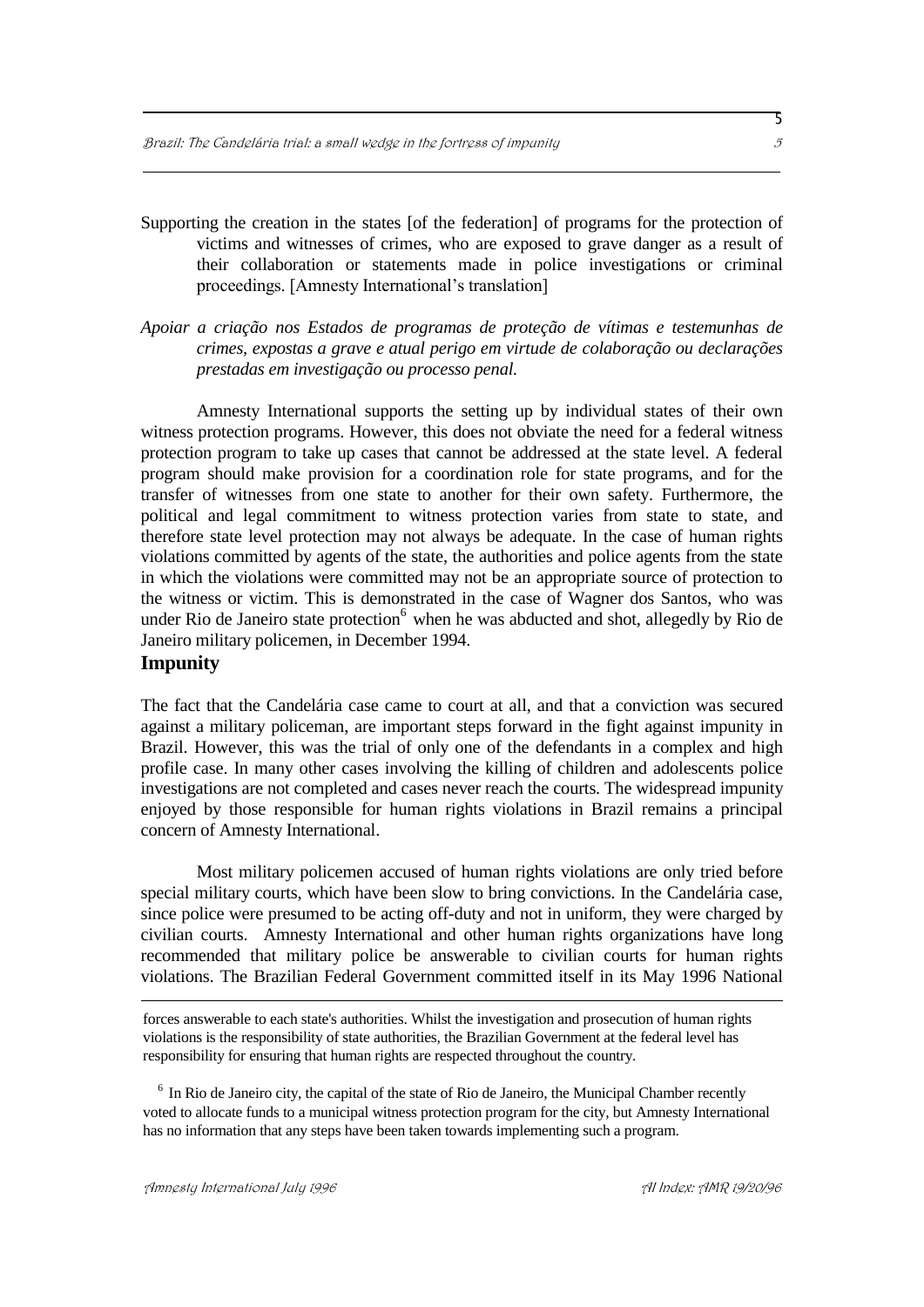6

Human Rights Program to transferring jurisdiction from military to civilian courts for such cases. However, a week before the Program was launched, legislation designed to effect such a transfer, and which had already been passed in the Chamber of Deputies, was effectively halted by the Brazilian Senate as a result of changes made to it.

#### **BACKGROUND: VIOLENT DEATHS IN THE STATE OF RIO DE JANEIRO**

#### **Killings of children and adolescents in Rio de Janeiro state since 1993**

At the time of the brutal Candelária massacre it was believed that the attention drawn to the case would act as a watershed in terms of halting police and death squad violence against children and adolescents, thereby ending impunity for such violence. The massacre was also thought of as a potential catalyst for mobilizing Brazilian society to address a social climate in which poor children and adolescents are vulnerable to violence. Yet, since 1993 the number of children and adolescents violently killed in Rio de Janeiro state has risen dramatically. Some of these deaths are due to confrontational policing methods and to death squad activities.

Statistics for killings of children and adolescents in Brazil are notoriously incomplete. Investigations into such killings are rudimentary, if carried out at all, and much of the information collated lacks important evidence about the circumstances, manner and cause of death. For example, the statistics do not indicate whether the victims were killed as a result of private confrontations, gang fights, confrontations between police and armed drugs gangs, or in extrajudicial executions by the police or death squads. In the majority of cases there is no information about the perpetrators. Nor do the figures indicate the social origins of the victims - for example, whether or not they are street children. However, complementary studies by both the courts and non-governmental organizations have shown that street children make up only a small proportion of those killed - the vast majority of those killed are poor adolescents who live at home. These studies also show that the majority of victims are aged between 15 and 17.

Despite the difficulties in gathering information, figures from the 2nd Branch of Rio de Janeiro's Child and Adolescent Court (*2ª Vara da Infância e Adolescência do Tribunal de Justiça do Rio de Janeiro*) confirm a rising trend in violence in the state of Rio de Janeiro. In 1992, 450 homicides of children and adolescents were registered in Rio de Janeiro. Homicides were previously recorded as a separate category, but since 1994 this is no longer the case. In the absence of the category of homicide, figures for death by gunshot may provide the nearest equivalent. The 2nd Branch of Rio de Janeiro's Child and Adolescent Court has recorded that of a total of 1,138 violent deaths in 1995, 55.18% were from gunshots - giving a total of 628. This represents an increase on the 1994 figures: of 1,226 violent deaths in 1994, 46% or 574 were from gunshots.

In its analysis of these figures the court has emphasised that there has been a change in the pattern of killings with fewer death squad killings and more attributed to the drugs trade, to gang fights and to shoot-outs with police on duty. However in the absence of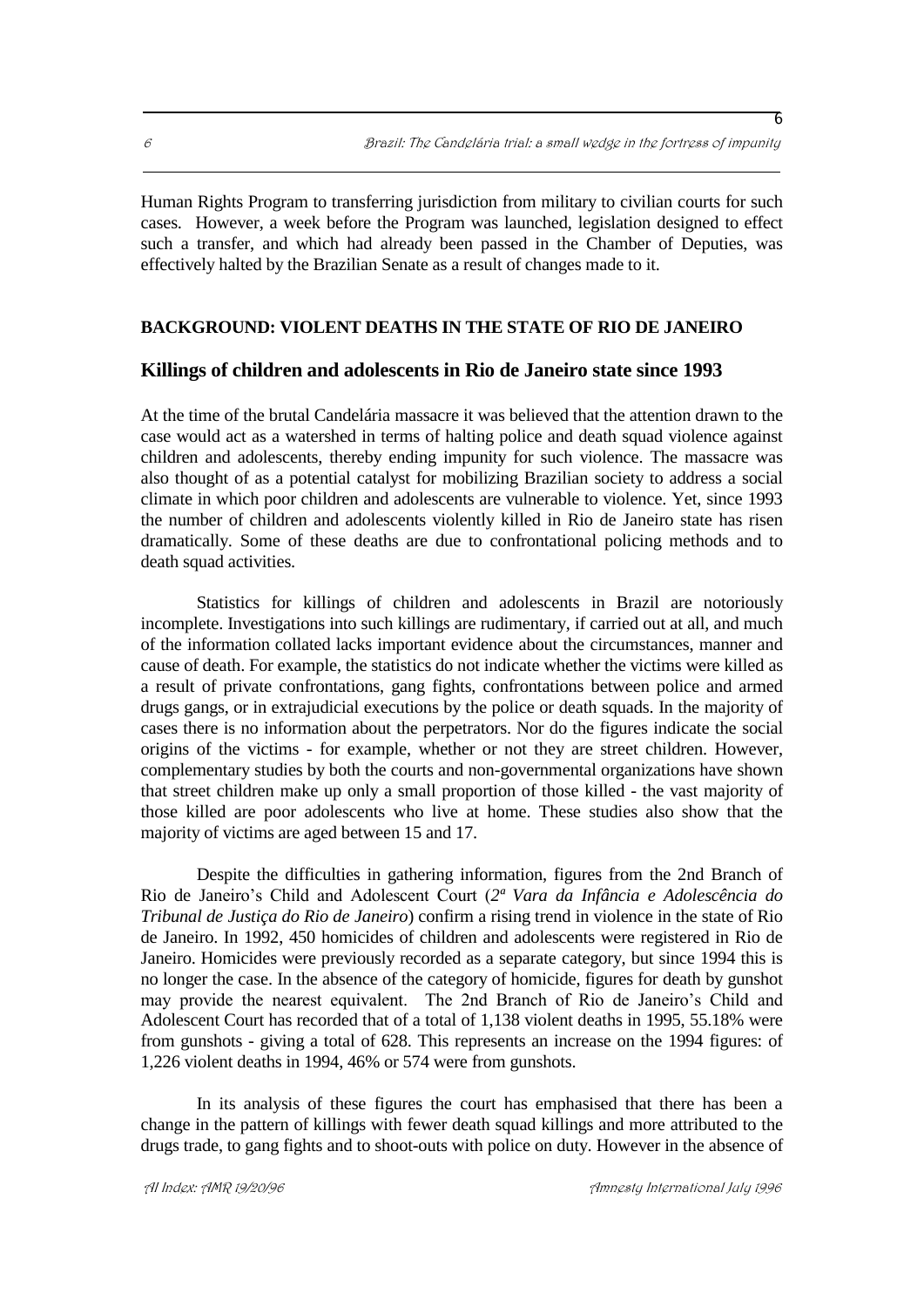full investigations into all such killings, accurate information on the circumstances, manner and cause of death is lacking, as is the identification of the perpetrators. This not only promotes impunity, but hinders efforts to determine the full circumstances surrounding the killing.

In its National Human Rights Program, launched on 13 May 1996, the Brazilian Government committed itself to setting up national and state monitoring systems to collate statistics on human rights violations against children and adolescents. Amnesty International has recommended that, in addition, the authorities should collect and maintain statistics relating to progress in investigations and prosecutions for these killings. Amnesty International has also recommended that necessary resources, both human and material, be provided to enable official human rights bodies, including agencies for the protection and welfare of children, to play their designated role in preventing and investigating human rights abuses. $<sup>7</sup>$ </sup>

# **Increased killings by Rio de Janeiro on-duty police personnel**

Statistics on violent crime have risen dramatically in the state of Rio de Janeiro over the past years. The homicide rate for the state rose from 2,826 in 1980 to 8,408 in 1994. In 1995 the homicide rate for the city of Rio de Janeiro rose 10.4% from 5,446 in 1994 to 6,012 in the first ten months of  $1995<sup>8</sup>$ 

The increase in violence is largely attributable to the growing activity of armed drug gangs, and to the confrontational policing methods introduced to deal with this activity. High crime rates and open armed battles between rival drug gangs for territory, and between the police and drug gangs resulting in deaths of by-standers in cross-fire, have caused panic among the civilian population with regard to their safety. This often leads to public support for violent policing methods.

The current administration of State Governor Marcelo Alencar has used the language of a "war against crime" to describe the authorities' public order campaign. Residents in shanty towns have suffered the brunt of this "war" - with military police entering shanty towns and reportedly firing arbitrarily in their attempts to control drugs gangs. Drugs gangs themselves have exercised methods of intimidation to extend their control over territory in different shanty towns. Citizens in the shanty towns are thus caught between two fires. They also suffer from prejudiced attitudes equating shanty town dwellers with criminals, when the vast majority of shanty town dwellers are ordinary law-abiding people.

—<br>—

<sup>7</sup> *Beyond Despair: An agenda for human rights in Brazil*, AMR 19/15/95, September 1994.

<sup>&</sup>lt;sup>8</sup>The City of São Paulo also has a high homicide rate, with a 1995 average of 49.8 homicides per 100,000 inhabitants of the population. In the city of Rio de Janeiro this rate was 53 per 100,000 inhabitants between January and September 1995.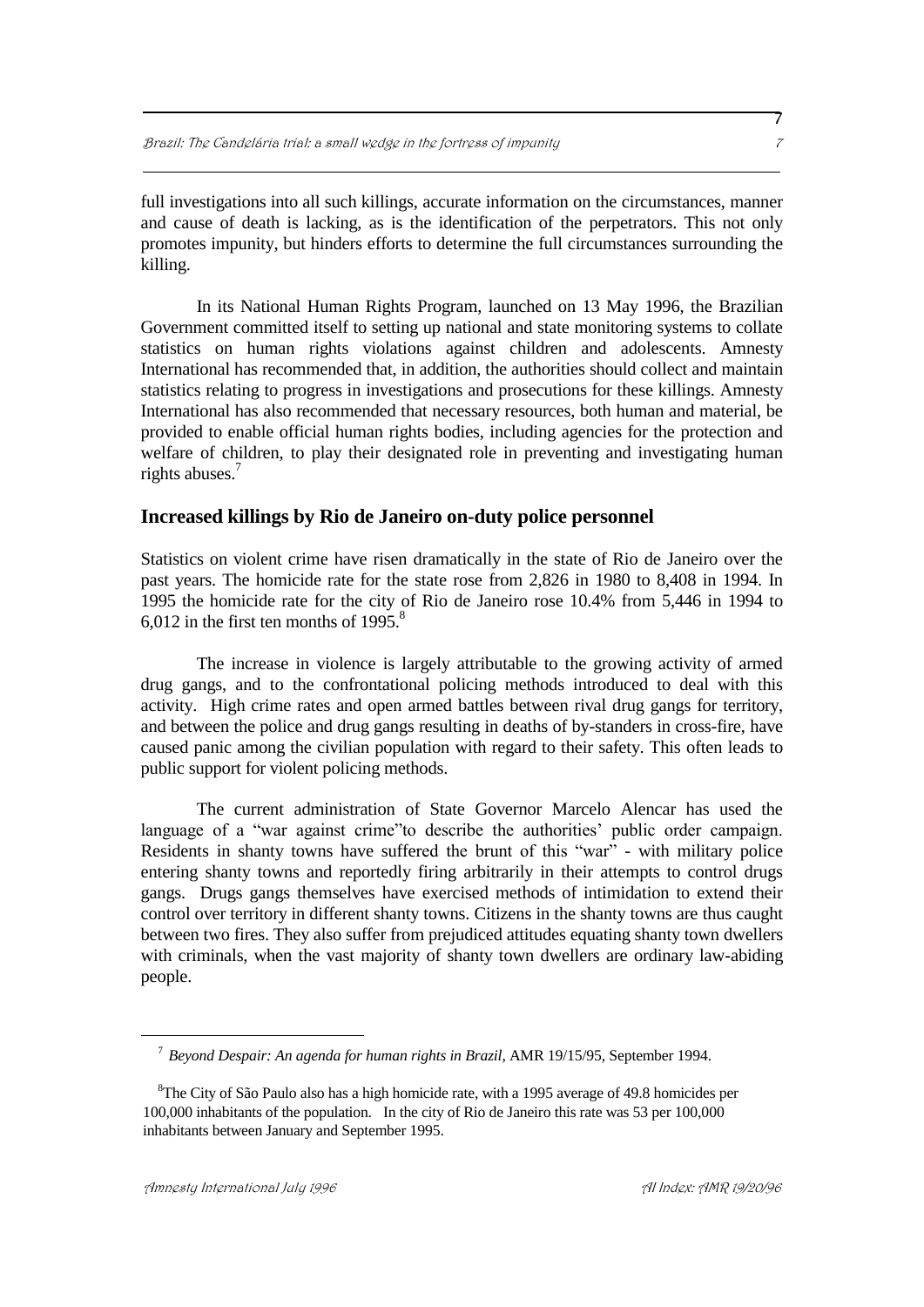8

The Rio de Janeiro police has started publicly reporting the number of fatal shootings in which its forces are involved whilst on duty. This has revealed a dramatic increase in the use of lethal force on duty, and in particular, since the current State Secretary of Public Security, General Nilton Cerqueira, took office in May 1995. Whilst from January to May 1995 military police reportedly killed an average of 3.20 people each month, since General Cerqueira took office on 18 May 1995 this monthly average has increased to 20.55, an almost 700% increase.

Police authorities claim that all these killings took place in the context of confrontations with heavily armed criminal suspects, mostly linked to the drugs trade. Amnesty International and other internationally recognized human rights organizations have received reports of several cases indicating that unarmed civilians were extrajudicially executed. An analysis of 201 killings between January 1995 and February 1996 by the newspaper *Jornal do Brasil*, has shown that 75% of the killings occur in shanty towns; that in the majority of cases the victims are not identified other than being classified as "*marginais*", "marginals" or "*criminosos*", "criminals". In 14 such cases, there was no mention of the victims being in possession of weapons of any kind.

The police themselves face significant risks in attempting to fight drugs gangs that are heavily armed with sophisticated weapons, and police fatalities and injuries are high. However, they appear to be operating in a climate in which the kind of confrontational policing methods which leave both police and civilians vulnerable to death and injury are encouraged. A number of public declarations by Rio de Janeiro's Secretary of Public Security, General Cerqueira, indicate that these confrontational methods are being directly stimulated by the state authorities. For example in September 1995, General Cerqueira was reported as declaring, *"O policial tem que dar o primeiro tiro. Depois confere",* "The policeman has to fire the first shot. Then he checks".

Colonel Marcos Paes, the commander of the 9th Military Police Battalion of Rocha Miranda, the battalion responsible for the highest number of fatal shootings - 75 between January 1995 and February 1996 - declared, *"Nosso desafio é exterminar os santuários do crime.*" "Our challenge is to exterminate the sanctuaries of crime".

In November 1995 the Rio de Janeiro state government introduced decree 21.753 whereby police involved in exceptional acts of bravery are decorated with medals and given an average pay increase of between 50% and 150%. Since then, in monthly public ceremonies, the Secretary of Public Security, the Commander of Military Police and the Chief of Civil Police read out citations, award medals and pay-rises to police involved in armed confrontations. These citations invariably end with the total of civilians killed by the individual receiving the award. Between November 1995 and April 1996, 257 such awards were given.

Amnesty International is aware of the problems faced by the Rio de Janeiro state authorities in maintaining public order and controlling crime. However, the organization believes that the authorities must at all times and in all places fully respect and uphold the human rights of everyone.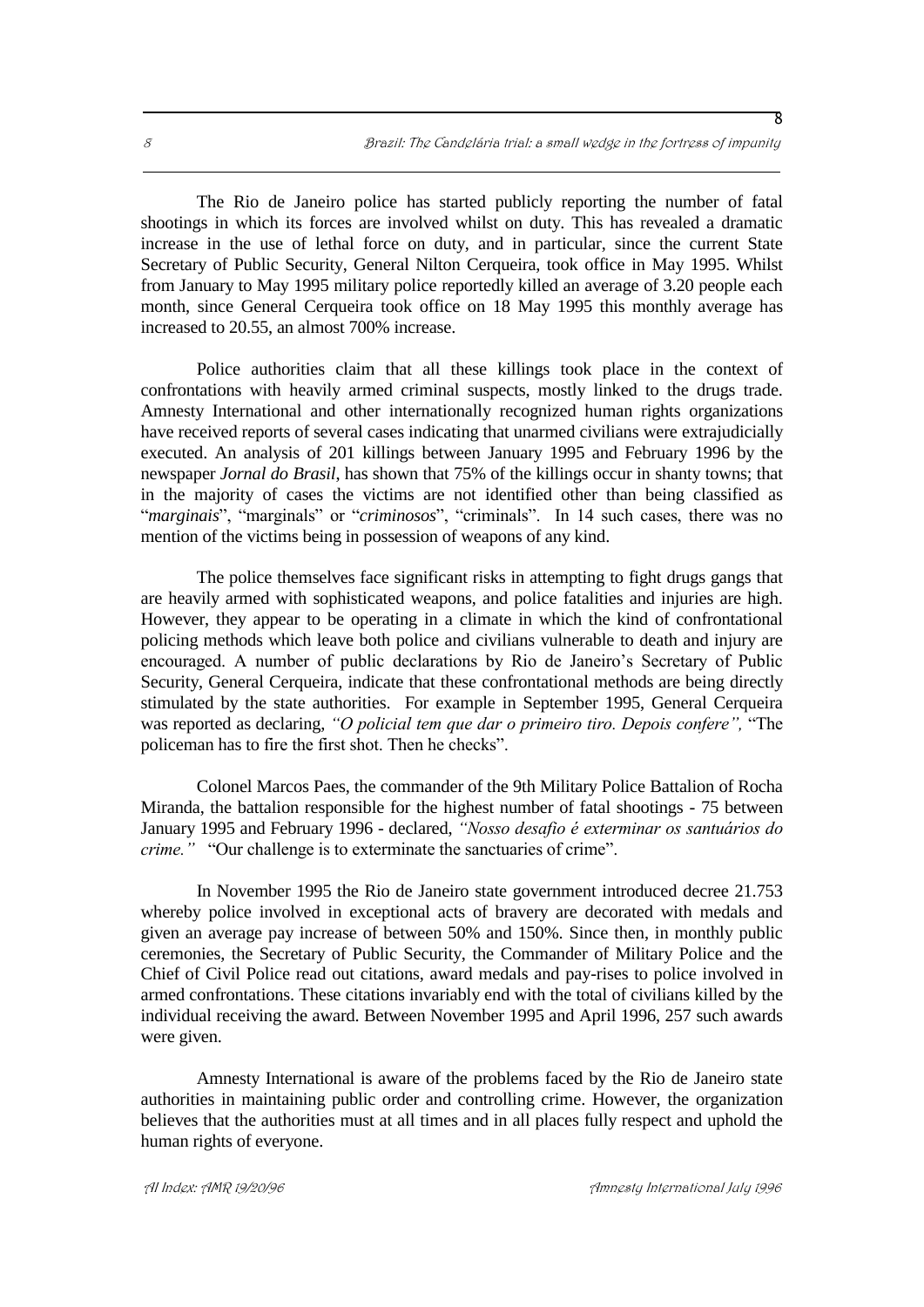# **Appendix I**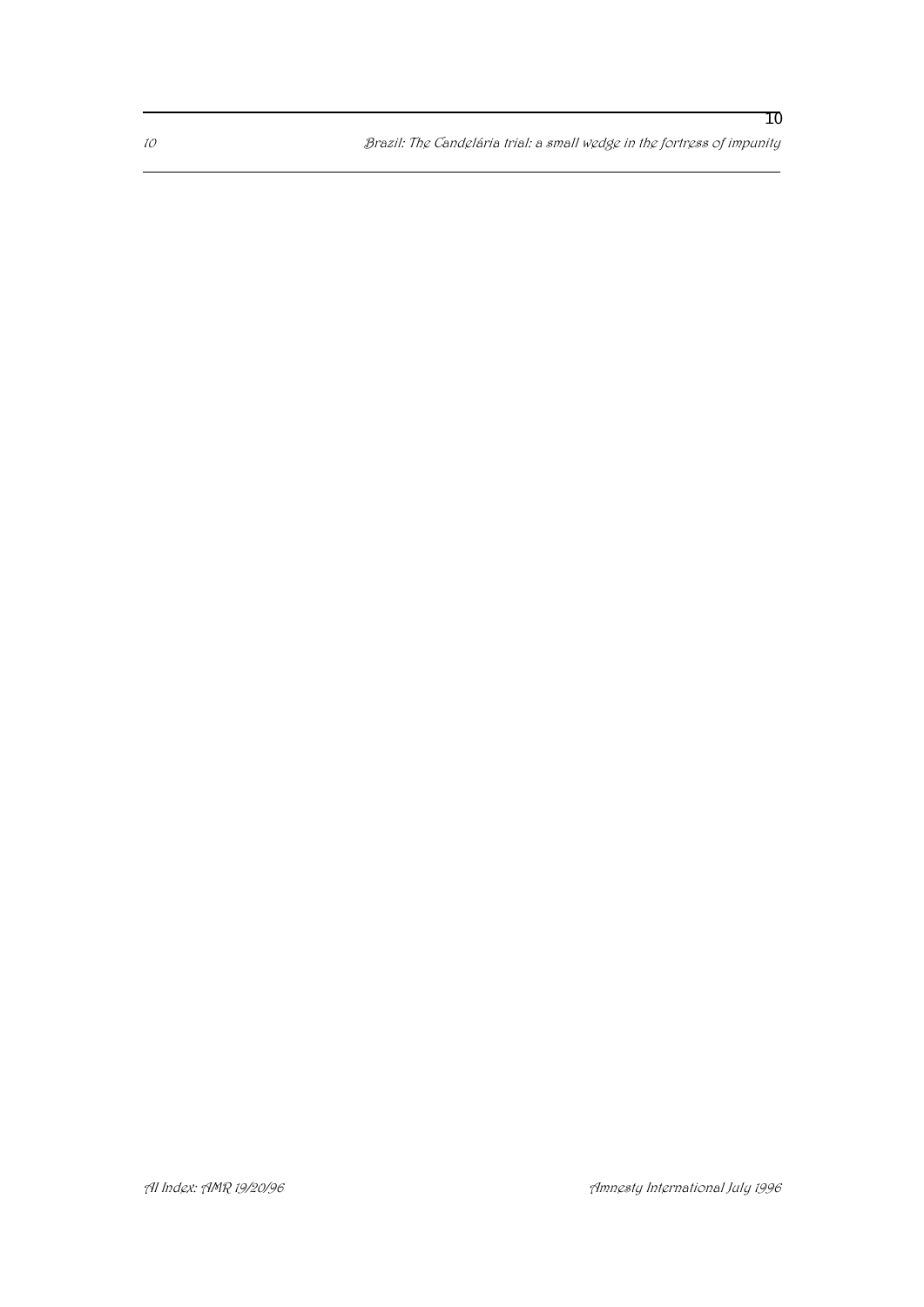# **Chronology of Candelária case**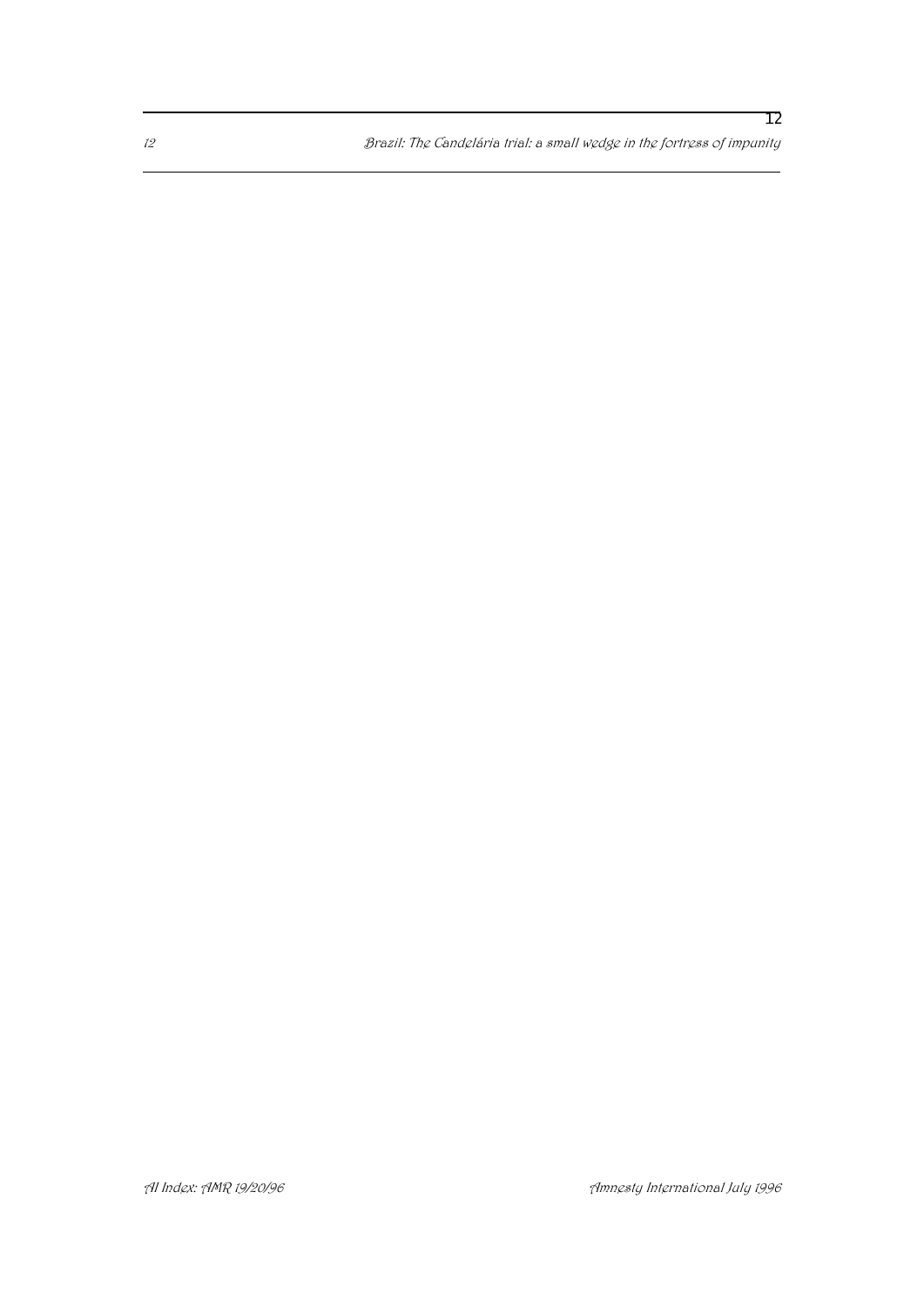**1993**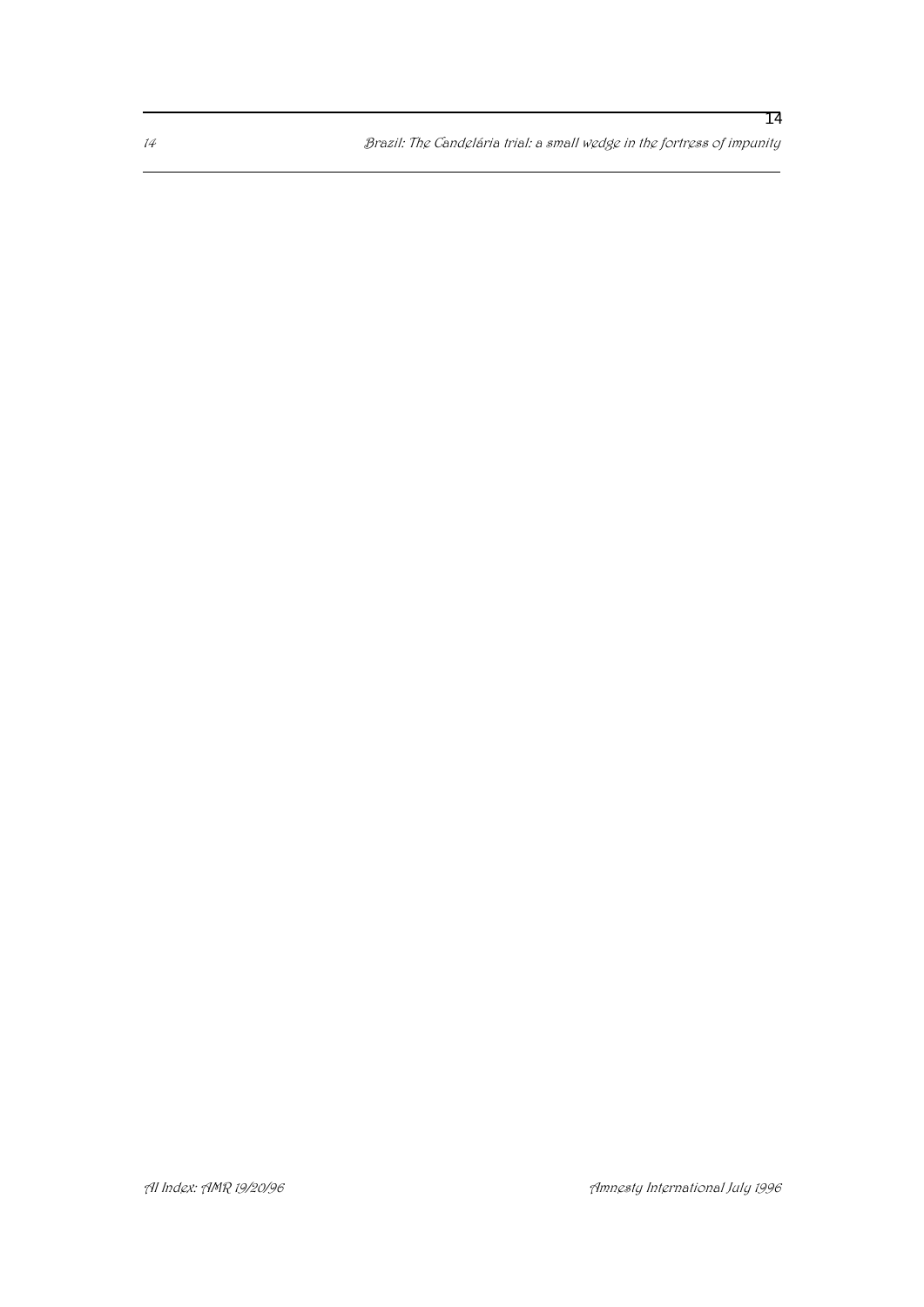23 JulyA group of gunmen - some hooded - opened fire on a group of about 50 street children sleeping rough beside Candelária Church in the heart of Rio de Janeiro, killing seven children and one youth. The names and ages of the victims are: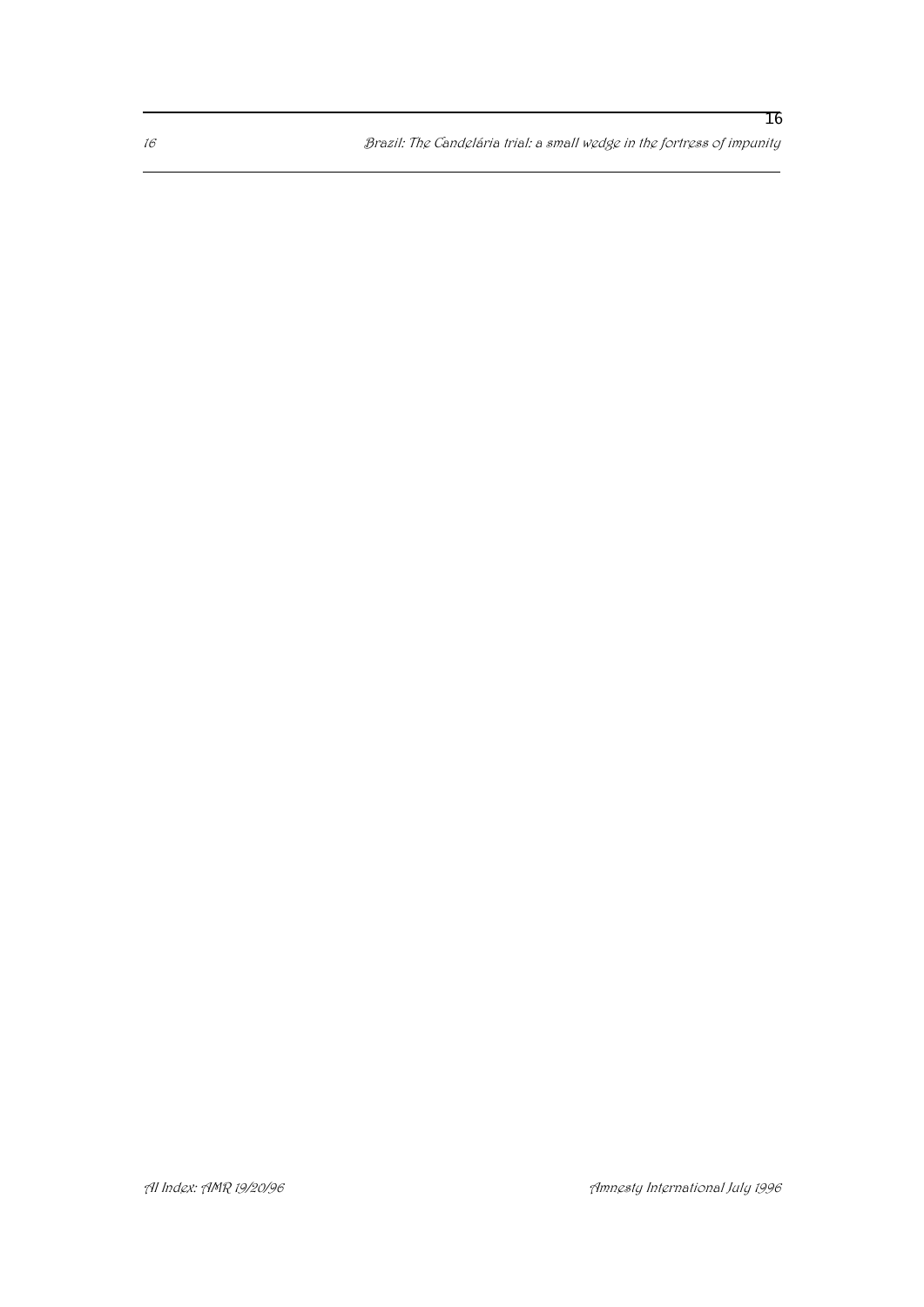Paulo Roberto de Oliveira, 11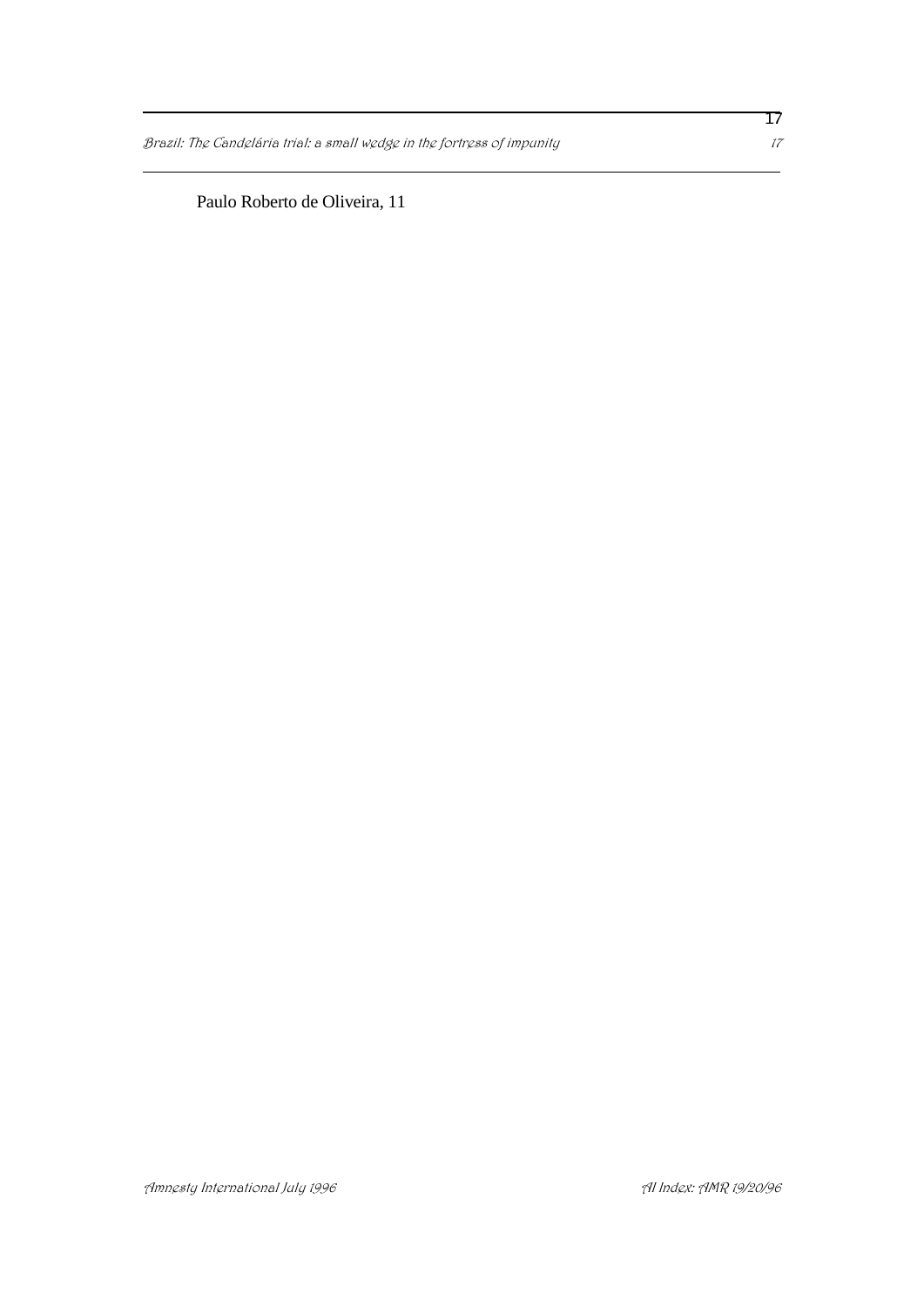18

Anderson Thome Pereira, 13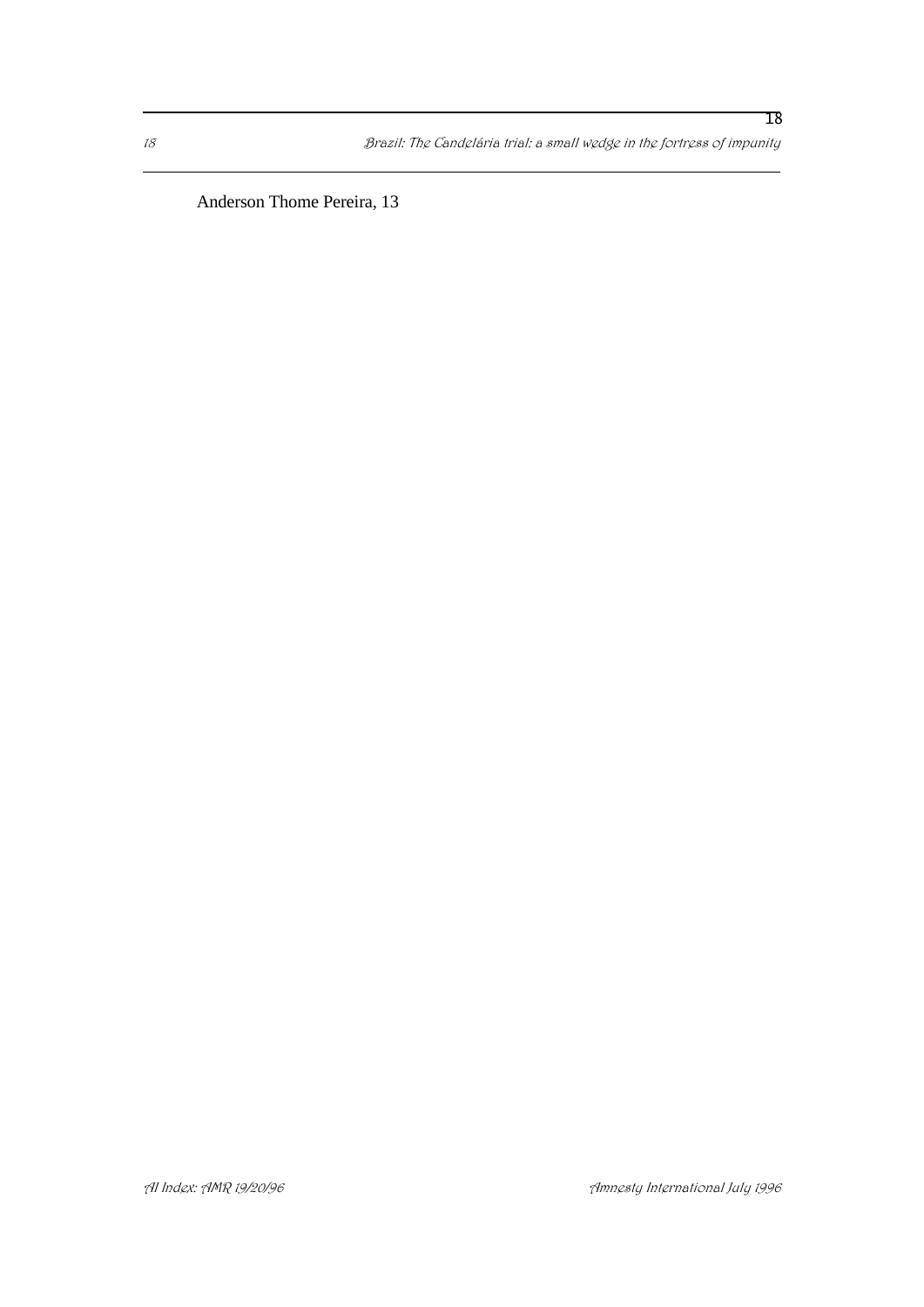Marcelo Candido de Jesus, 14

Amnesty International July 1996 AI Index: AMR 19/20/96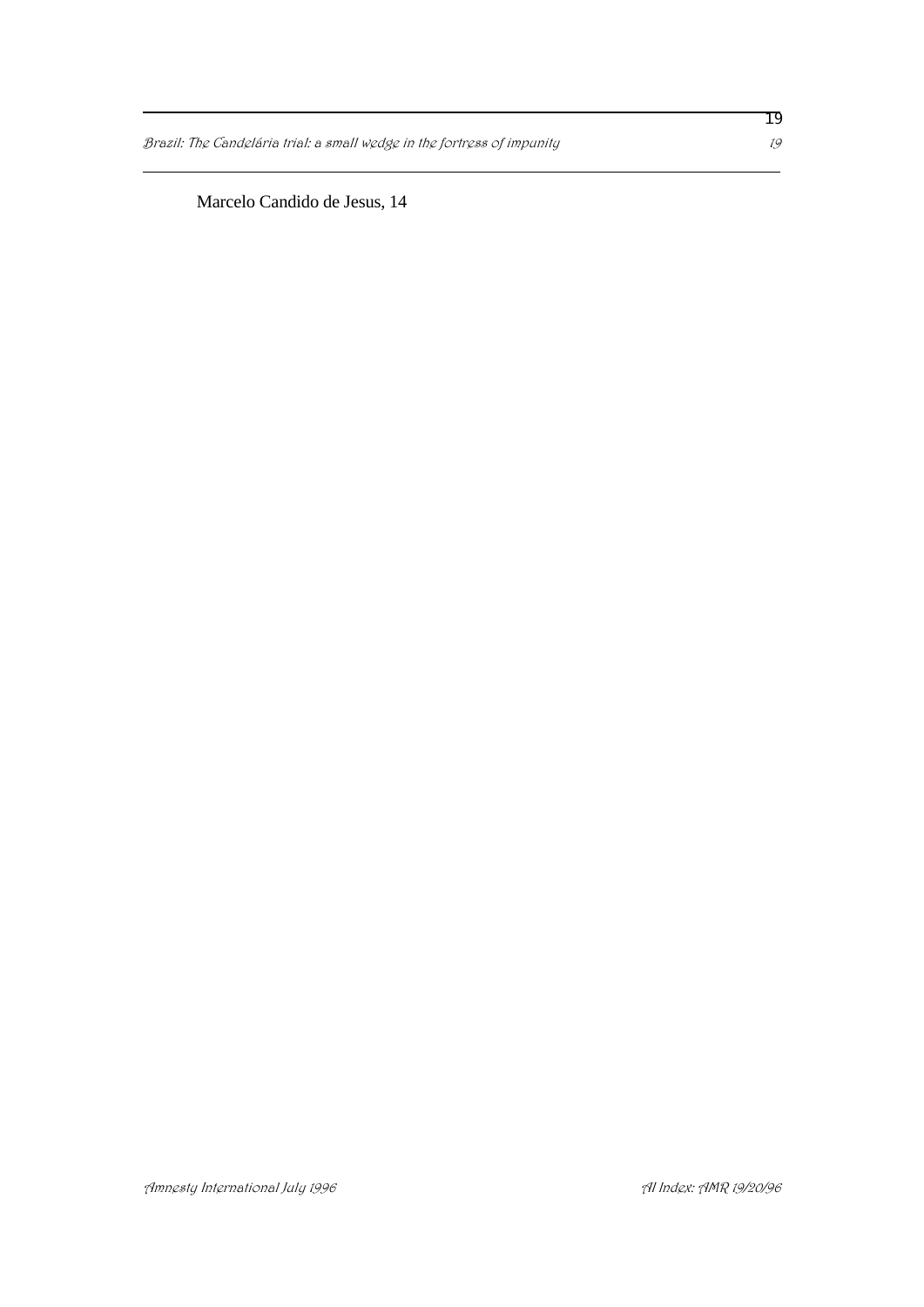20

Valderino Miguel de Almeida, 14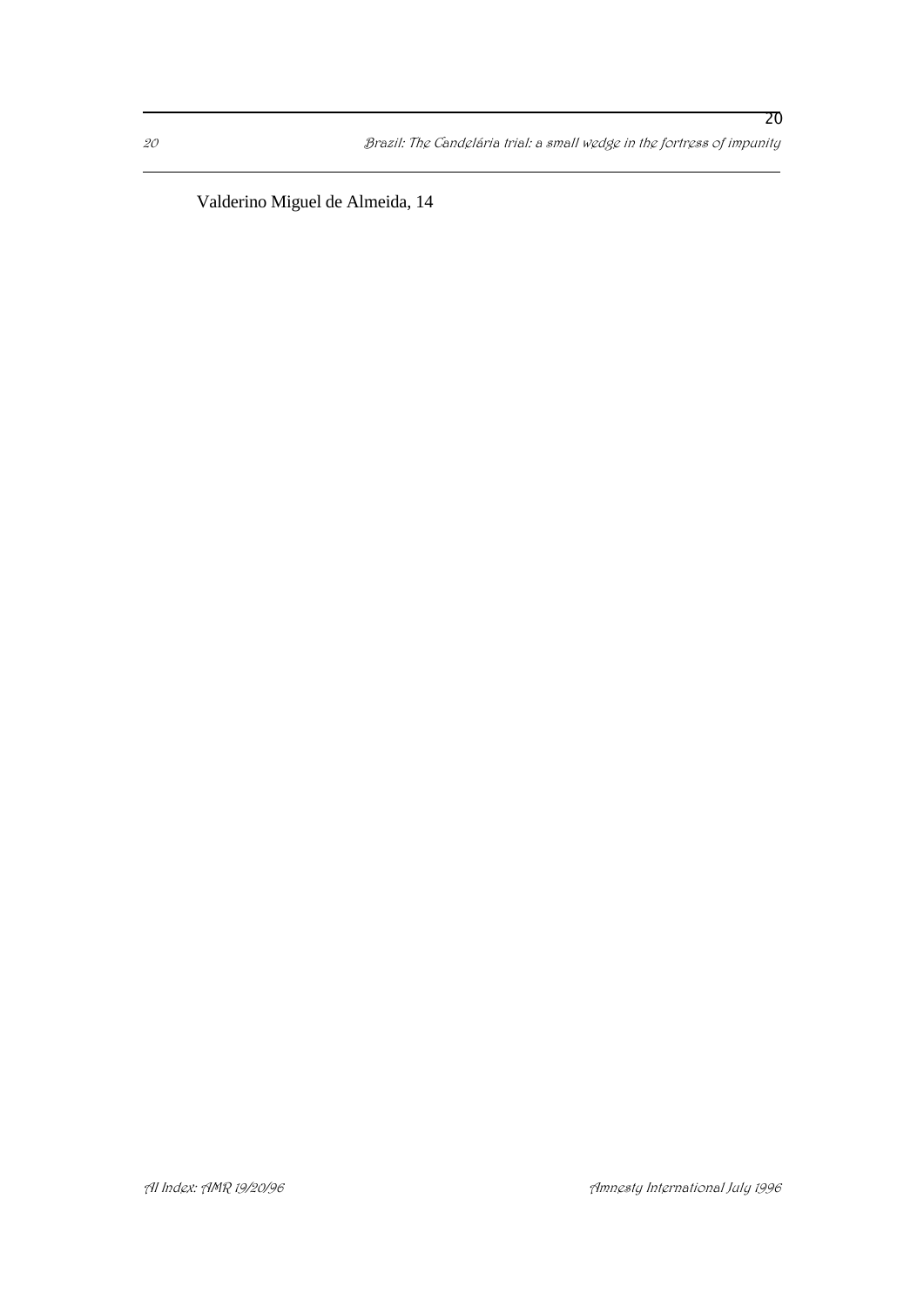"Gambazinho", 17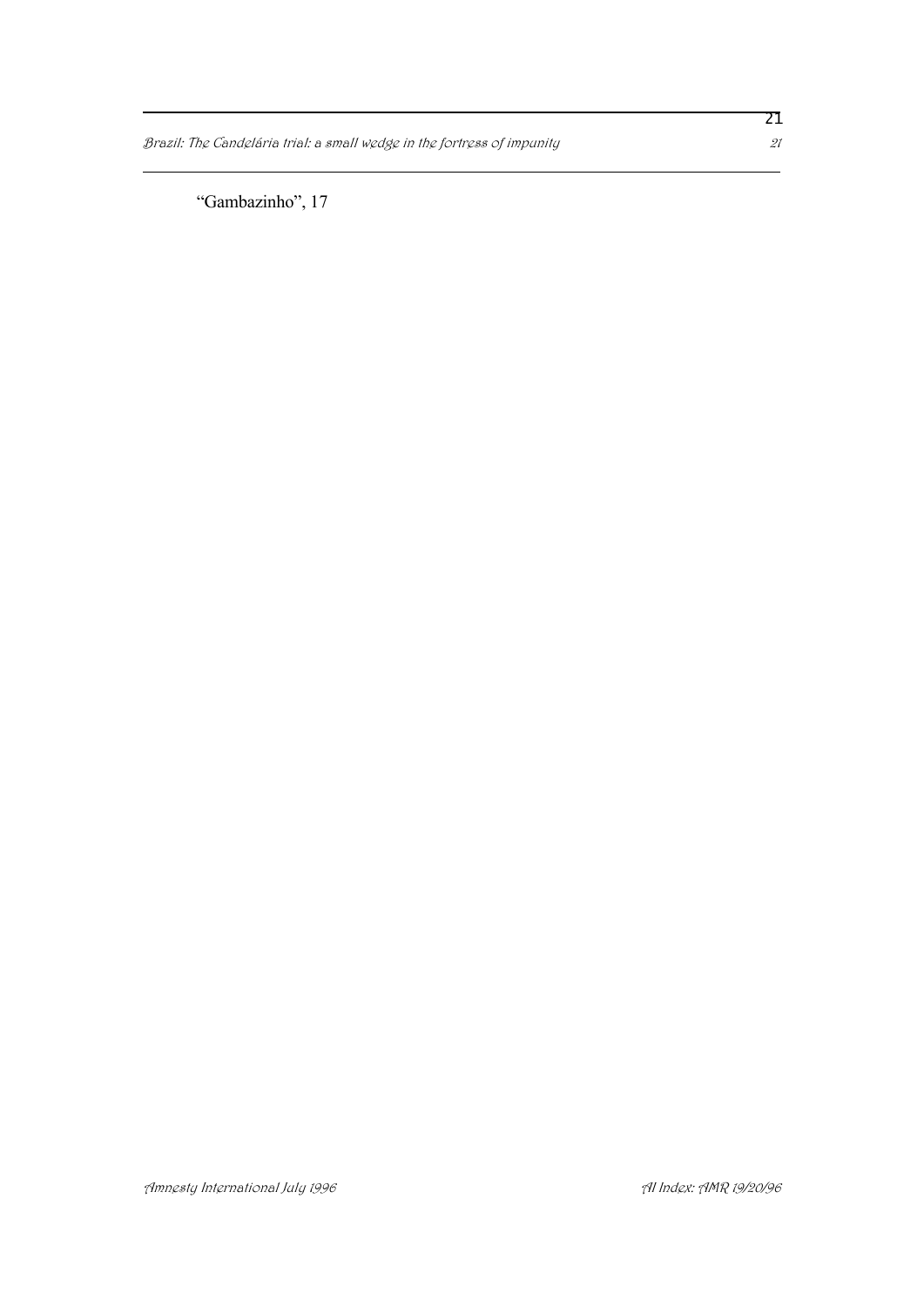"Nogento", 17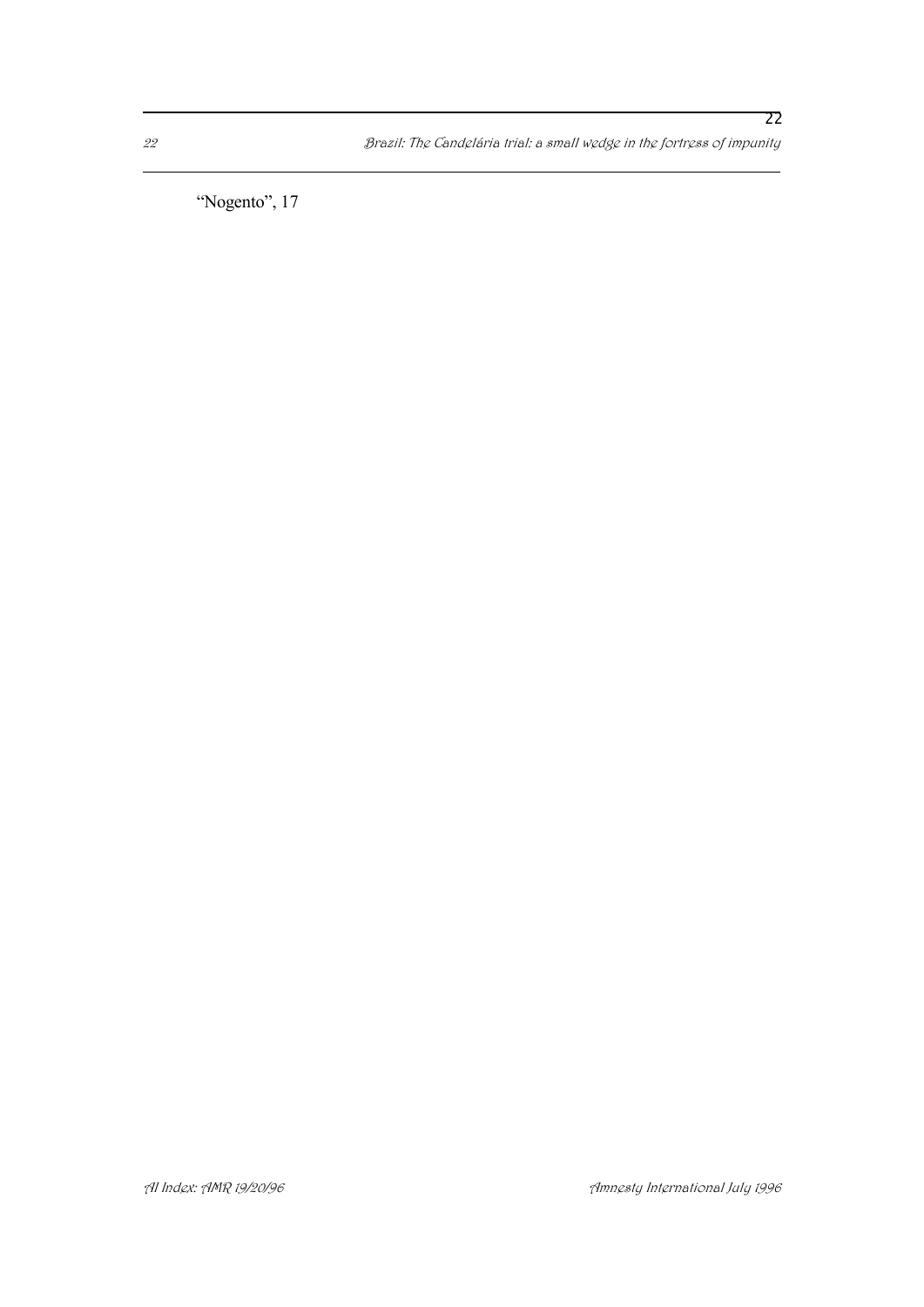Paulo José da Silva, 18

Amnesty International July 1996 AI Index: AMR 19/20/96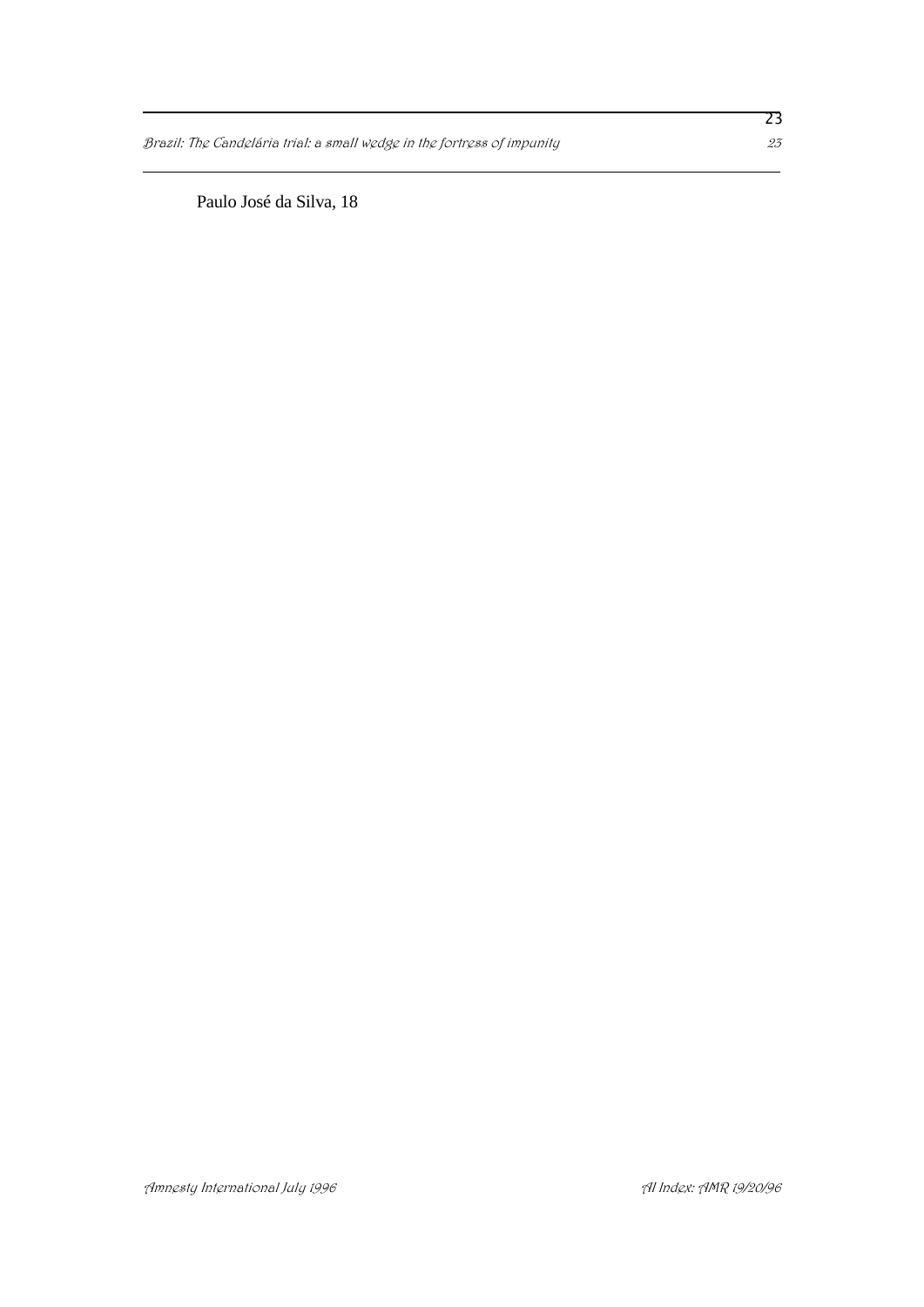24

Marcos Antonio Alves da Silva, 20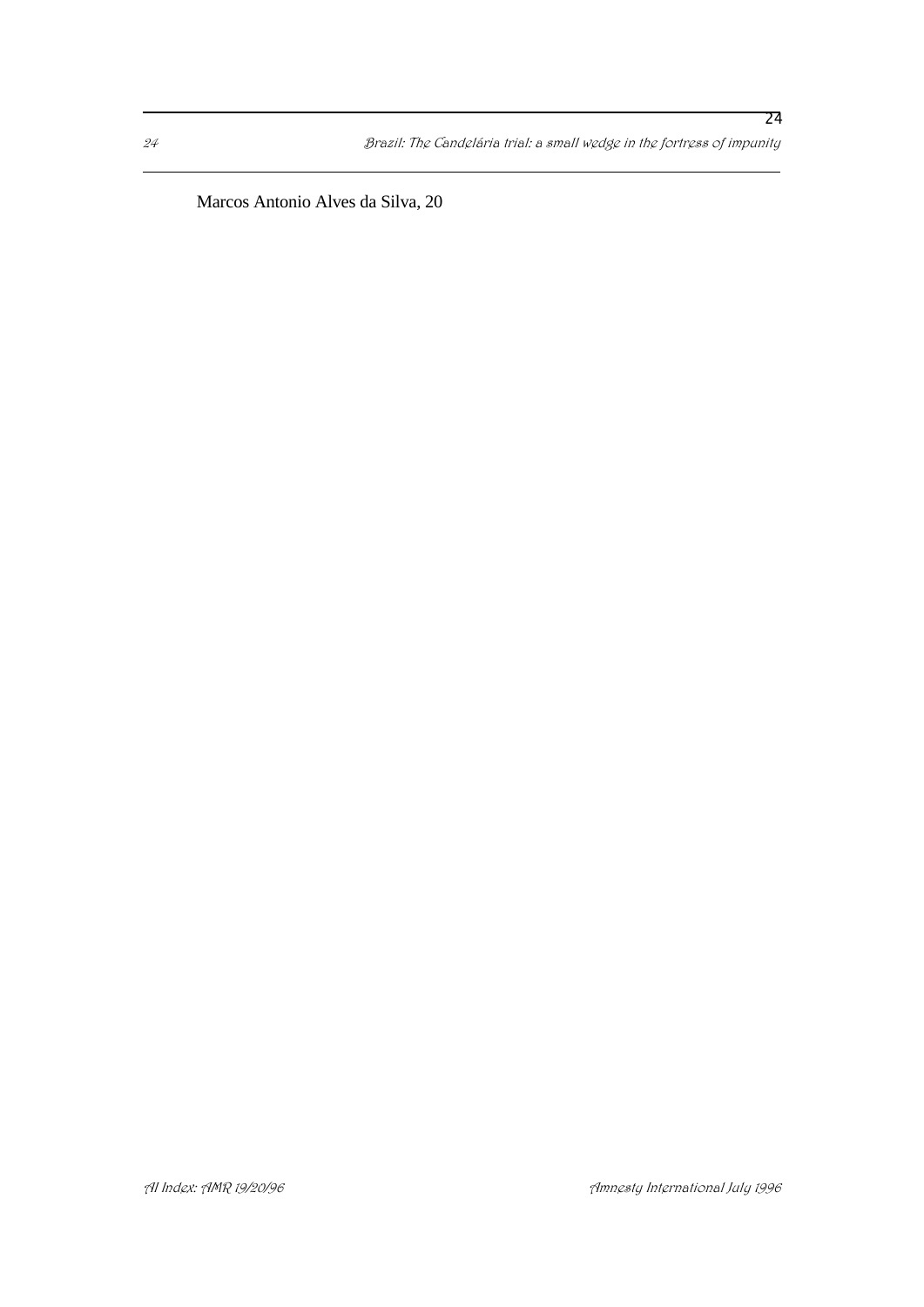Amnesty International July 1996 AI Index: AMR 19/20/96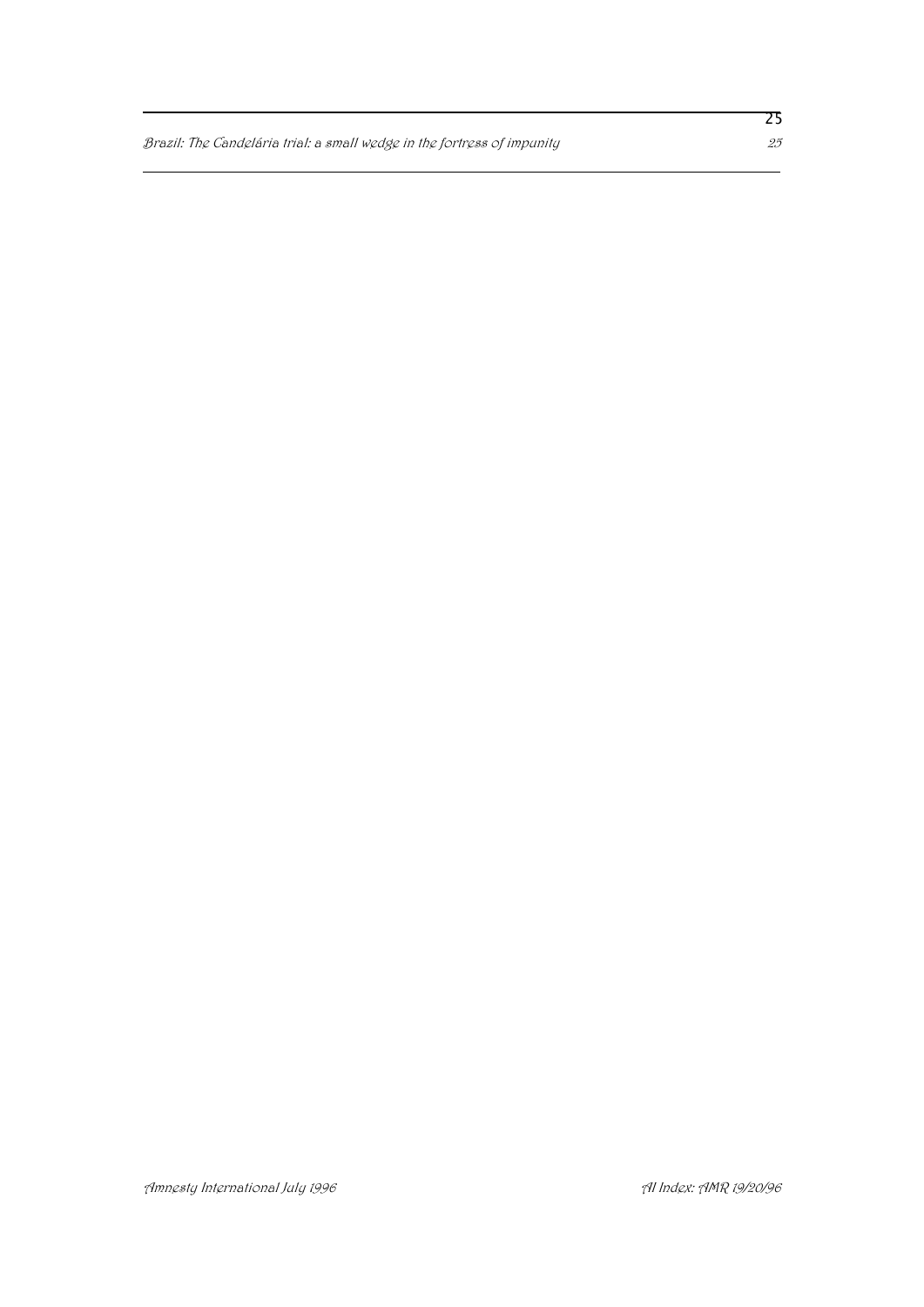26

Soon after, four men were arrested after being identified by one of the survivors.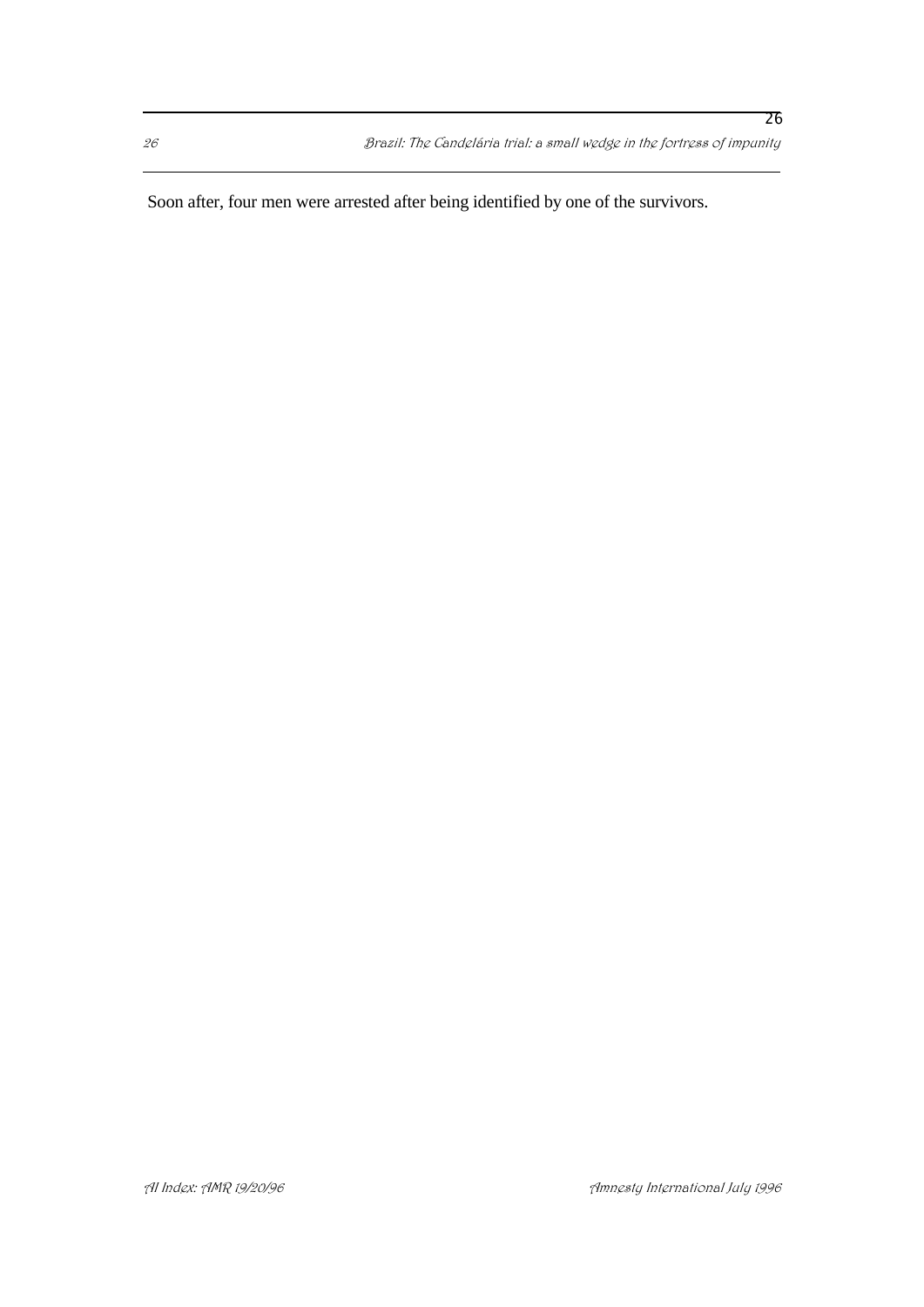Amnesty International July 1996 AI Index: AMR 19/20/96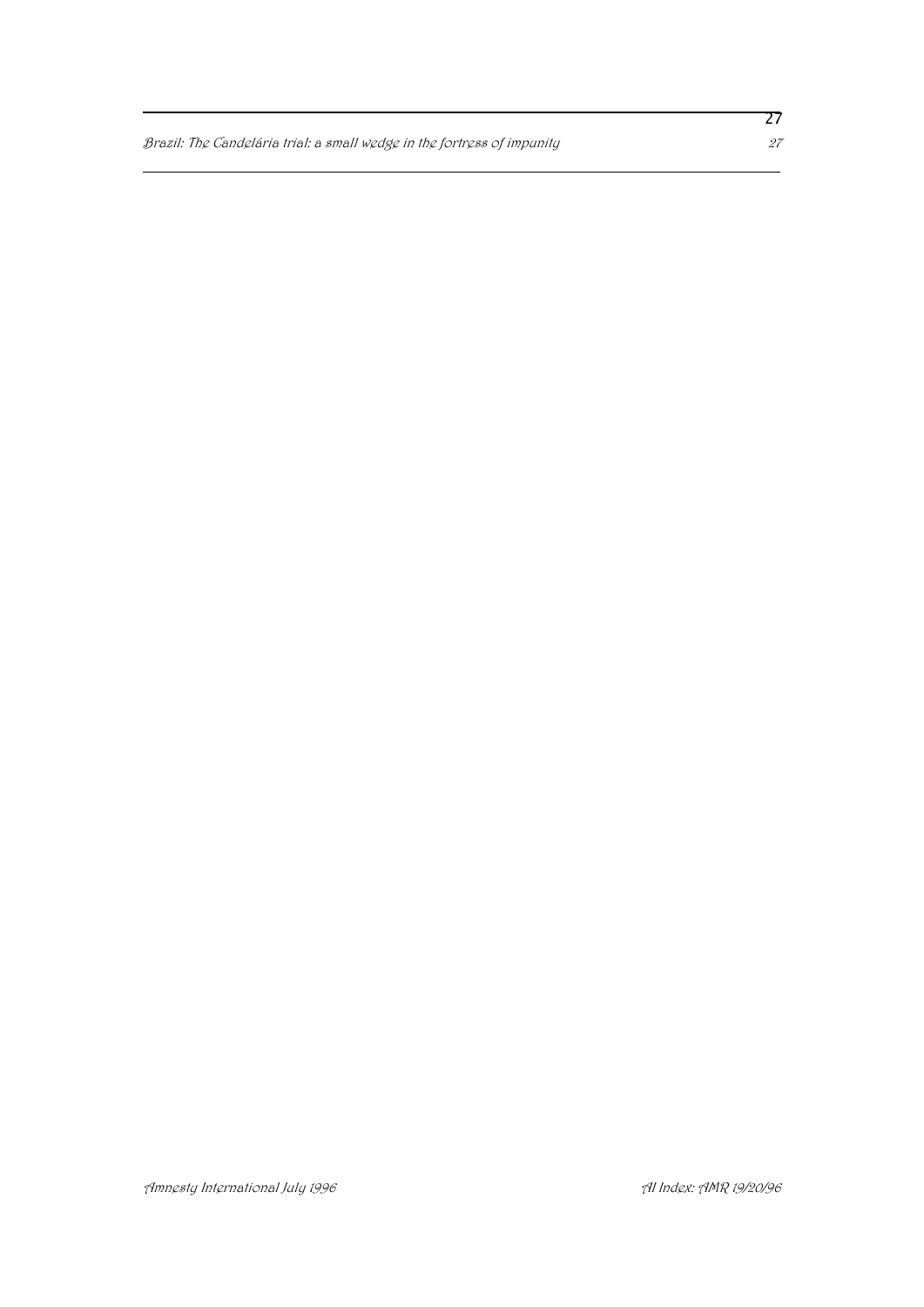28

SeptemberAmnesty International expressed concern for the safety of child witnesses who, after having identified suspects in court, were returned to the streets where they were subjected to death threats and other forms of intimidation.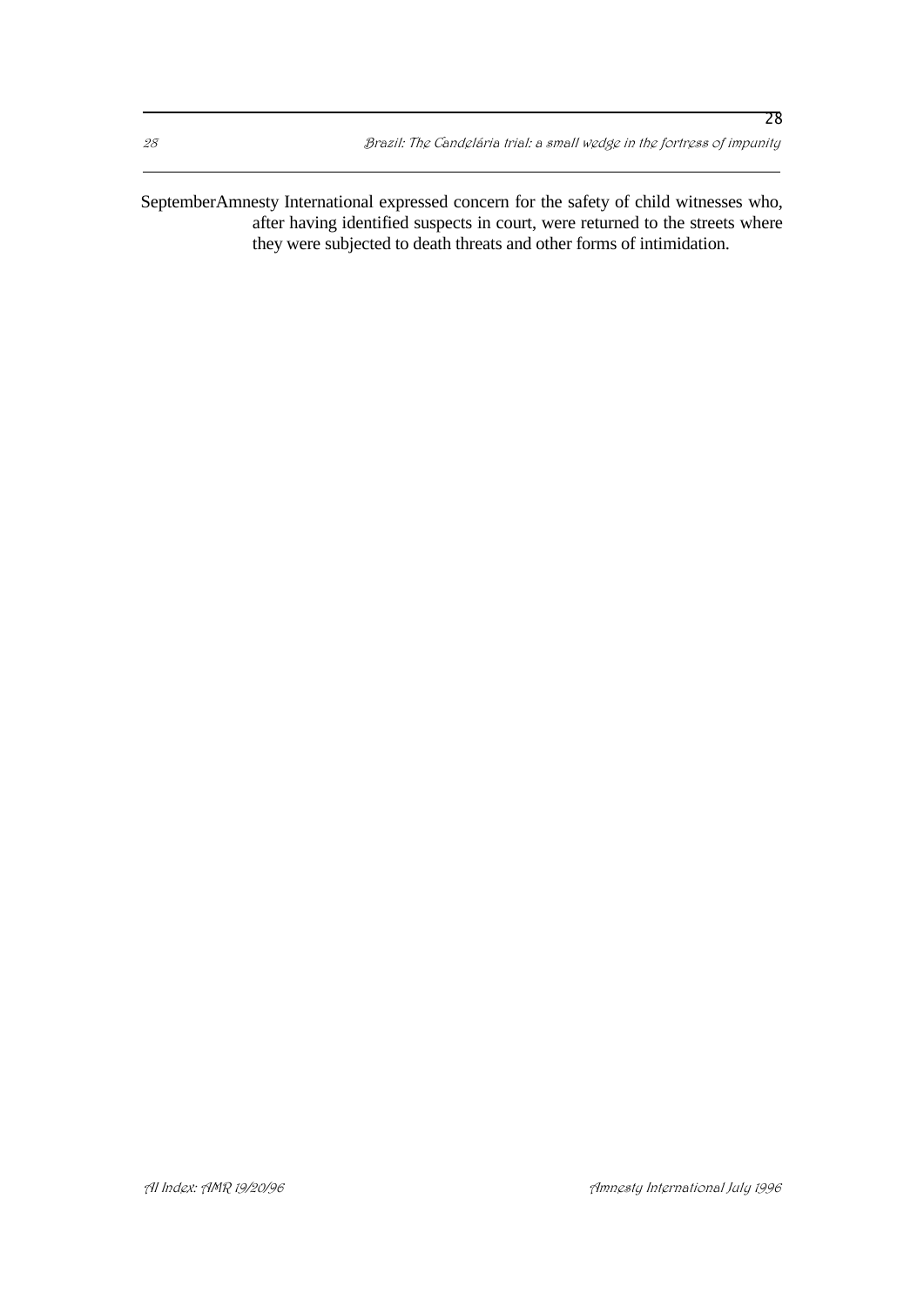Amnesty International July 1996 AI Index: AMR 19/20/96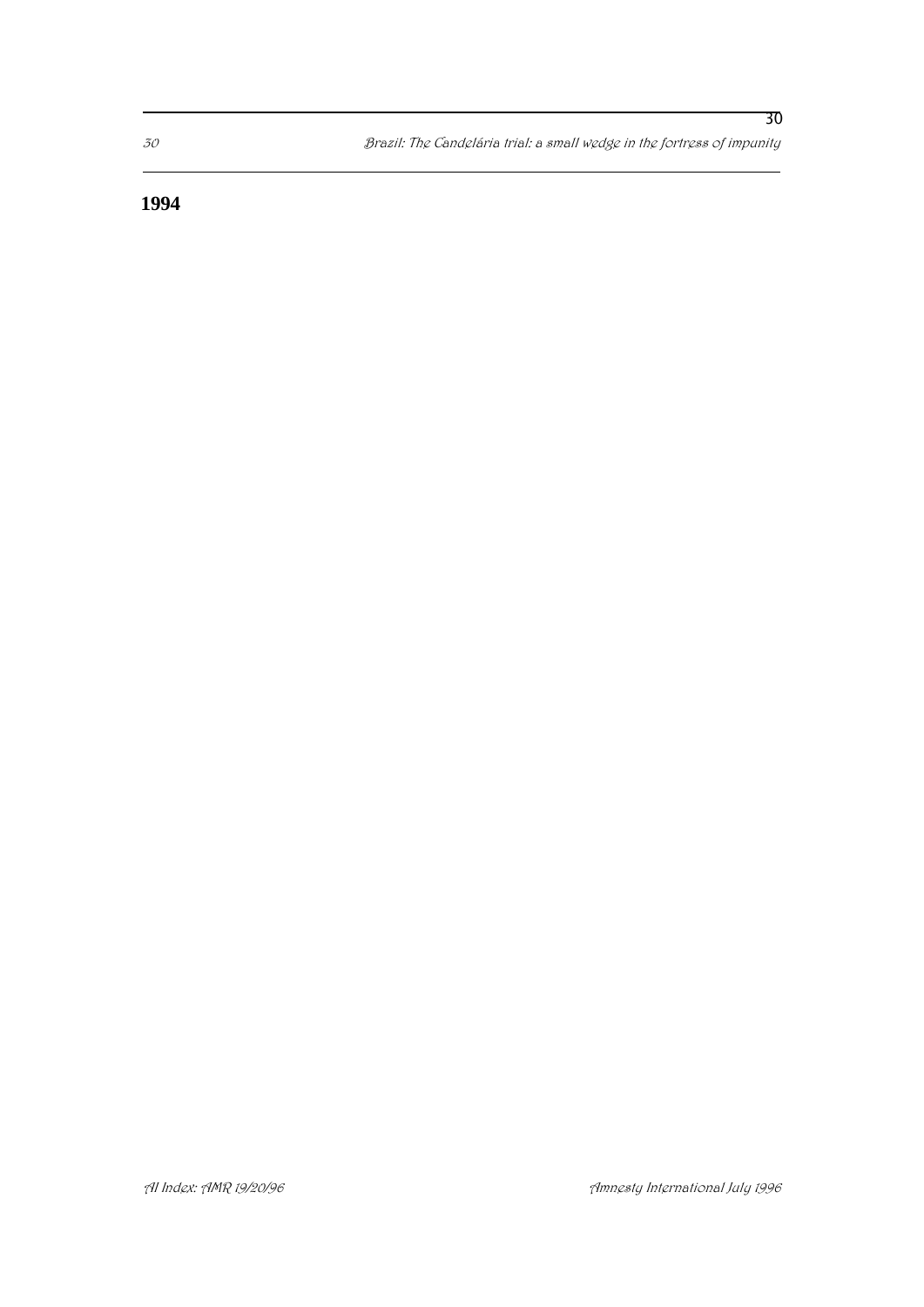Amnesty International July 1996 AI Index: AMR 19/20/96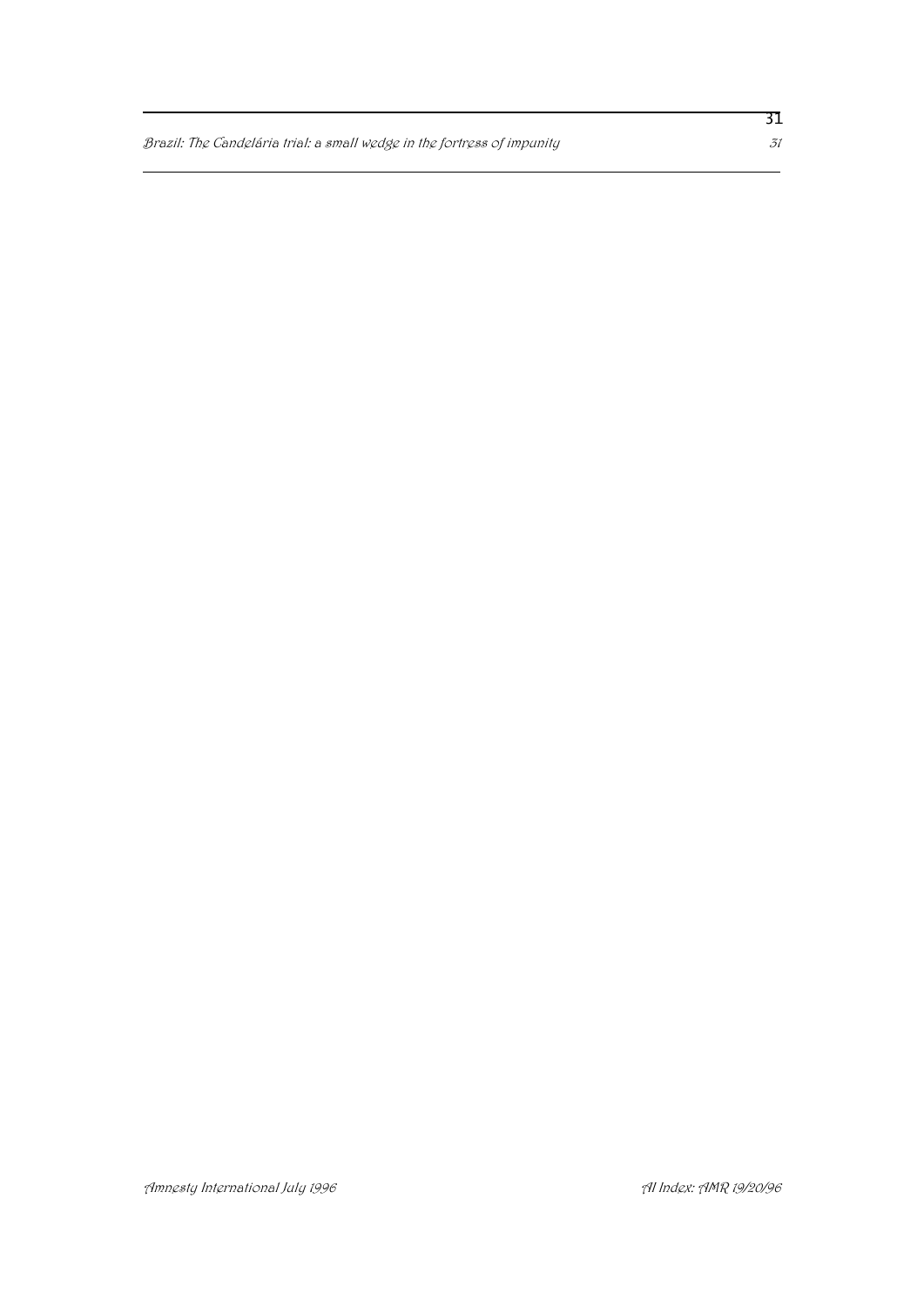32

FebruaryThree military policemen were charged with the killings.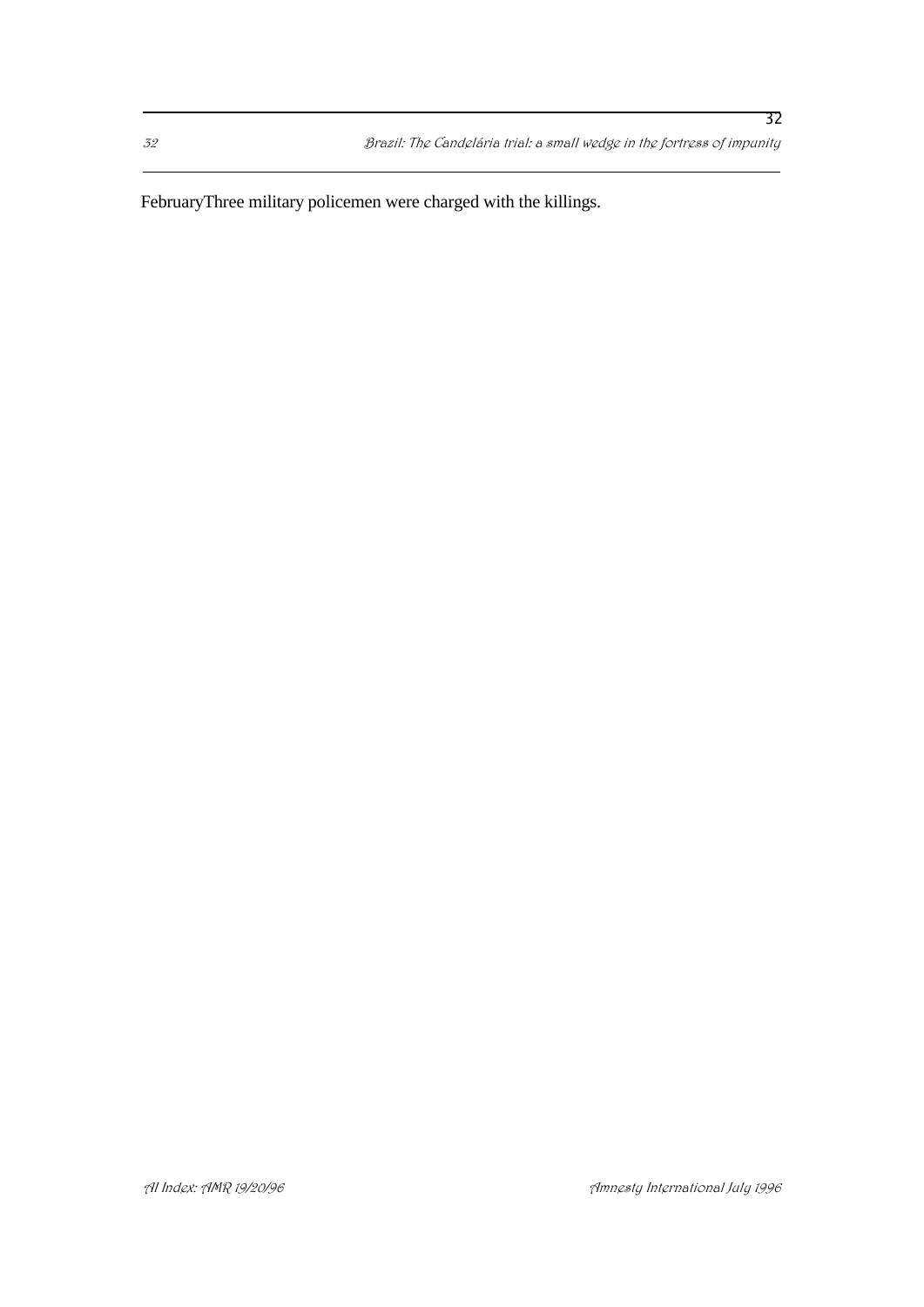Amnesty International July 1996 AI Index: AMR 19/20/96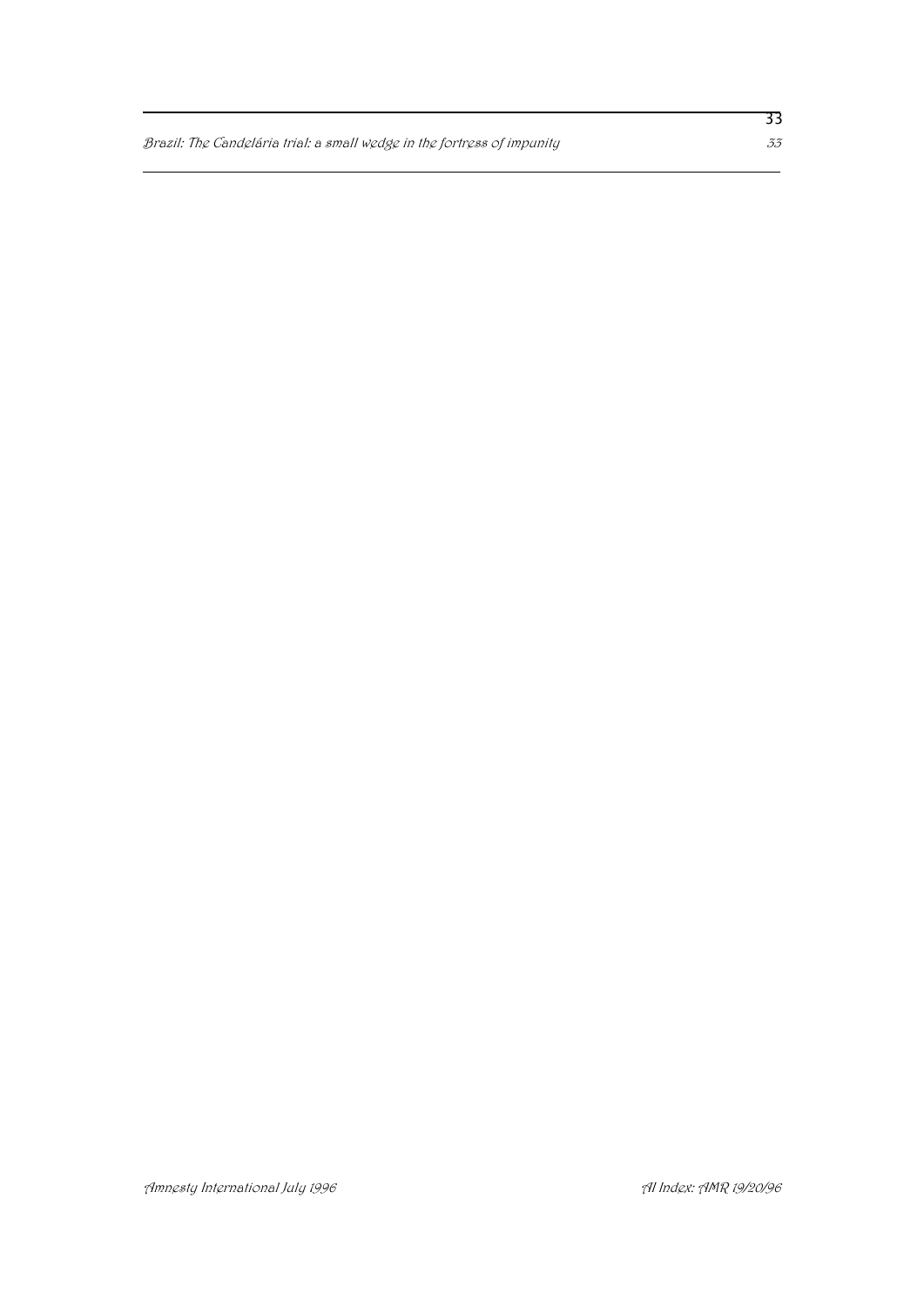34

MayA further suspect was detained. Witnesses were called to make a further face-to-face identification. The suspect was subsequently charged. Amnesty International continued to call for measures to ensure the safety of witnesses.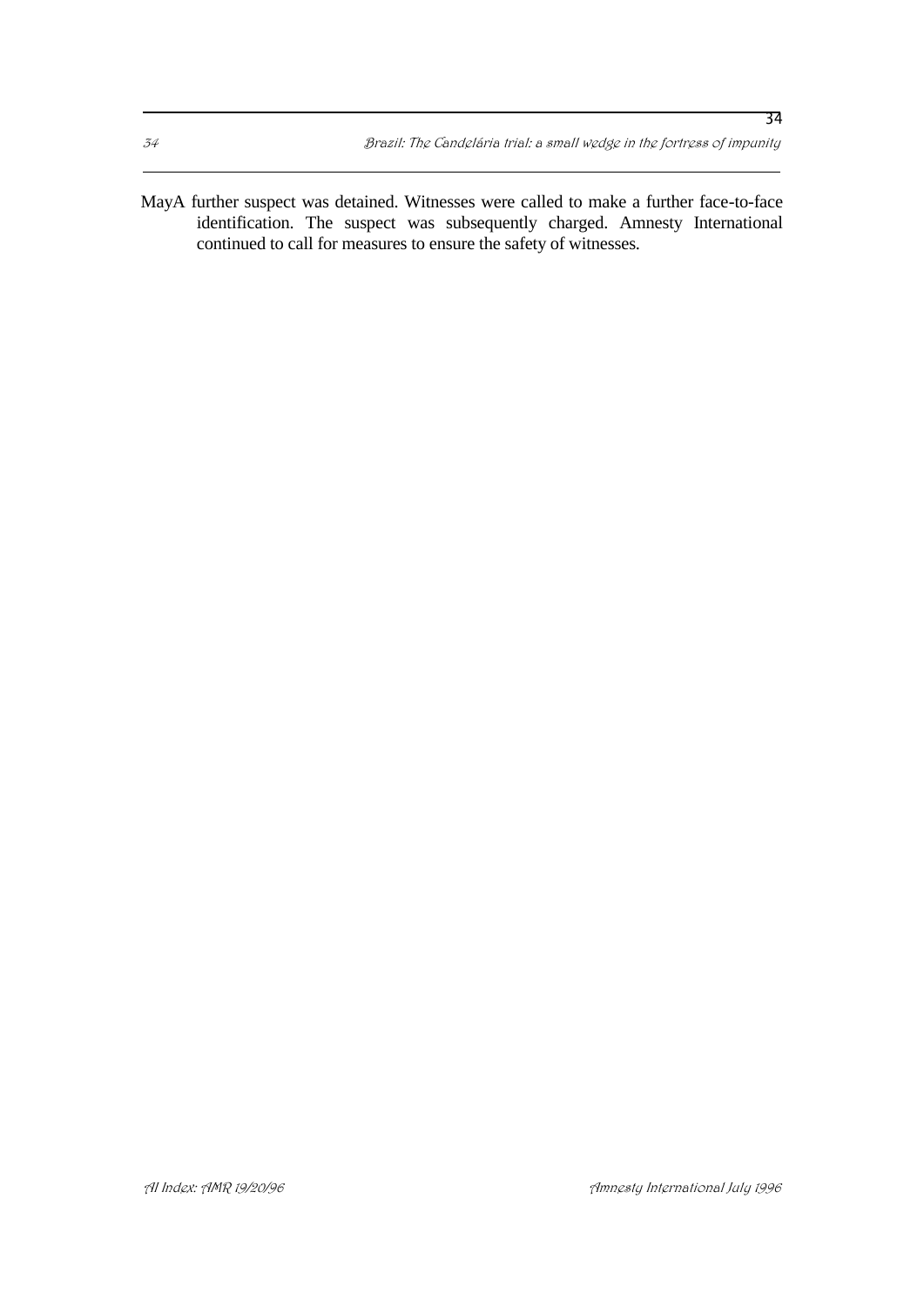Amnesty International July 1996 AI Index: AMR 19/20/96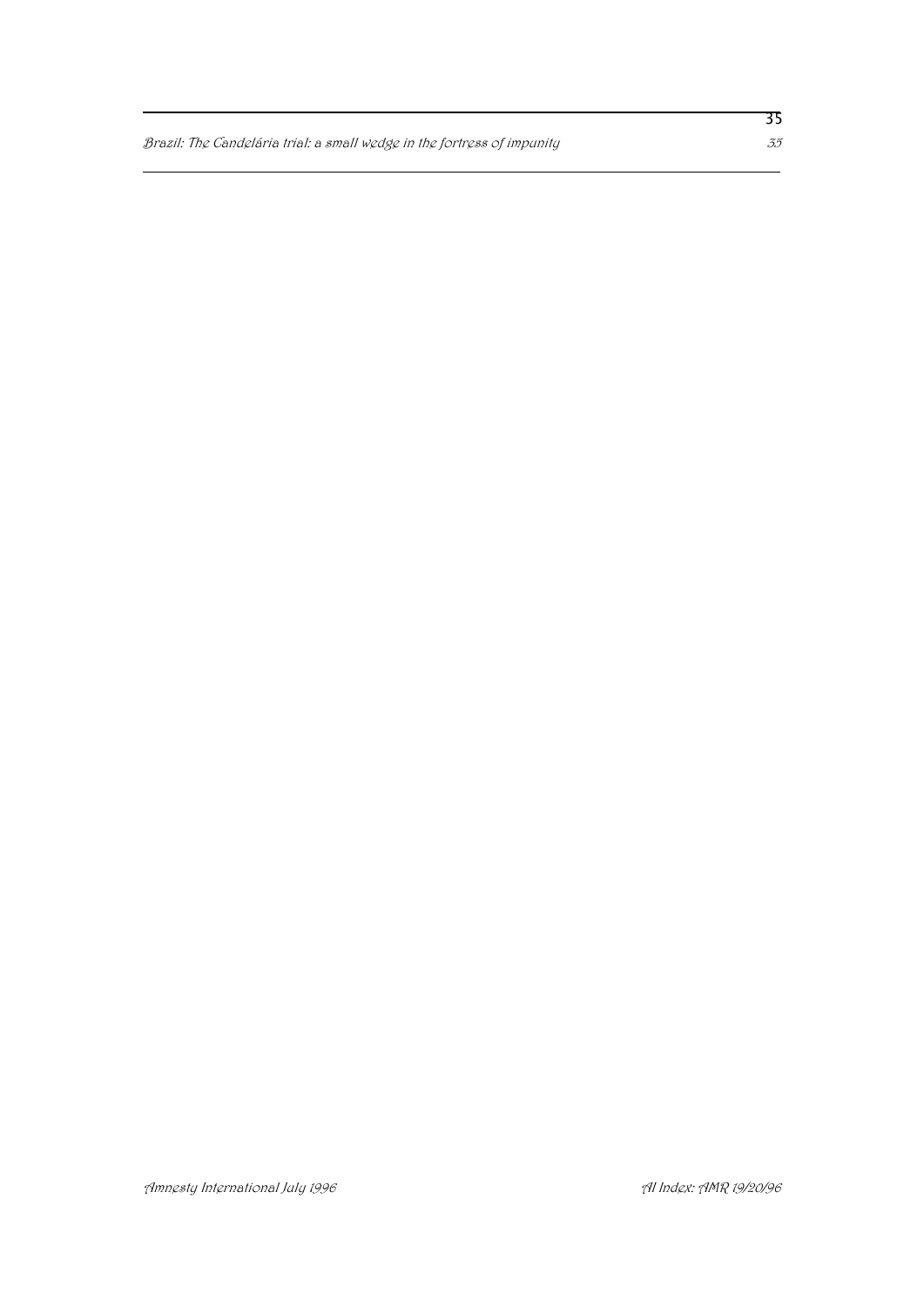36

9 DecemberWagner dos Santos, aged 22 at the time of the massacre, a key witness who was shot in the face and left for dead during the massacre, suffered another attempt on his life. He was found unconscious with several bullet wounds. On recovering consciousness, he told the authorities that he had been abducted by a group of plainclothes policemen near the *Casa da Testemunha*, Witness House, a safe house where he was living under state protection. He said that the policemen handcuffed him and took him near to the railway station where, after beating him, they shot him several times and left him for dead. Wagner dos Santos said that the policemen made it clear that they were shooting him for having identified their colleagues in the killings.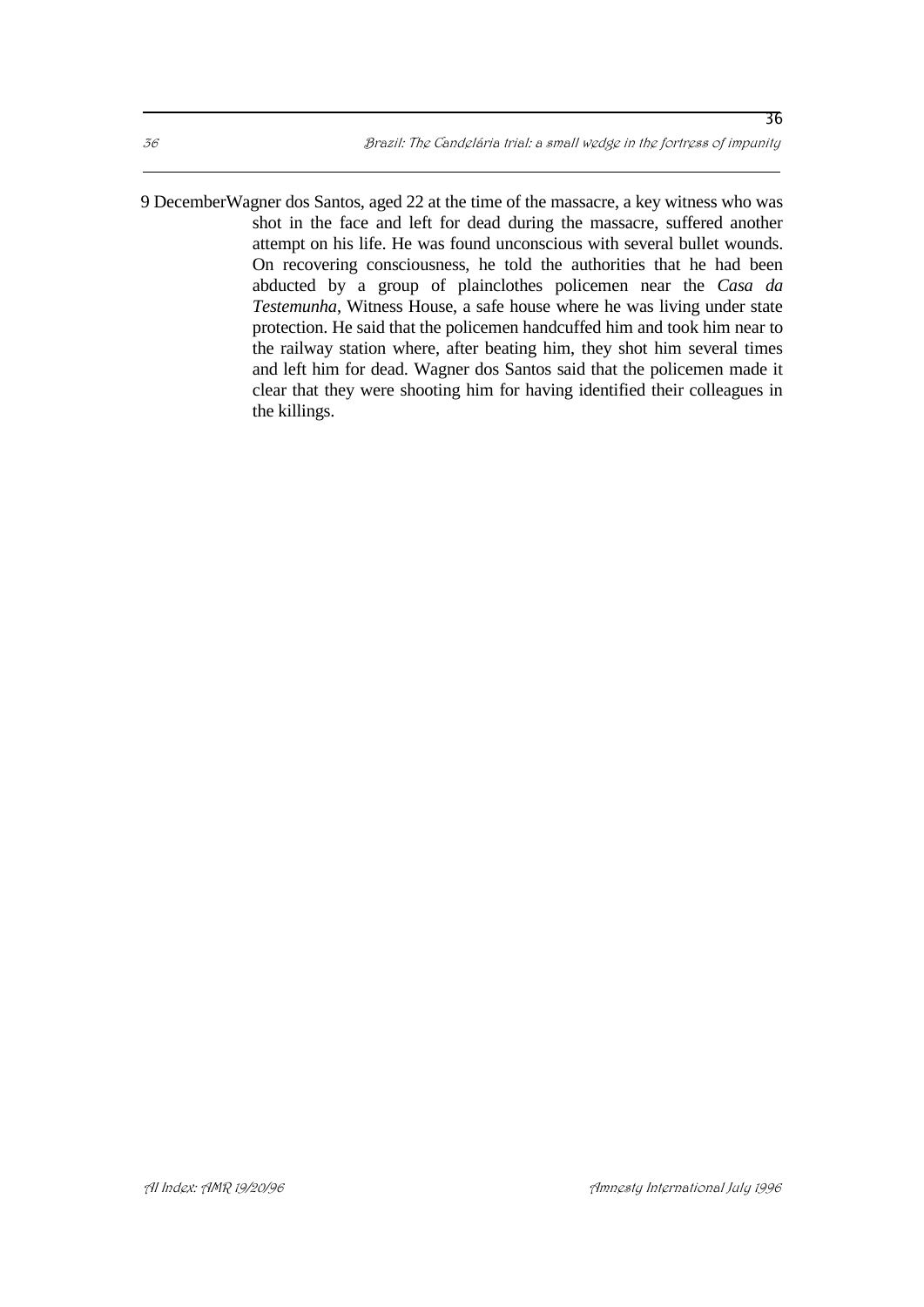Amnesty International July 1996 AI Index: AMR 19/20/96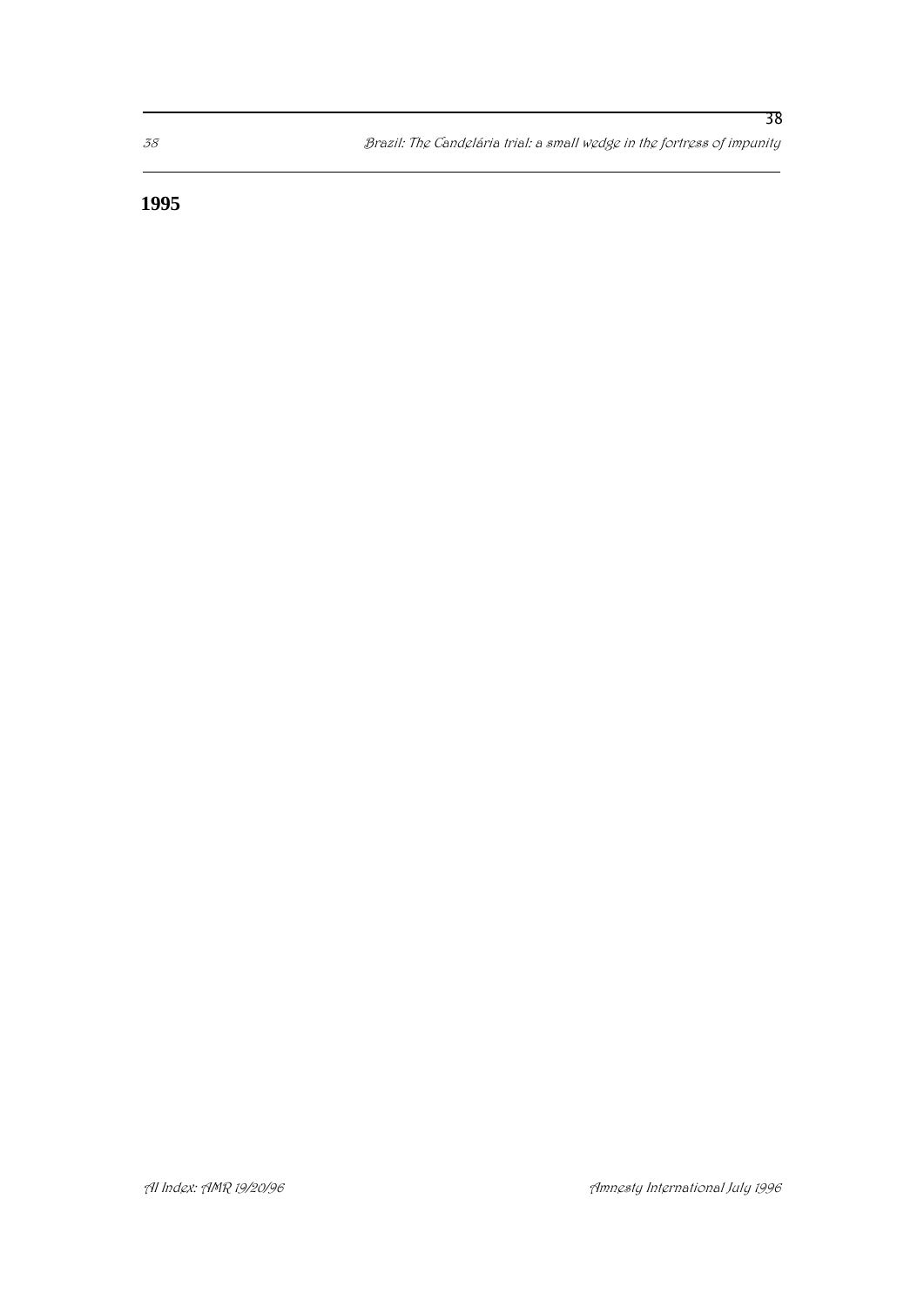Amnesty International July 1996 AI Index: AMR 19/20/96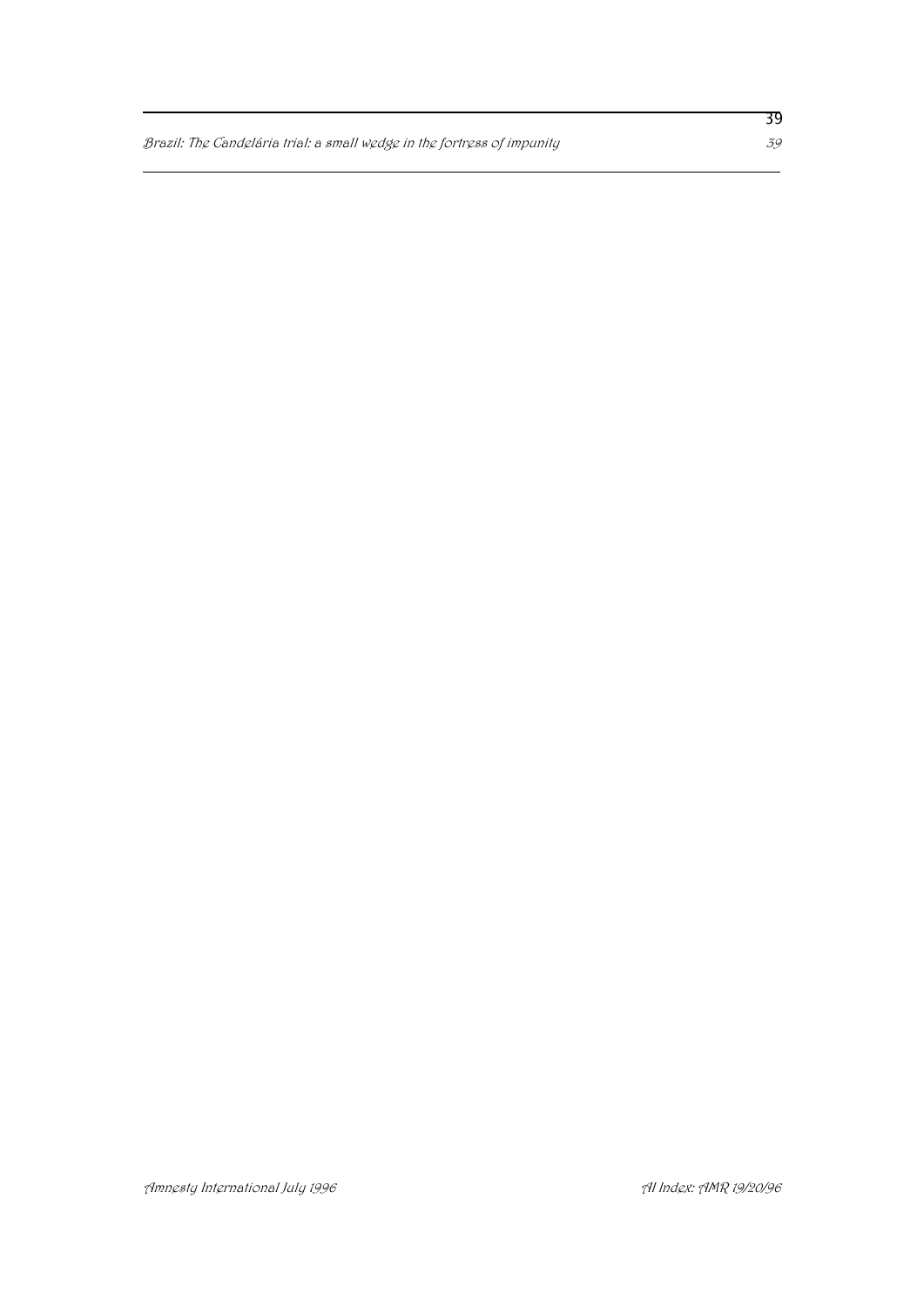40

AprilAmnesty International's Secretary General, Pierre Sané, visited Wagner dos Santos in hospital. Despite being discharged in January, Wagner dos Santos had to remain in hospital for his own protection. He reported threats against him in hospital. Partly as a result of pressure from Amnesty International, he was moved to another hospital where he received an operation to mend a severed nerve in his jaw.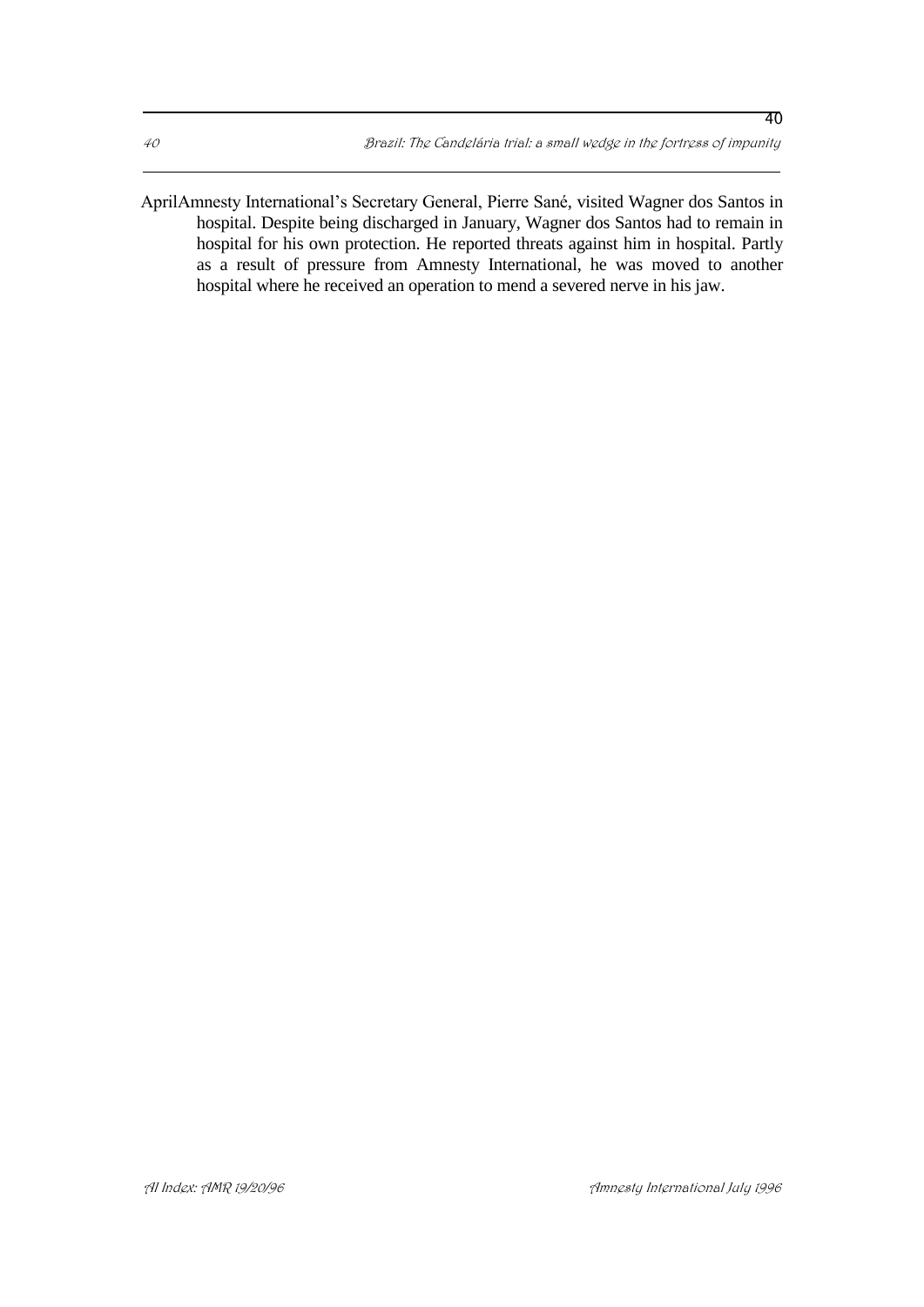Amnesty International July 1996 AI Index: AMR 19/20/96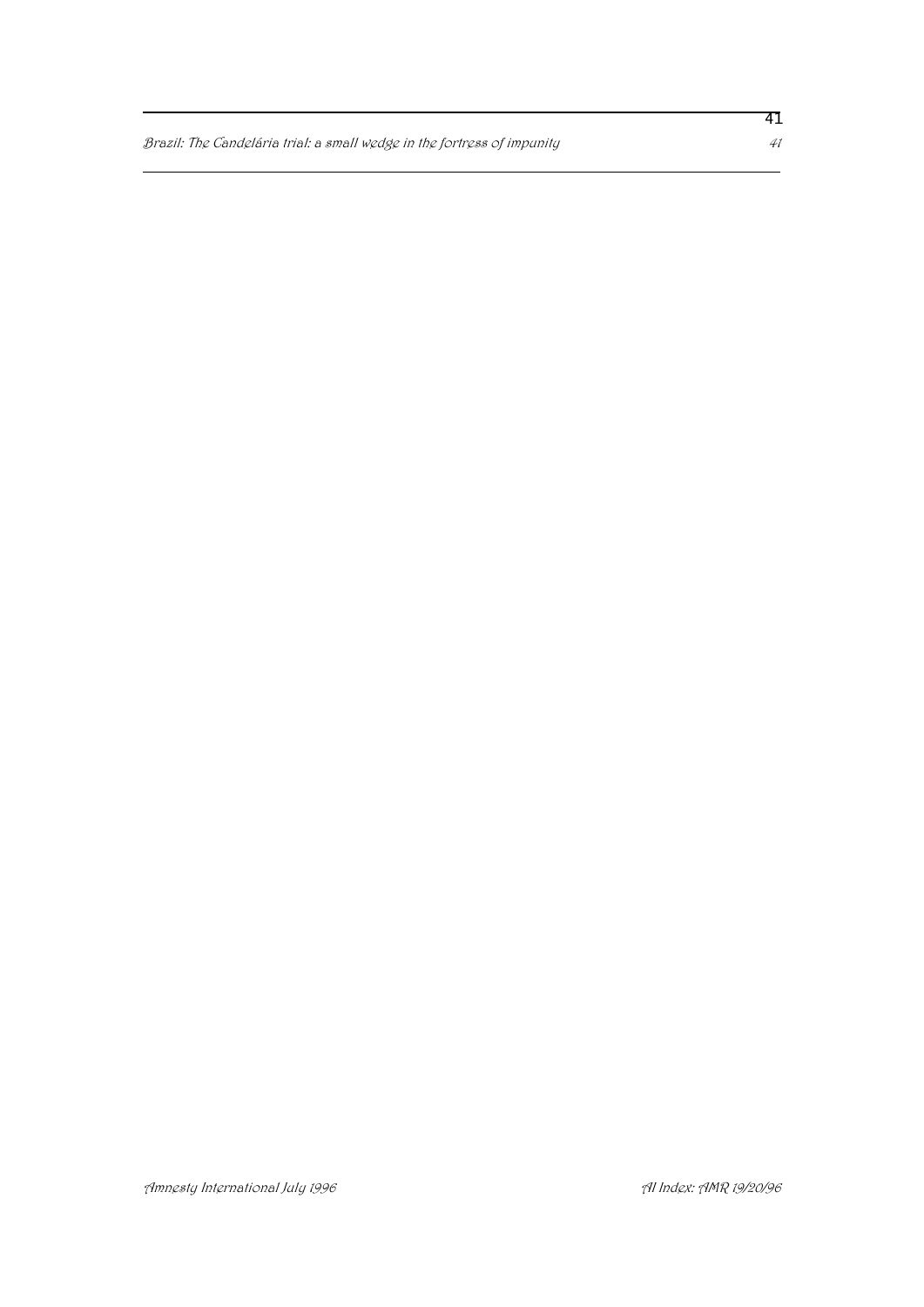42

MayAfter being discharged from hospital, Wagner dos Santos was given military police protection in the Rio de Janeiro state Witness House. However, conditions at the Witness House were extremely poor and Wagner dos Santos felt isolated and imprisoned.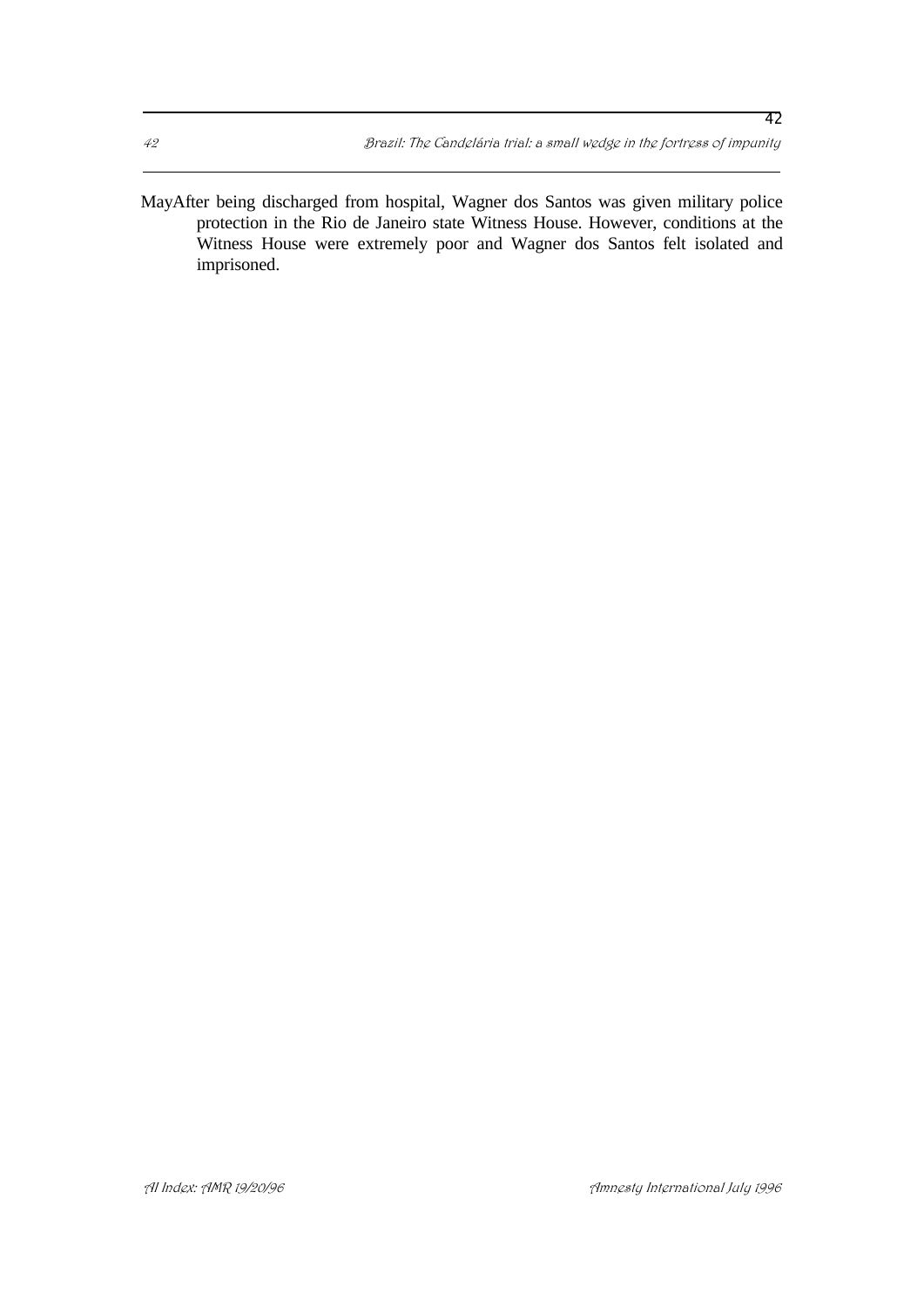Amnesty International July 1996 AI Index: AMR 19/20/96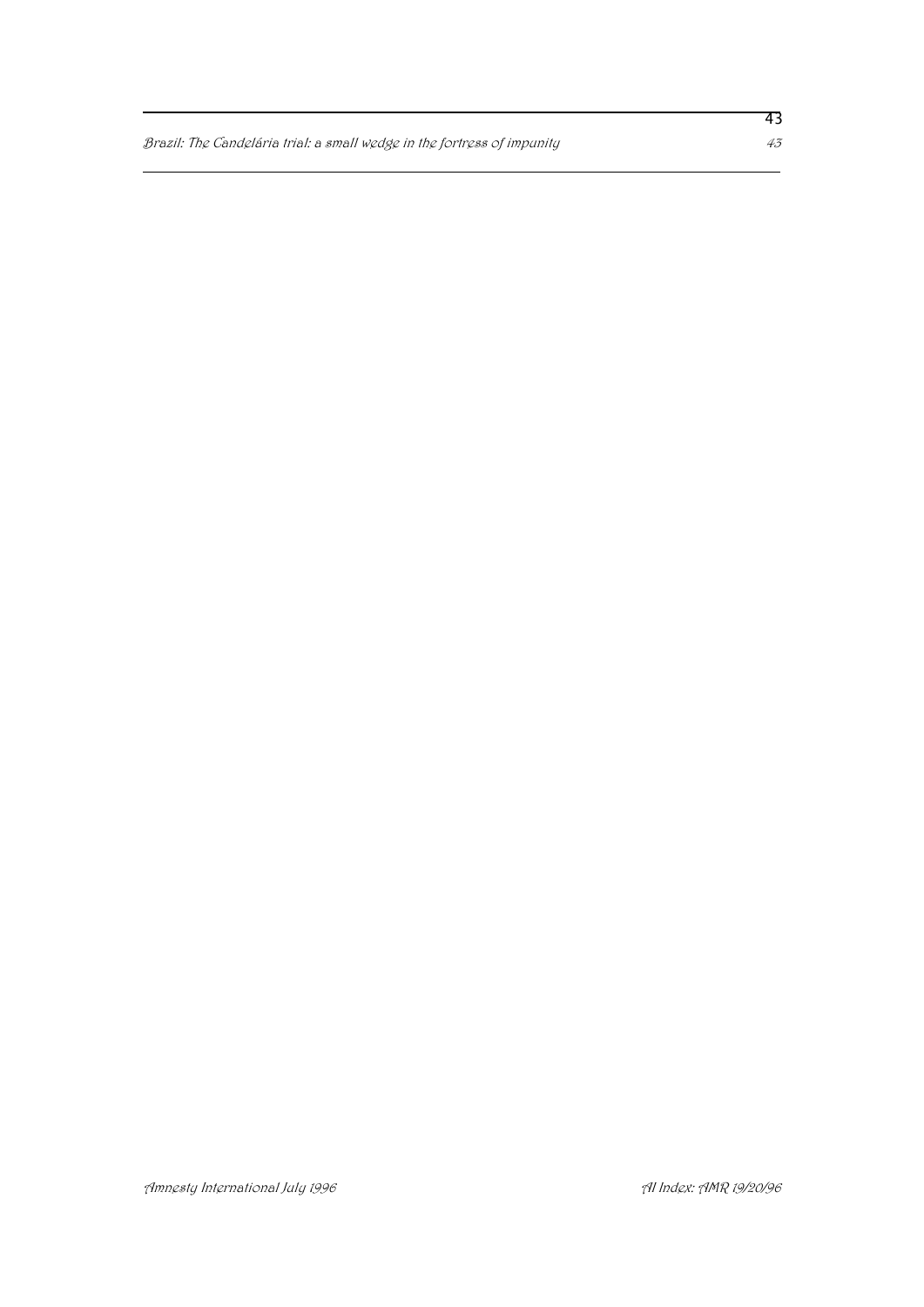44

15 SeptemberDepressed by the conditions at the Witness House, and fearful of the consequences of appearing in court, after which he believed he would not be adequately protected, Wagner dos Santos reportedly cut his wrists, leaving superficial injuries.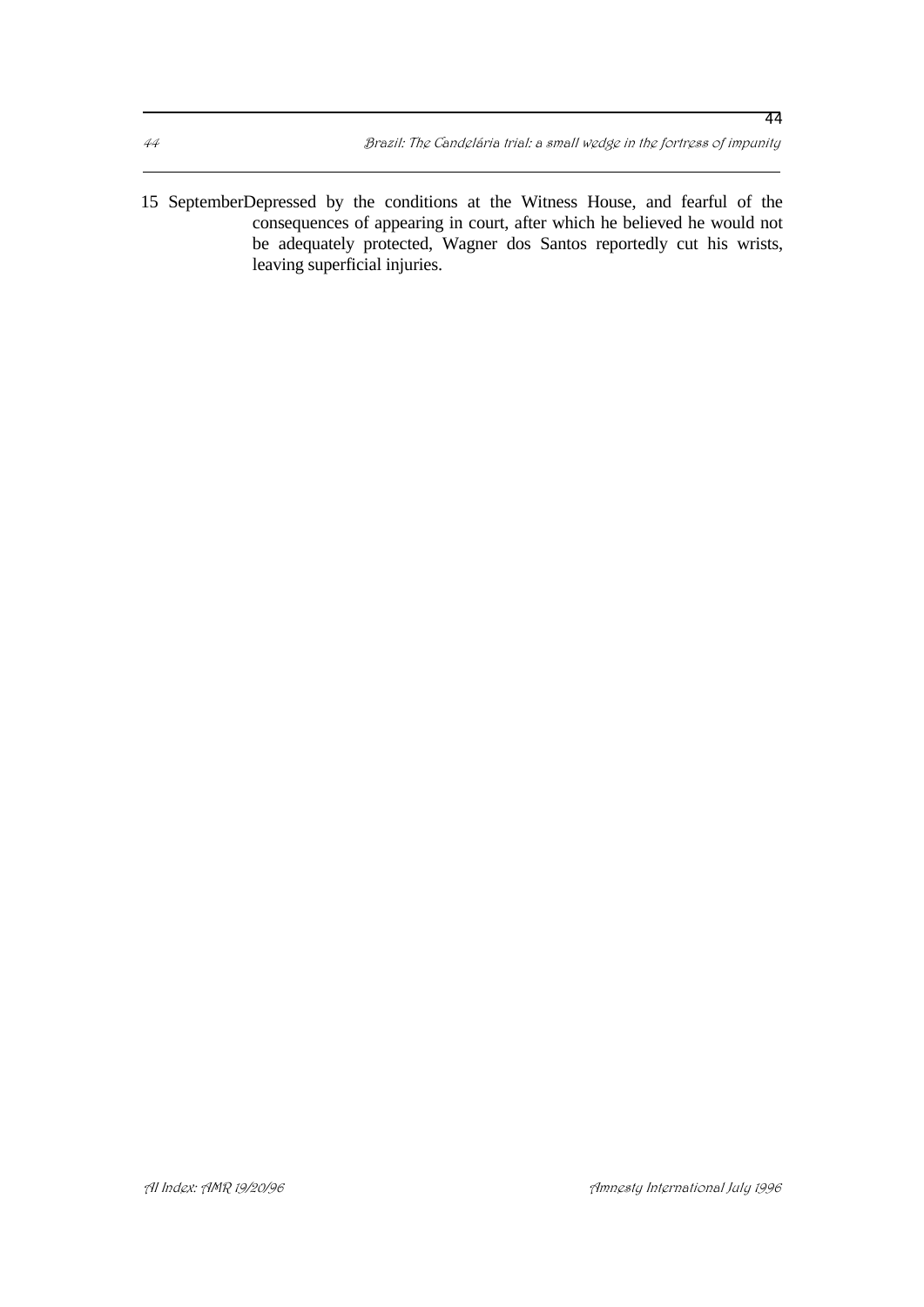Amnesty International July 1996 AI Index: AMR 19/20/96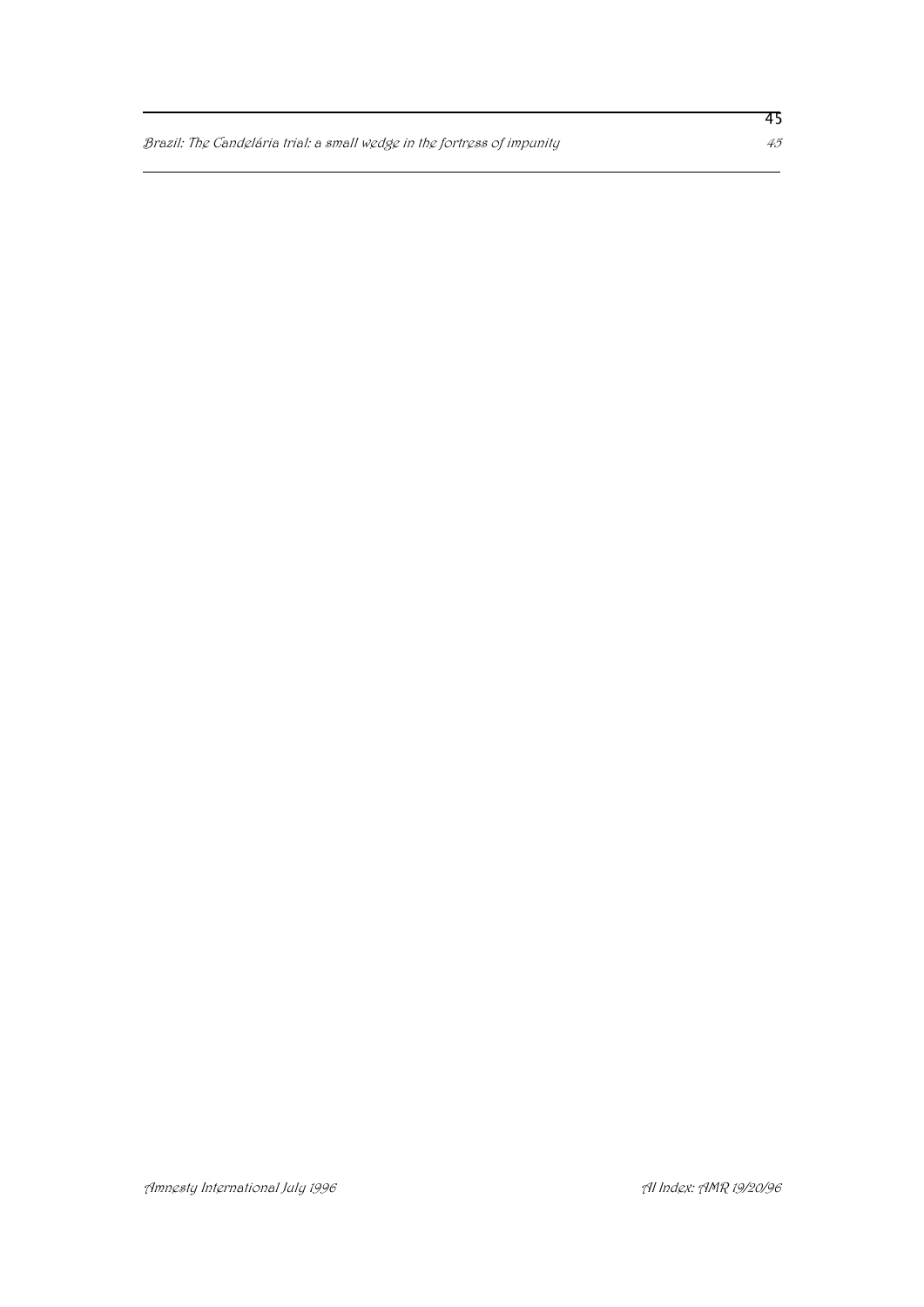46

21 SeptemberWagner dos Santos visited the II Jury Court House in Rio de Janeiro and expressed his wish to be excused from further appearances in court and his desire to be able to lead a normal life. He said that he would keep in contact with the court and consider further appearances later, provided he received adequate protection.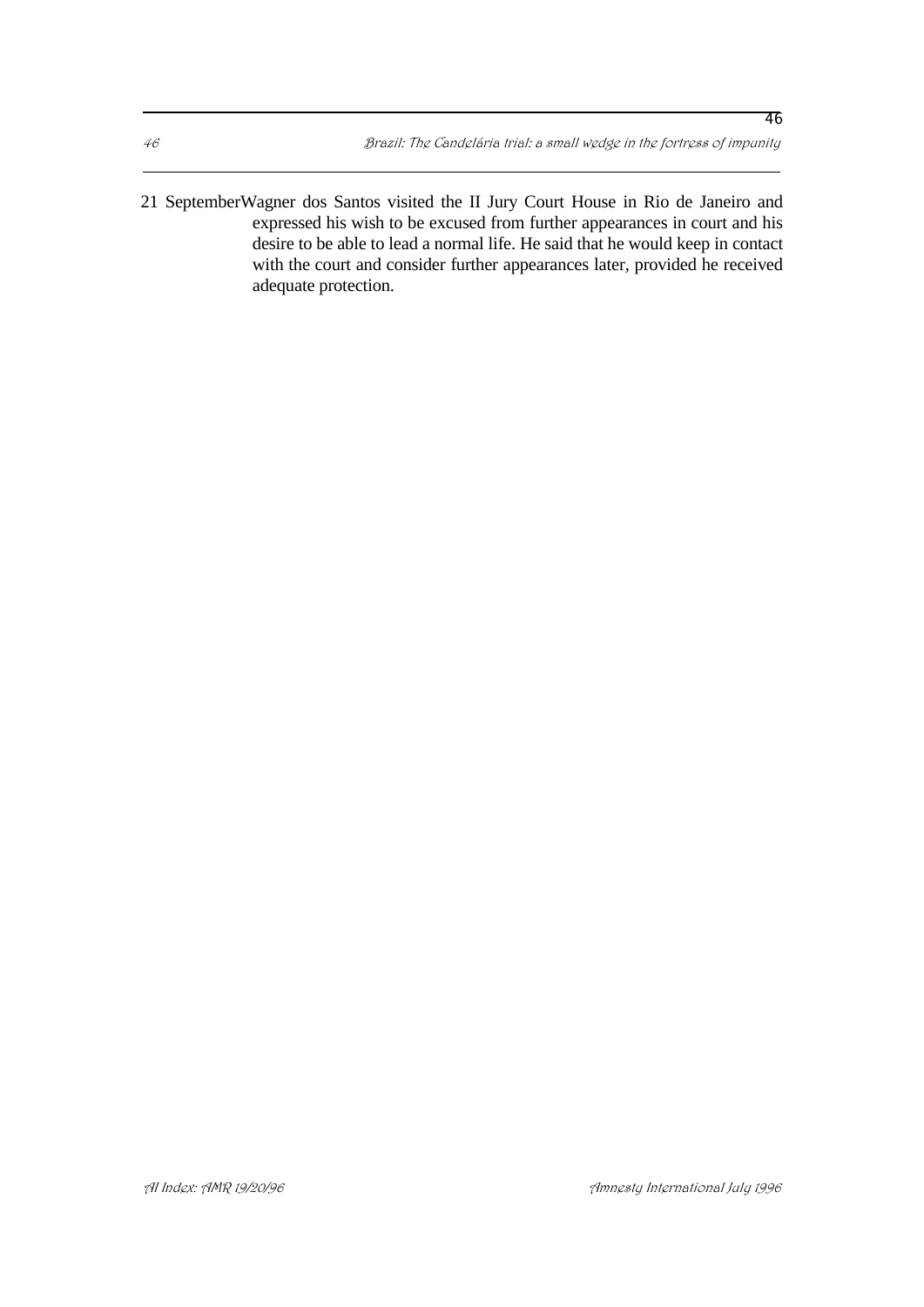Amnesty International July 1996 AI Index: AMR 19/20/96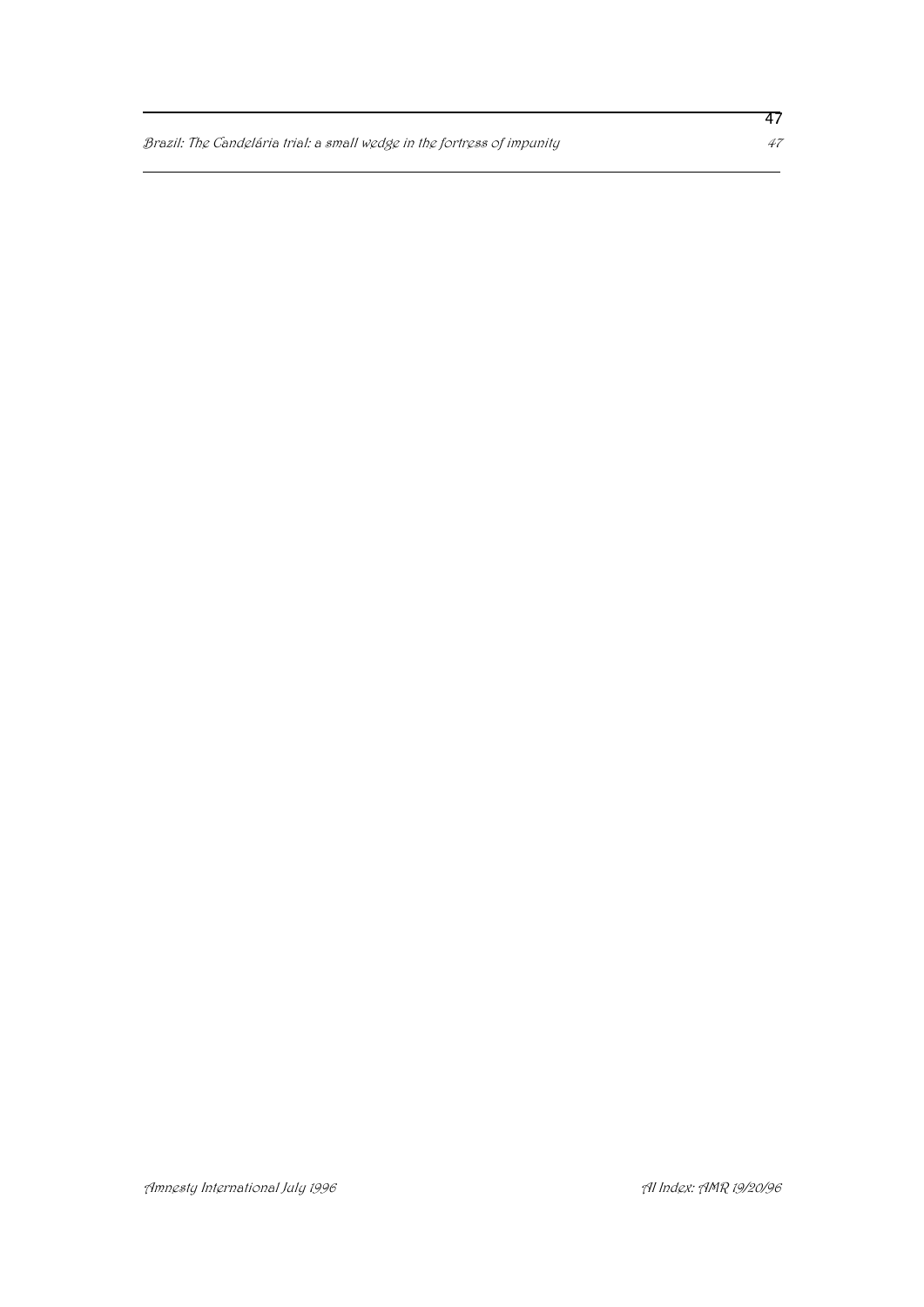48

28 SeptemberWagner dos Santos left the city of Rio de Janeiro and travelled to a secret destination, assisted by non-governmental organizations, without police protection. He had to move location on several occasions.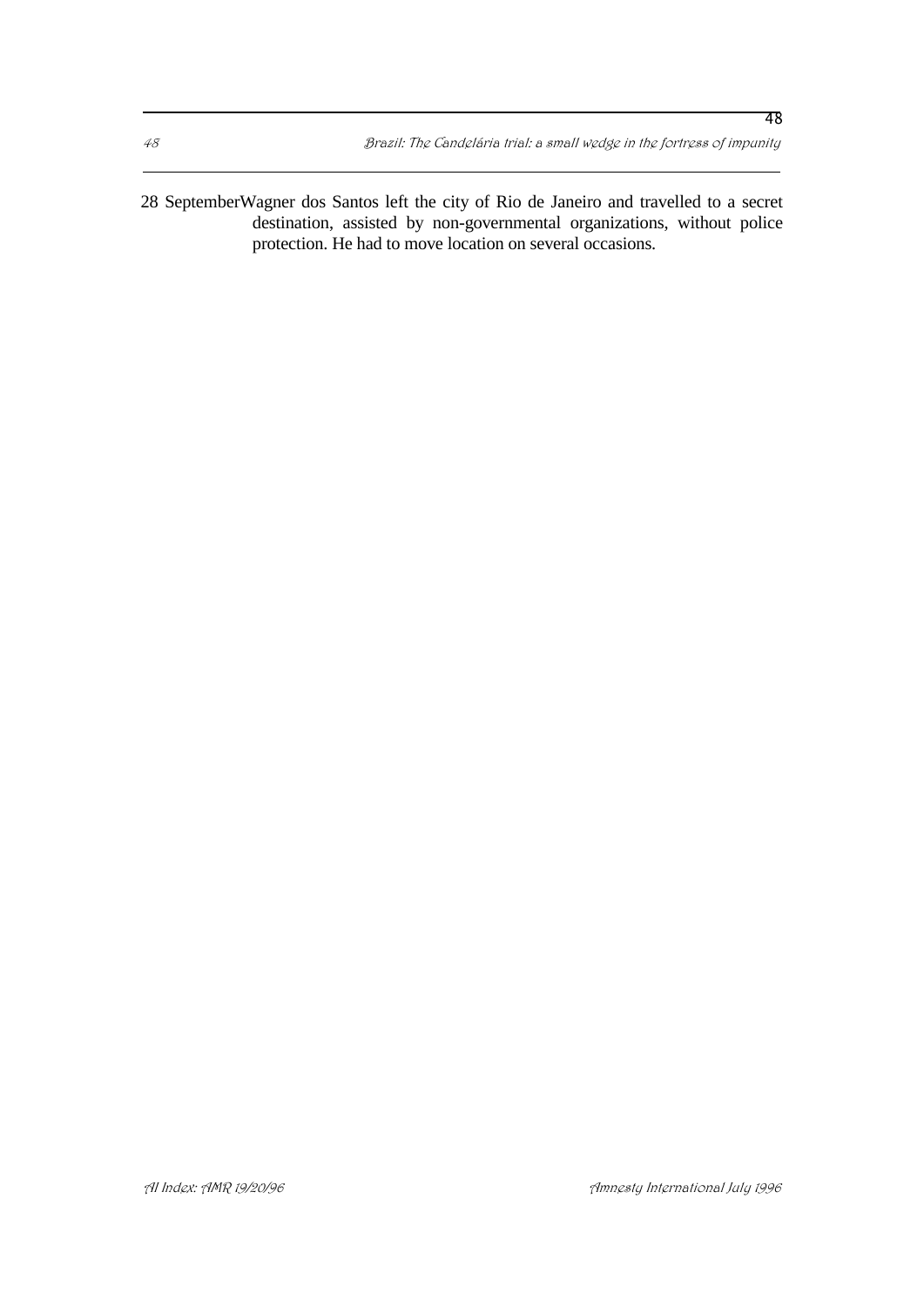Amnesty International July 1996 AI Index: AMR 19/20/96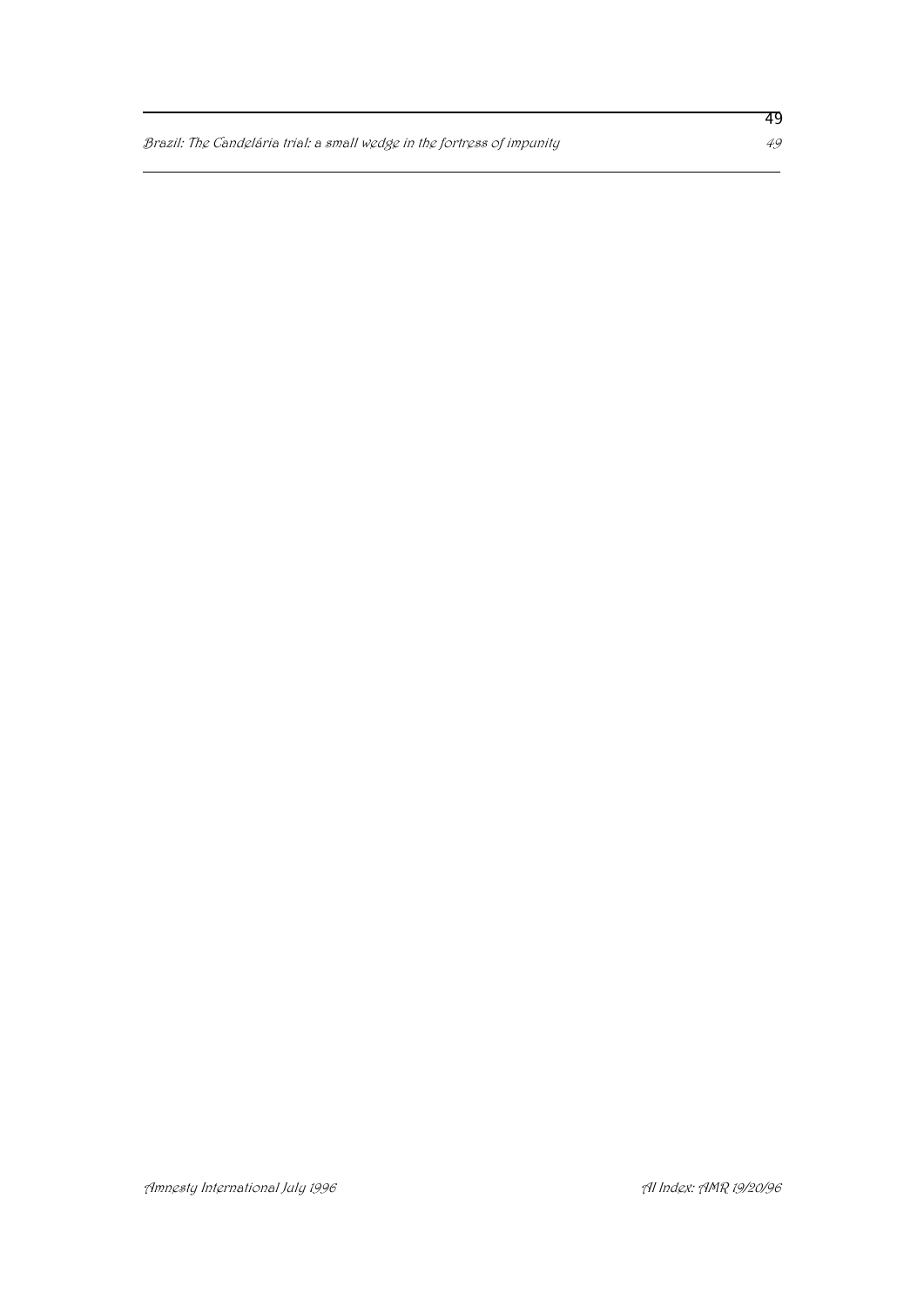50

26 OctoberFollowing national and international appeals and considerable media coverage, the federal authorities agreed to provide Wagner dos Santos with a place of safety to ensure his well-being.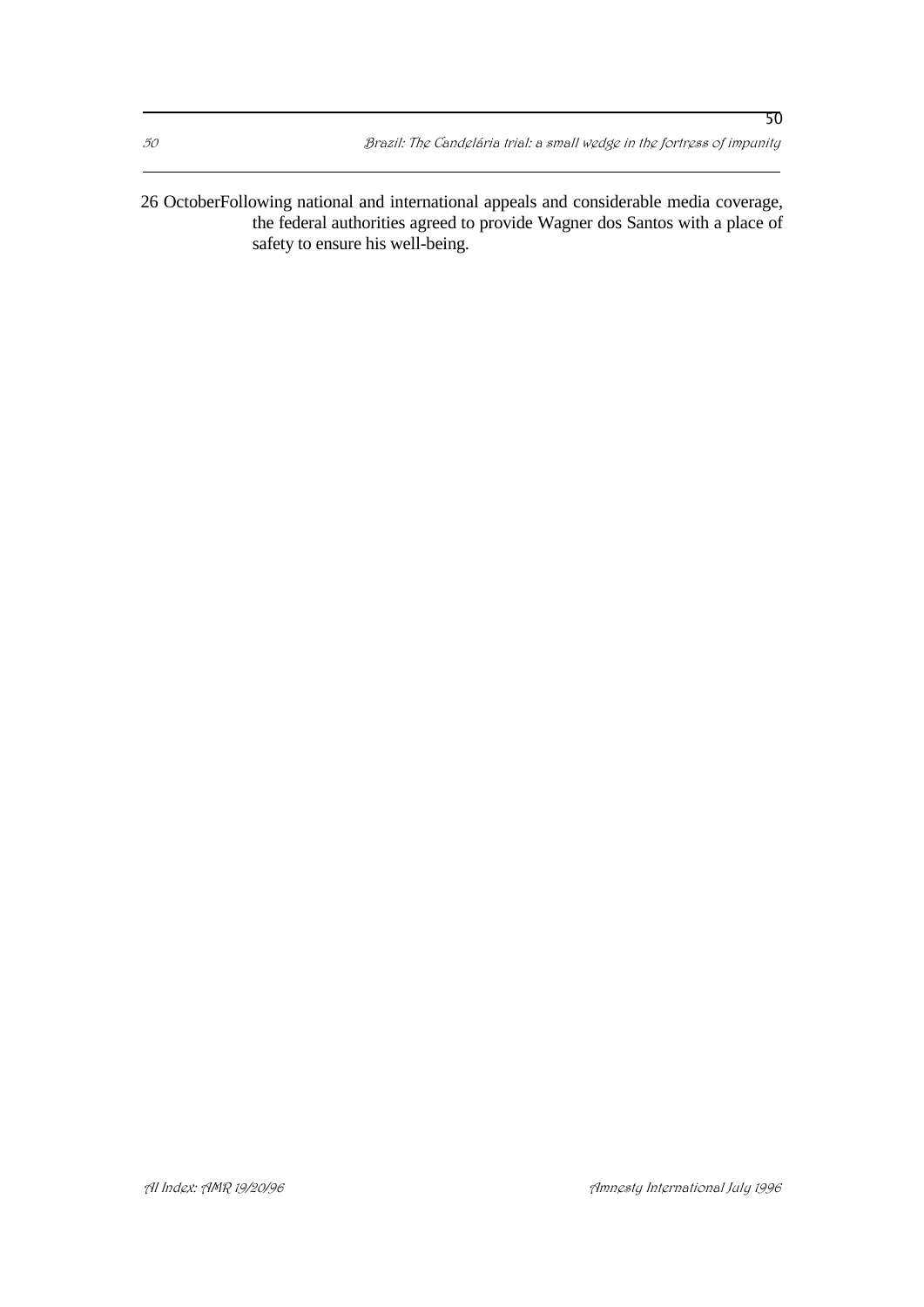Amnesty International July 1996 AI Index: AMR 19/20/96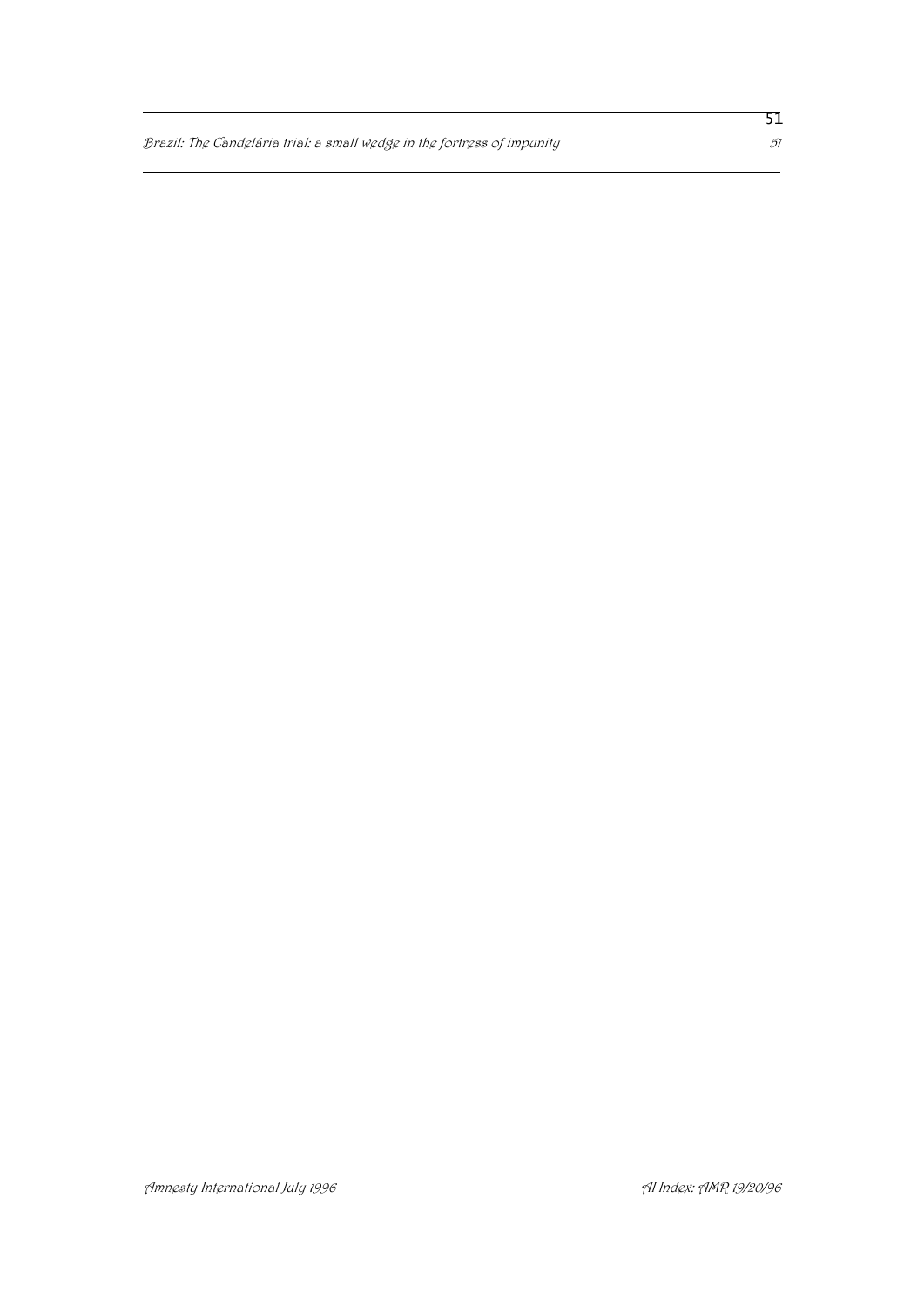52

Despite the difficult circumstances under which Wagner dos Santos had been living, he agreed to give evidence in court. On this occasion he recognized through photographs another four military policemen (not previously implicated) suspected of participating in the Candelária massacre.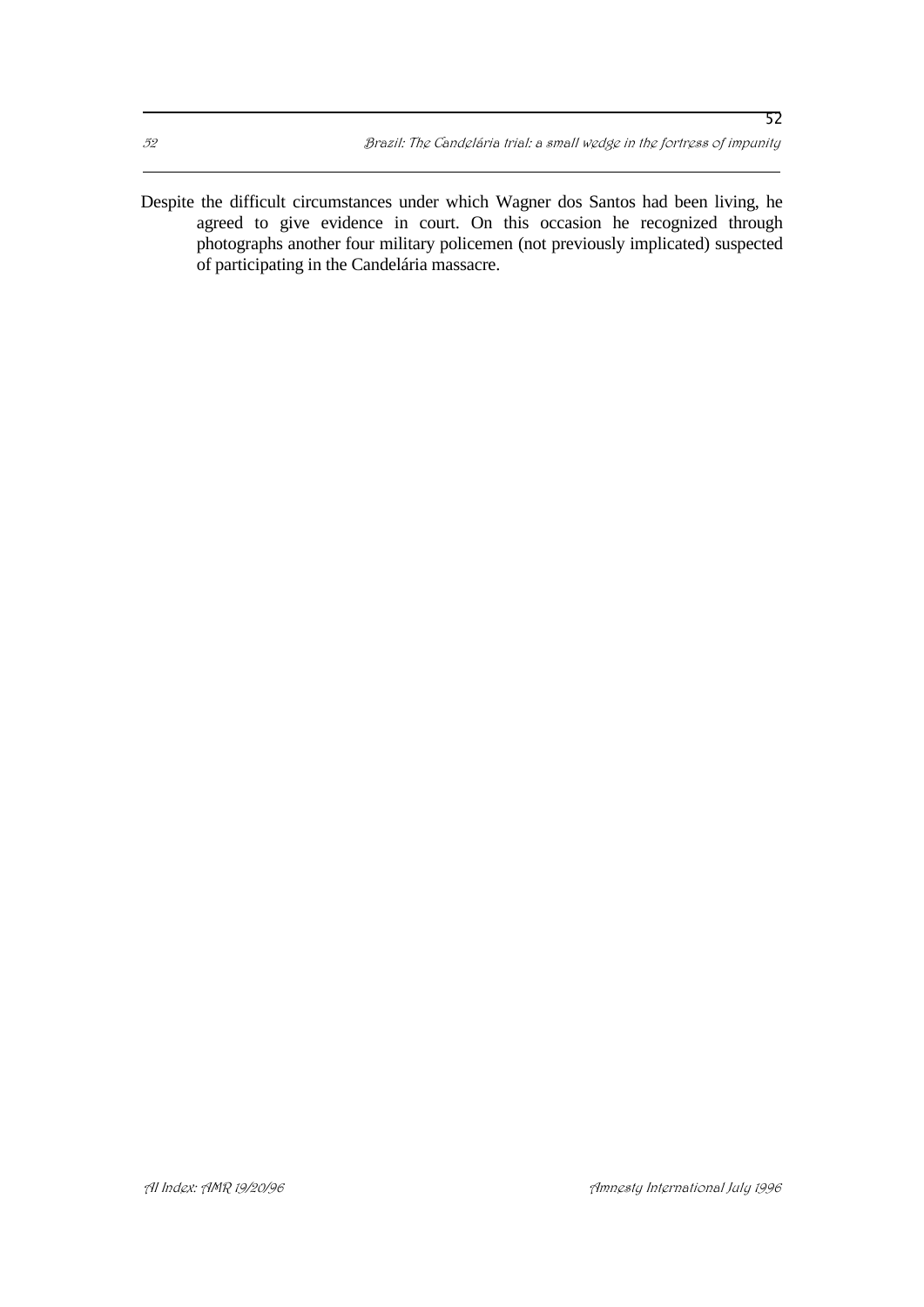Amnesty International July 1996 AI Index: AMR 19/20/96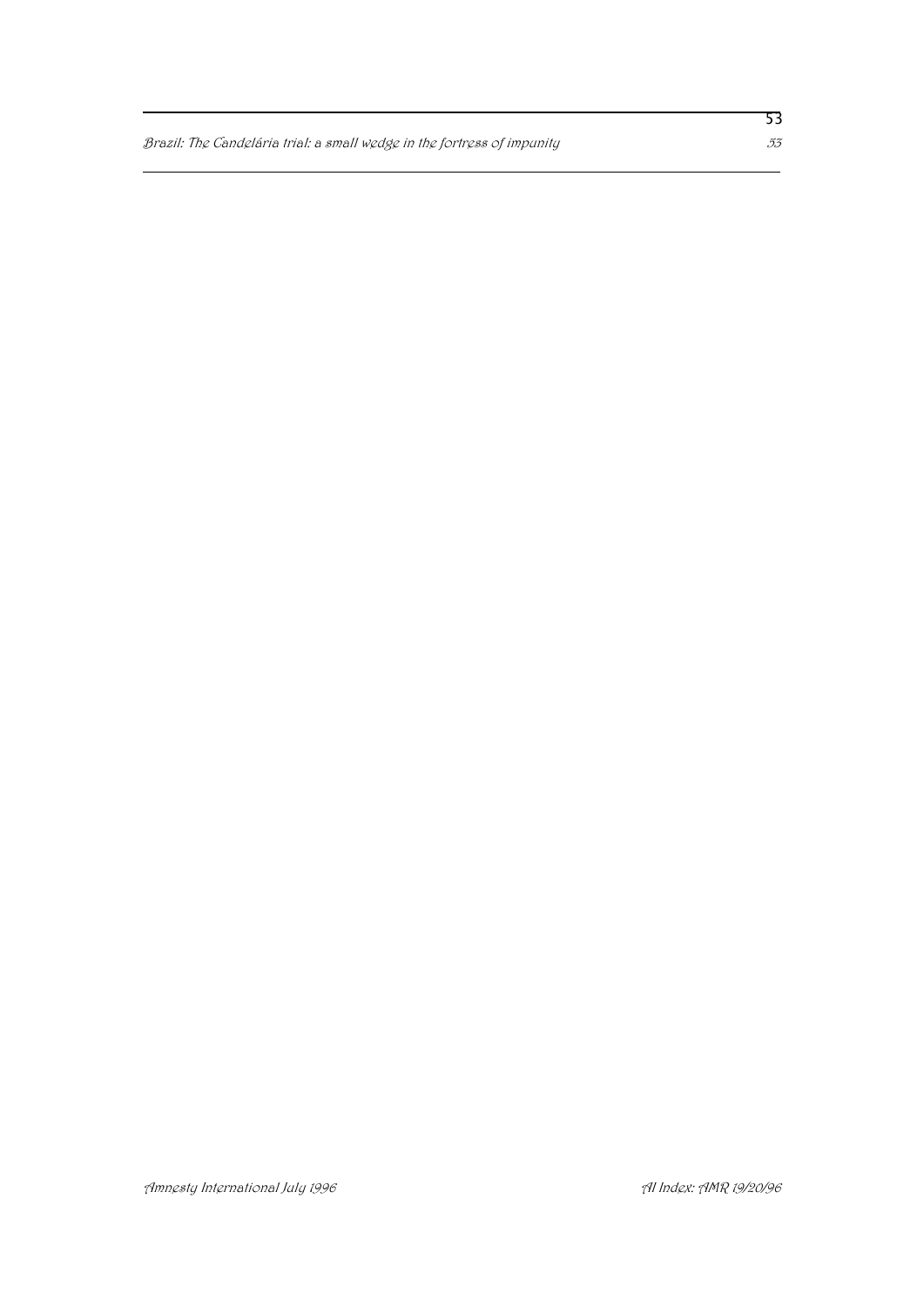54

DecemberWagner dos Santos was moved to a place of safety outside Brazil.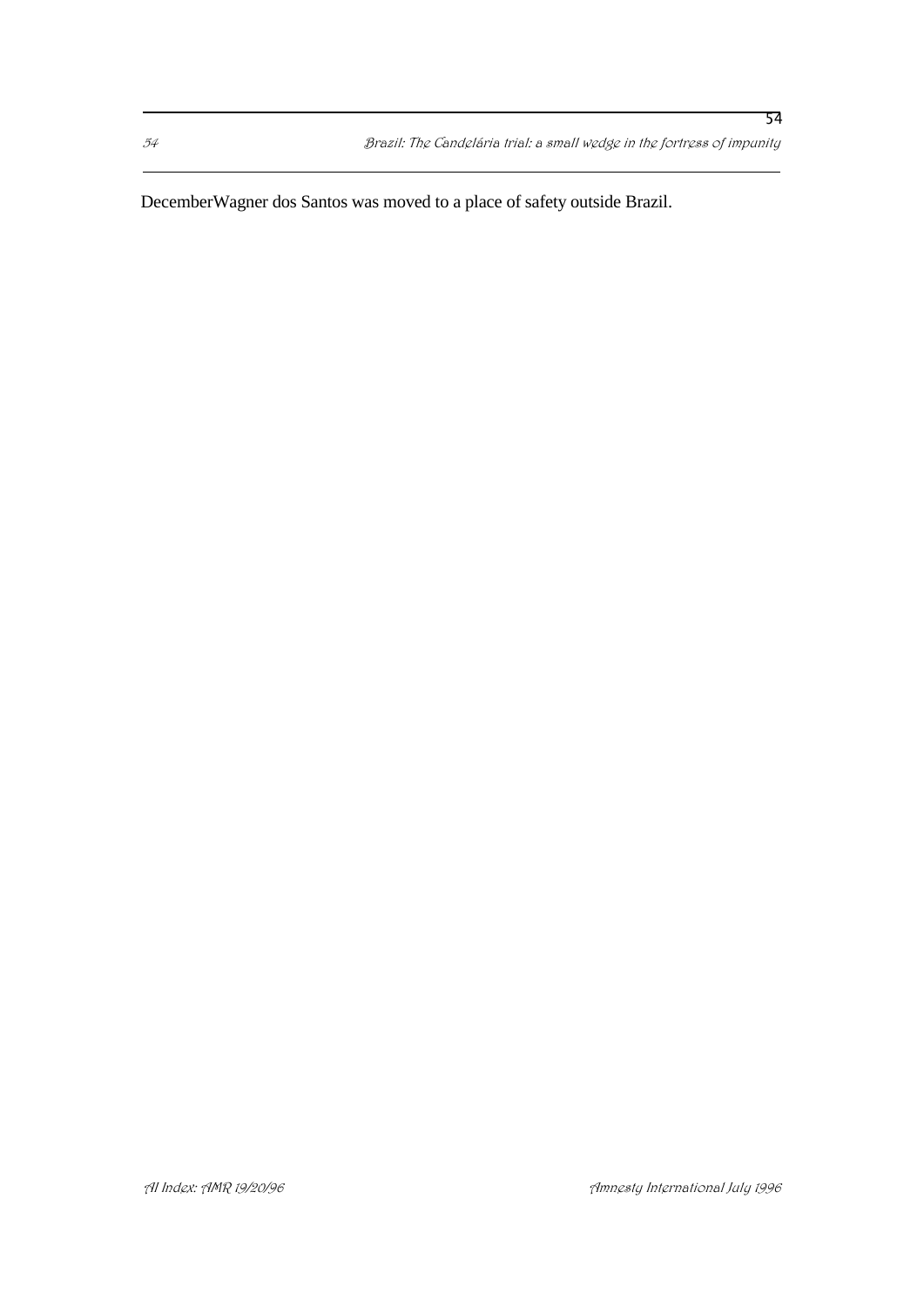Amnesty International July 1996 AI Index: AMR 19/20/96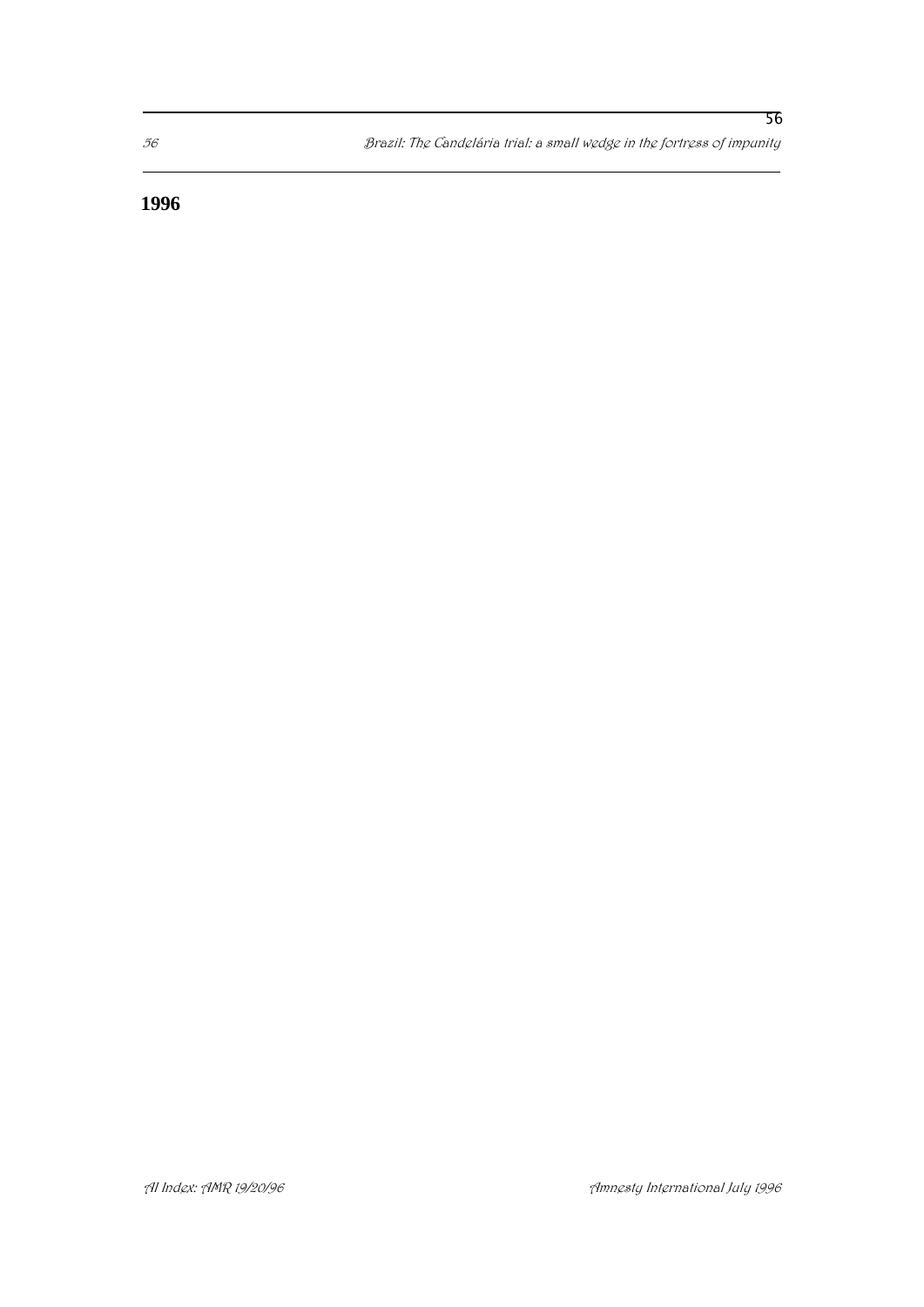Amnesty International July 1996 AI Index: AMR 19/20/96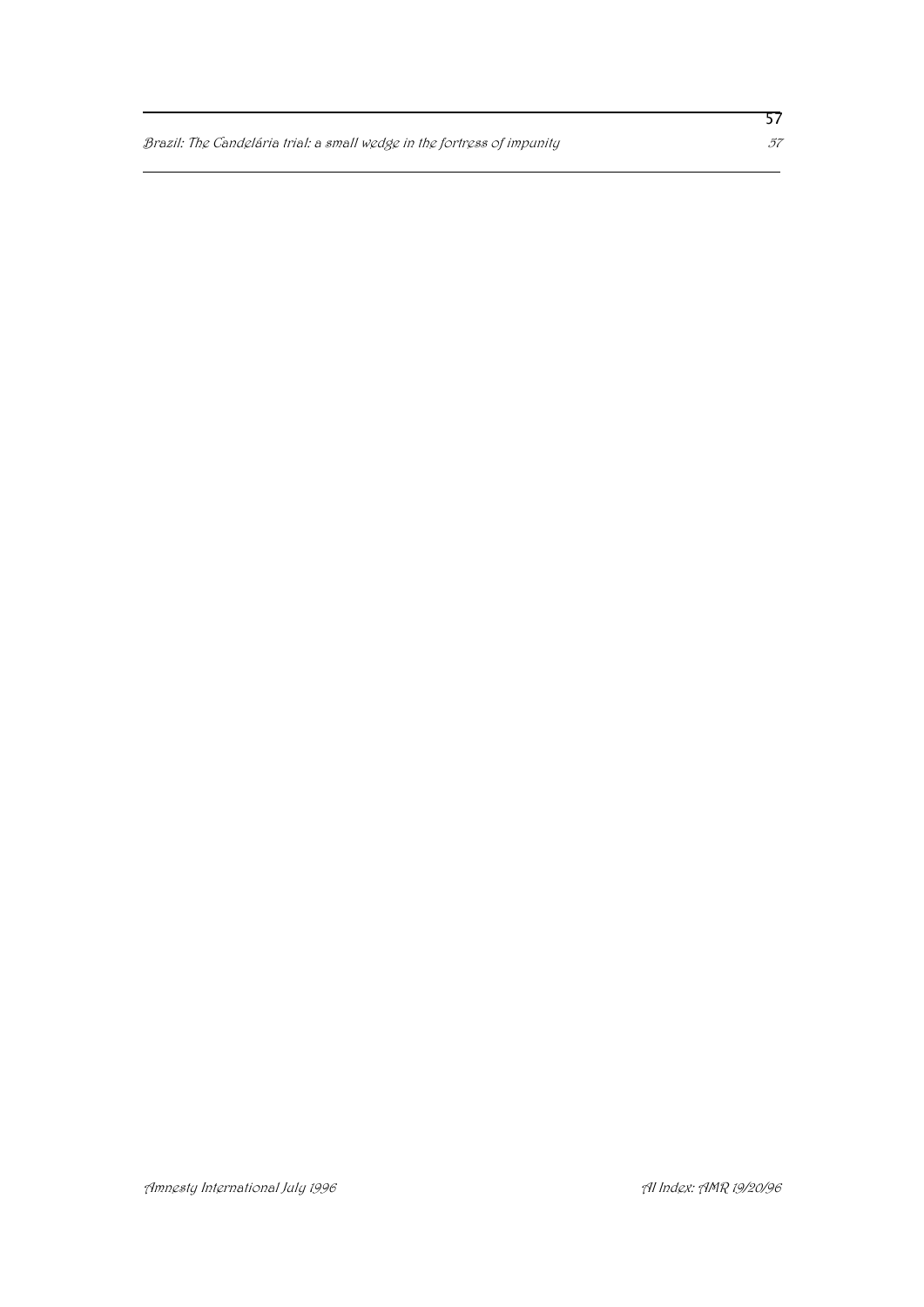58

AprilWagner dos Santos and Michael André de Aguiar agreed to appear in court to testify for the prosecution. Michael André de Aguiar subsequently withdrew his offer.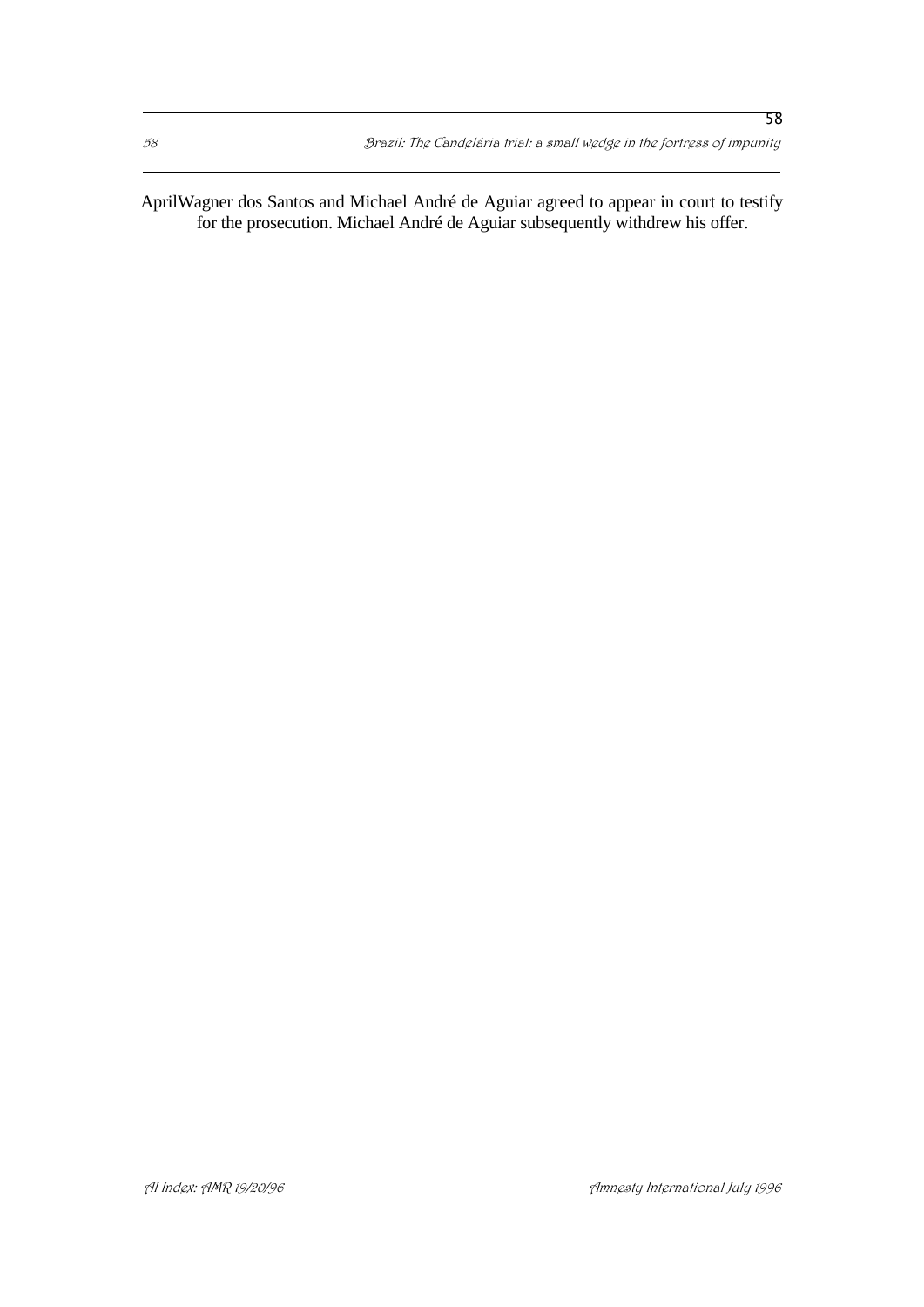Amnesty International July 1996 AI Index: AMR 19/20/96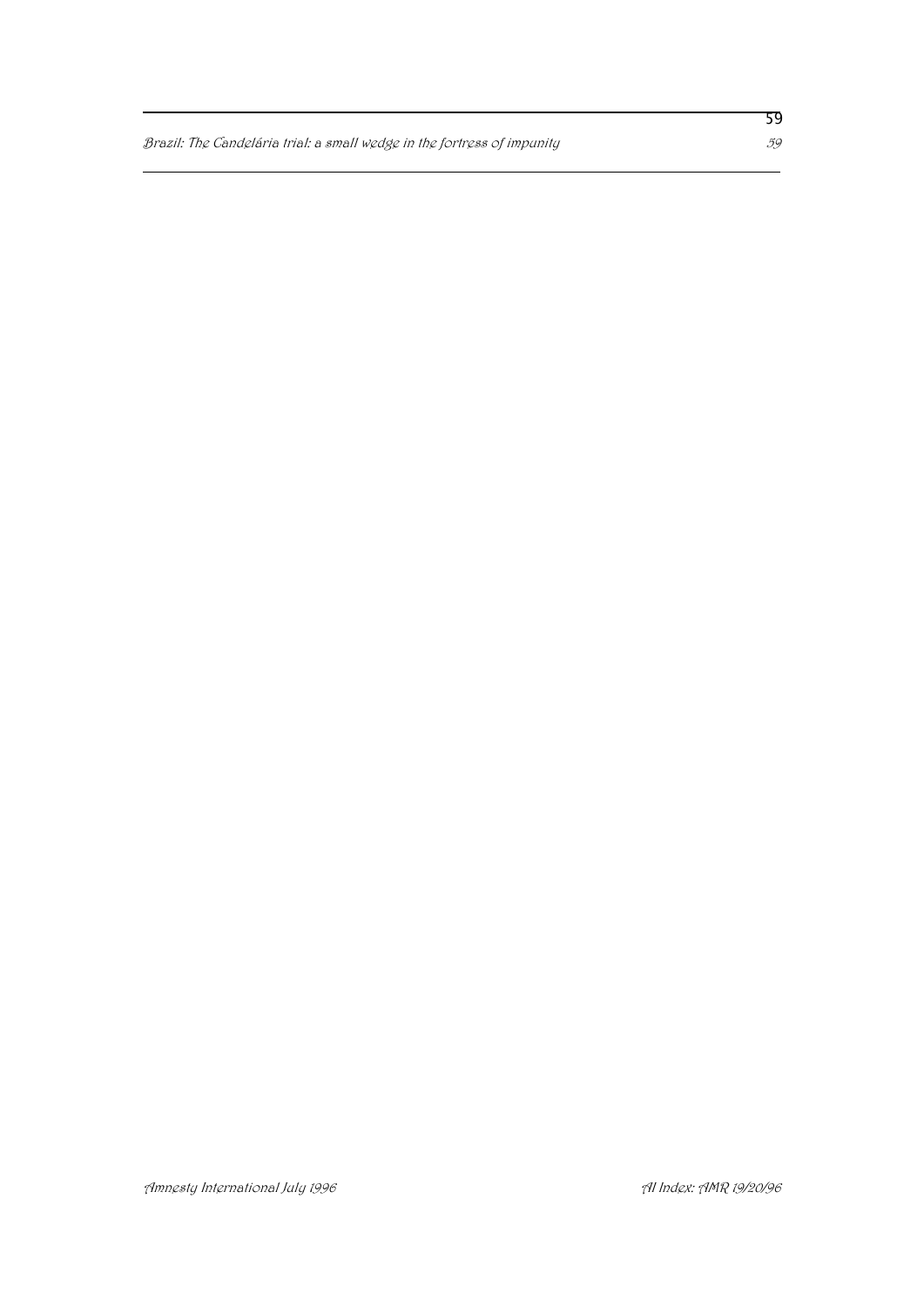60

12 AprilArrest warrants were finally issued against the four further military policemen who had been identified by Wagner dos Santos in October 1995. Three were taken into custody. A fourth presented himself to the court, confessed to participation in the massacre, and was also taken into custody.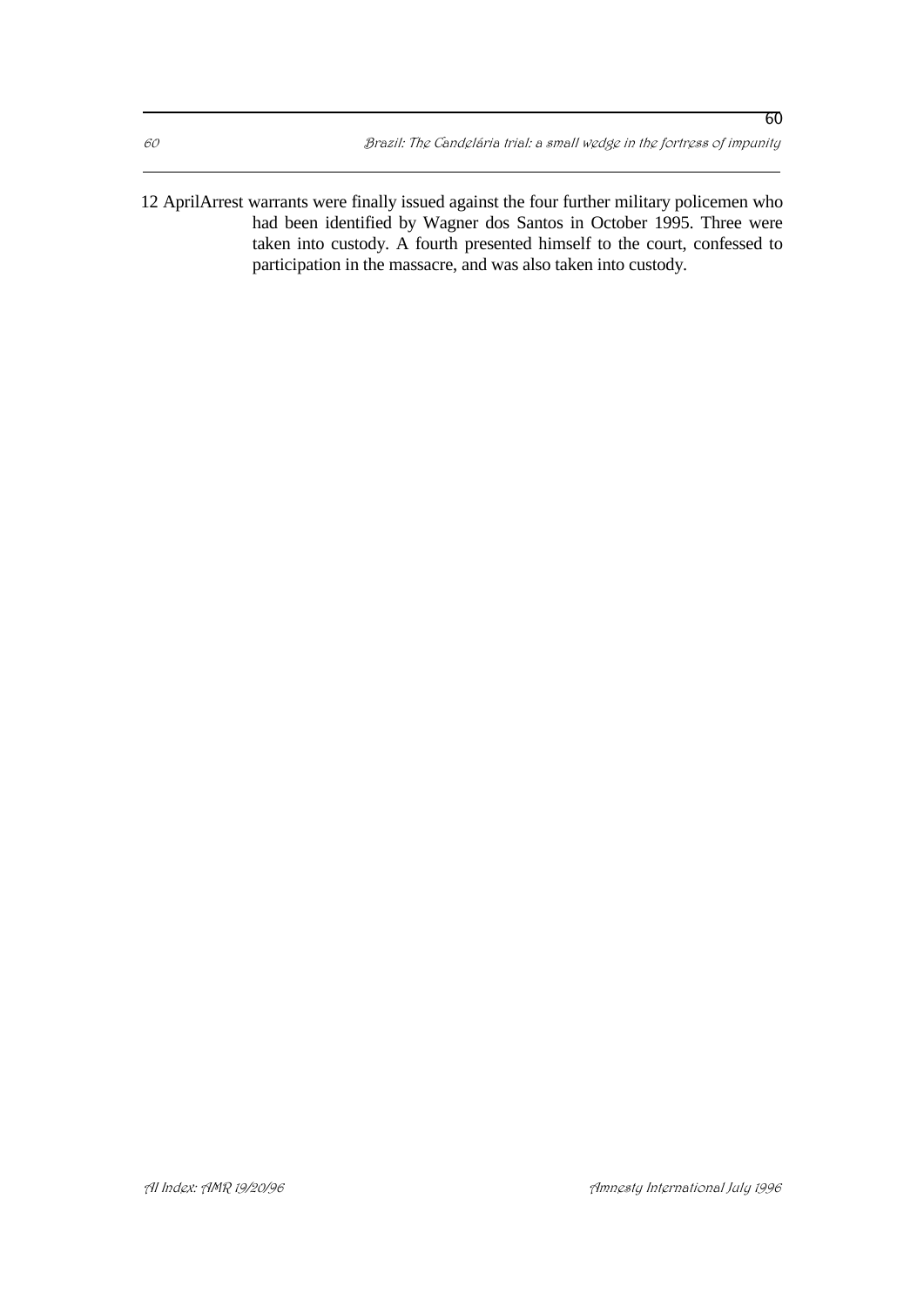Amnesty International July 1996 AI Index: AMR 19/20/96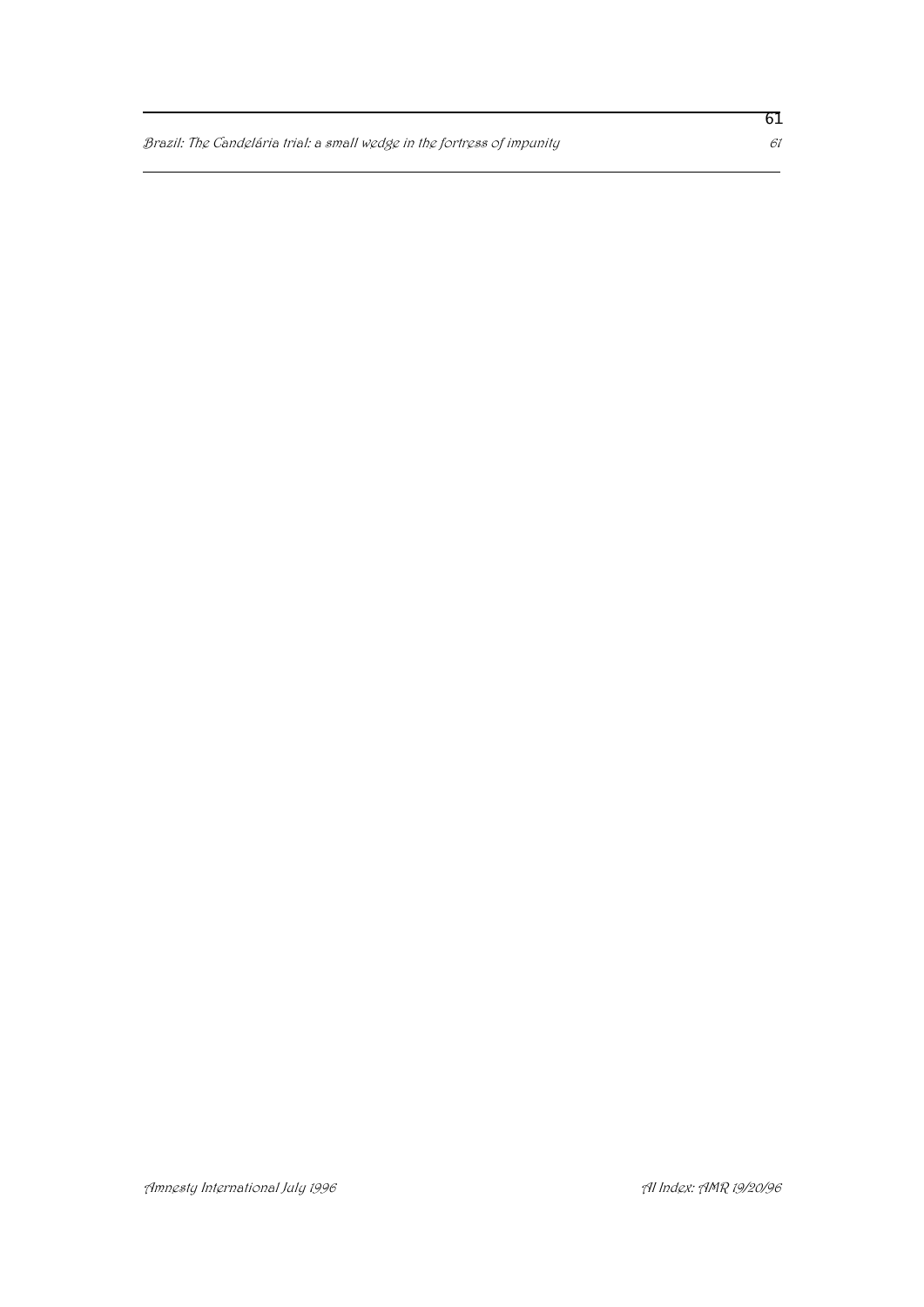62

29/30 AprilMarcos Vinícius Borges Emanuel was tried and sentenced to a total of 309 years imprisonment for his participation in the massacre.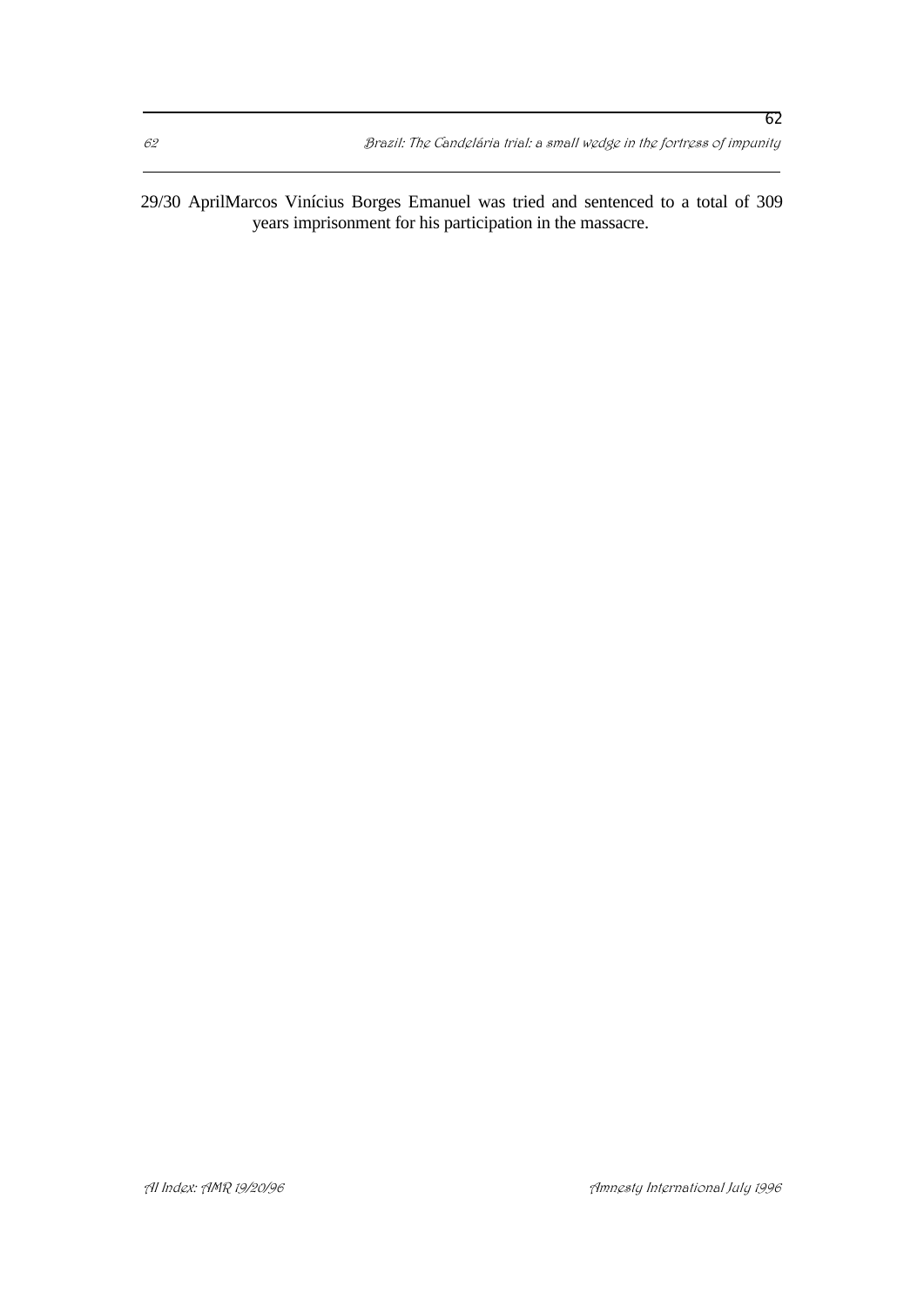Amnesty International July 1996 AI Index: AMR 19/20/96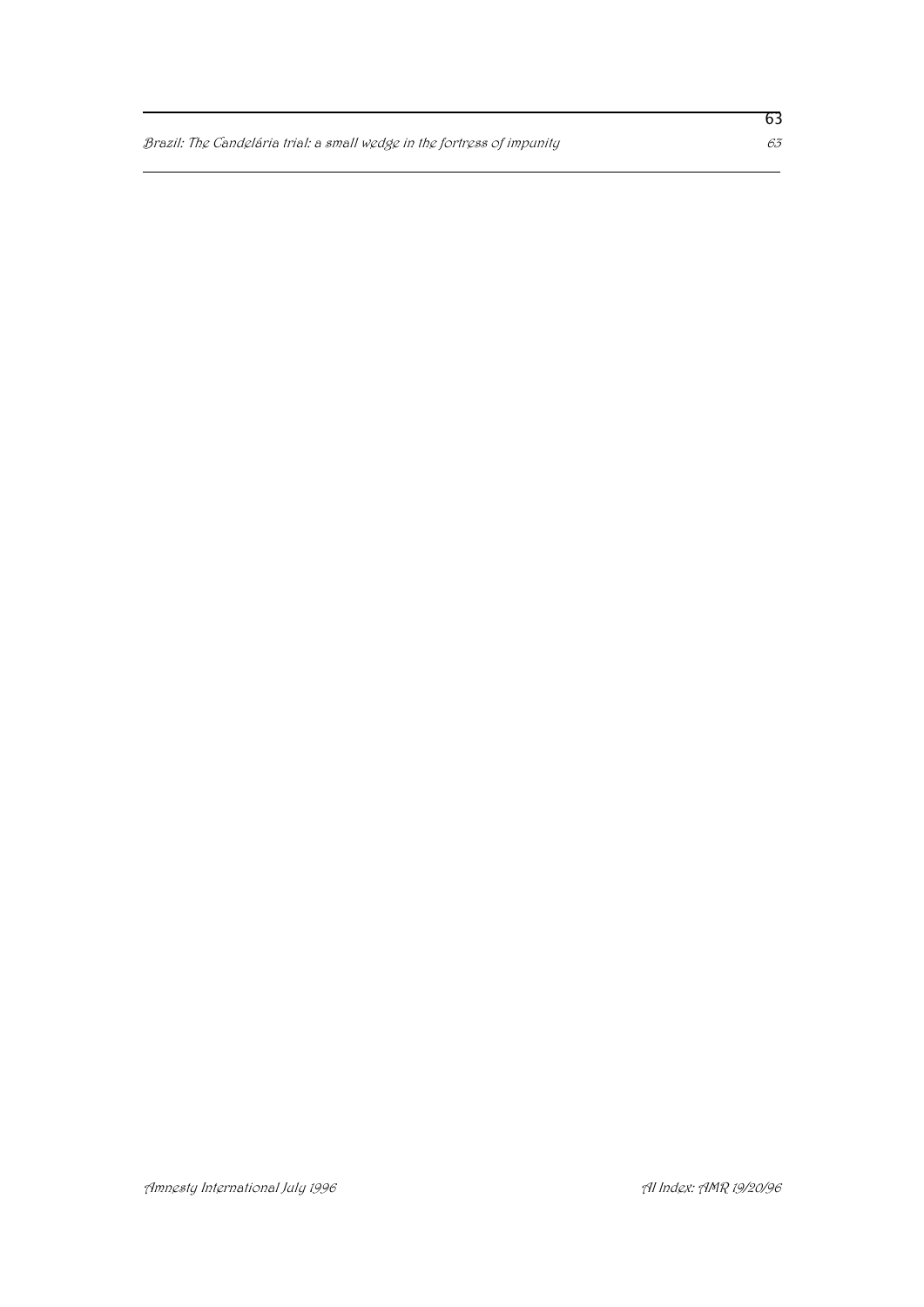64

MayAnother of the military policemen arrested in April confessed to participation in the massacre.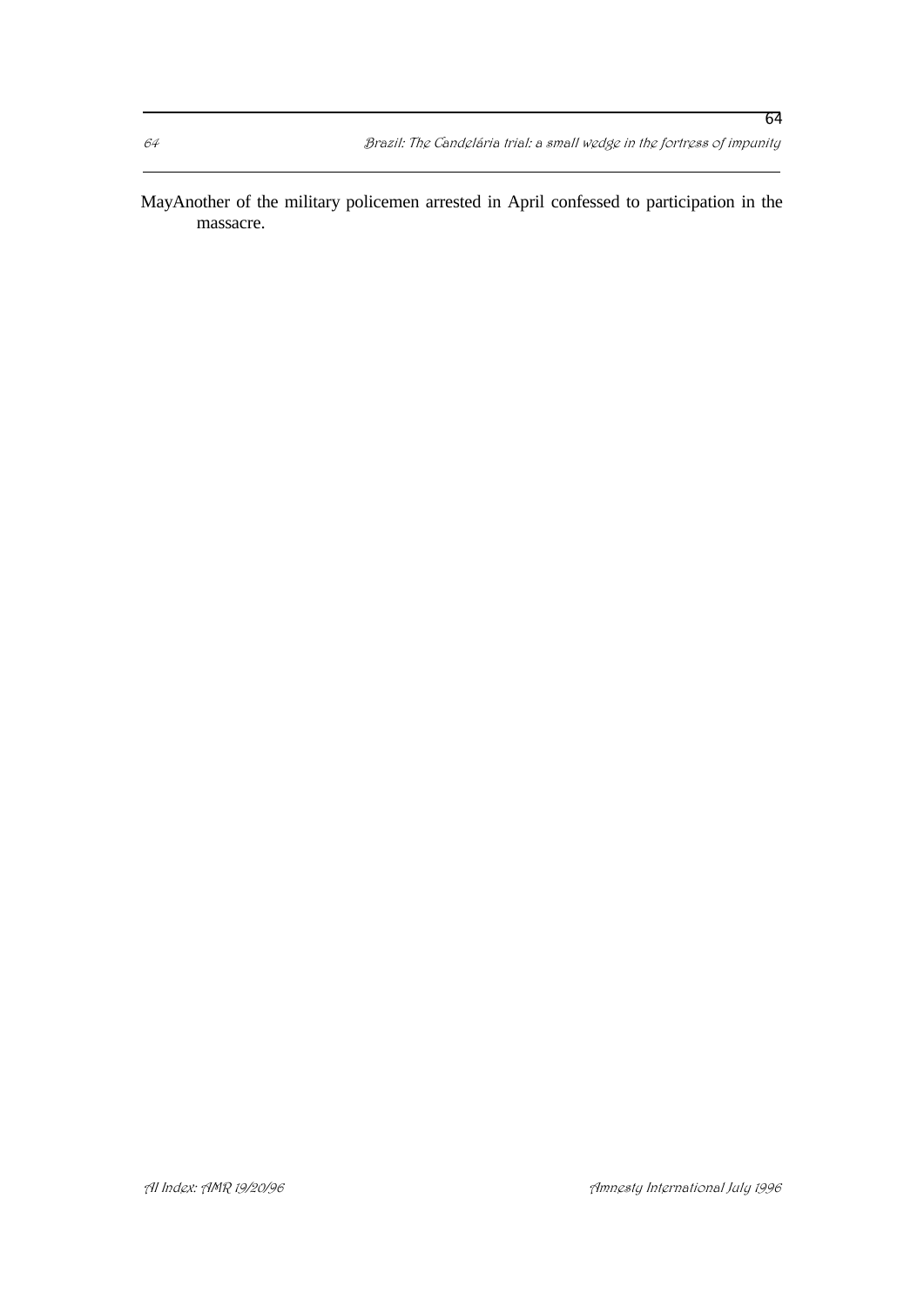Amnesty International July 1996 AI Index: AMR 19/20/96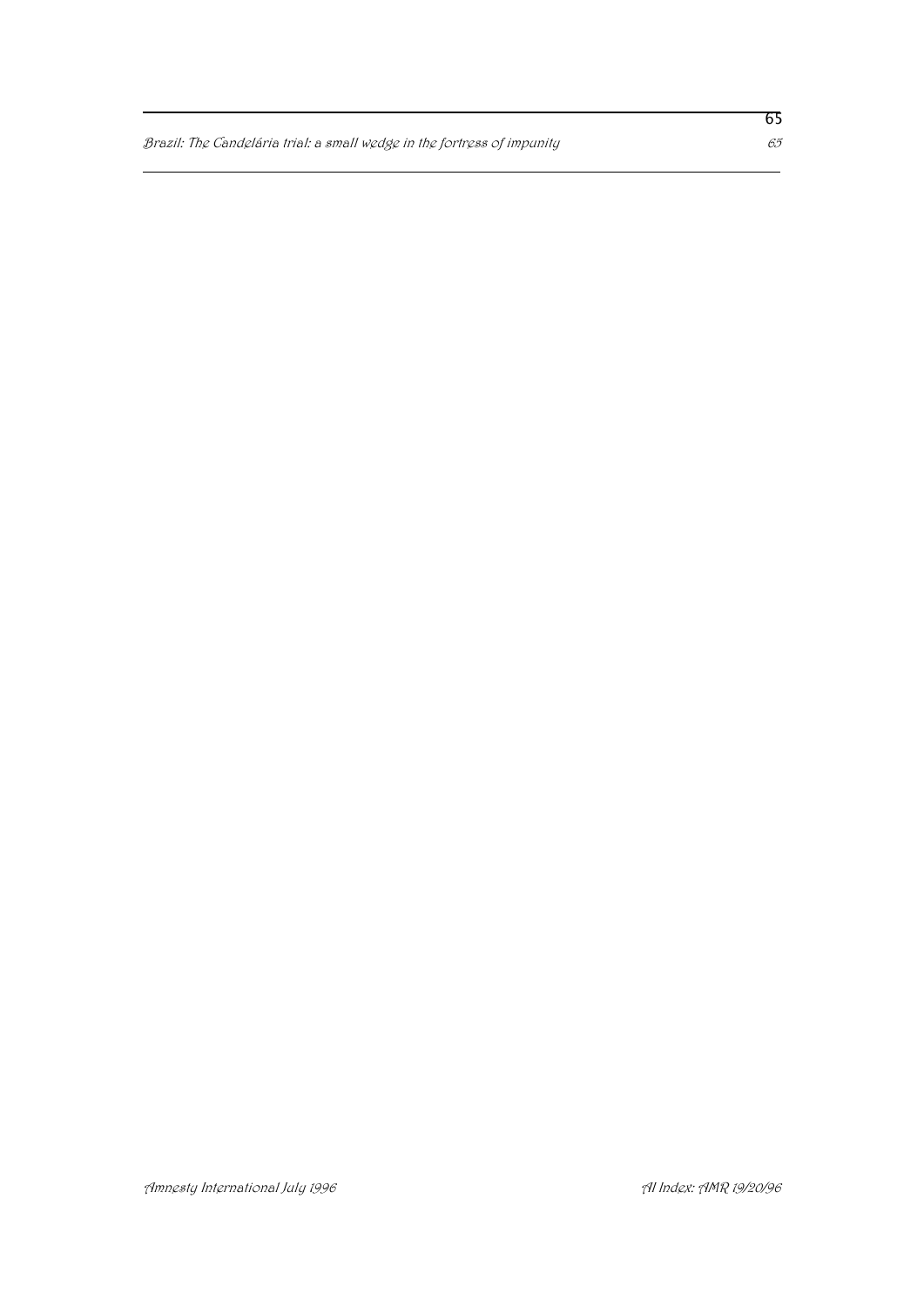66

The three men detained in 1993 and indicted for participation in the massacre were released pending trial.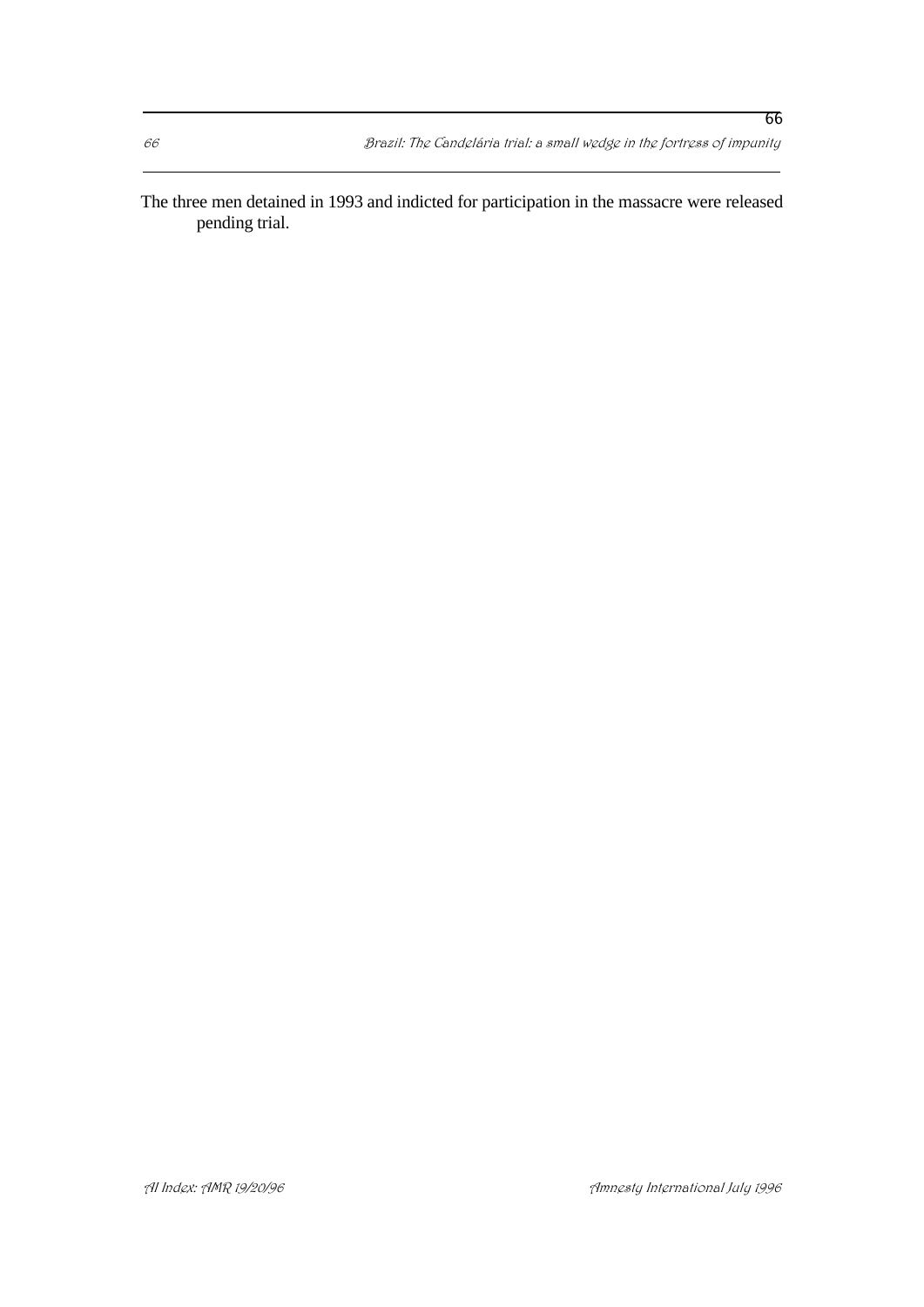Amnesty International July 1996 AI Index: AMR 19/20/96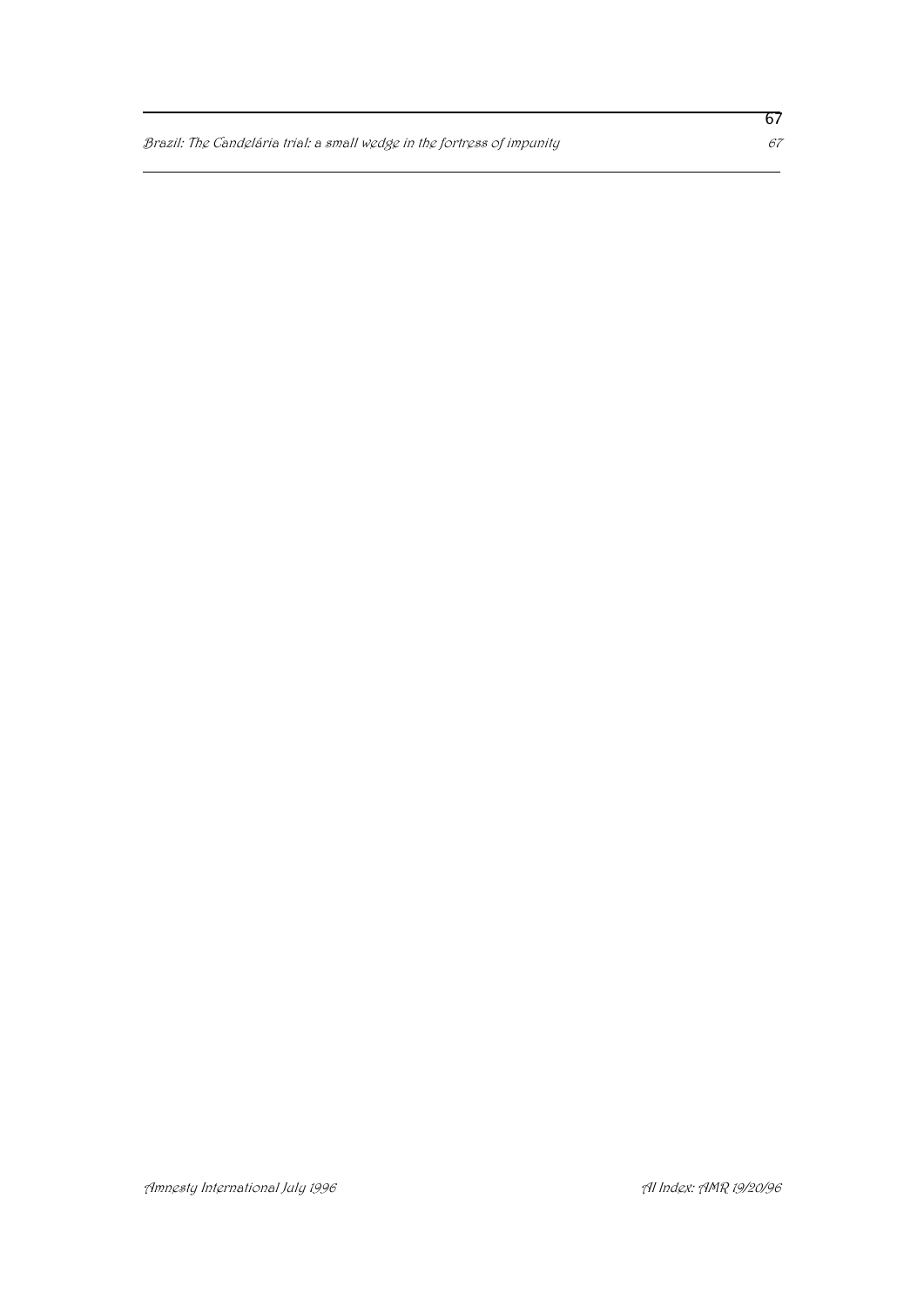68

10 MayTwo of the four military policemen arrested in April 1996 were released without charge.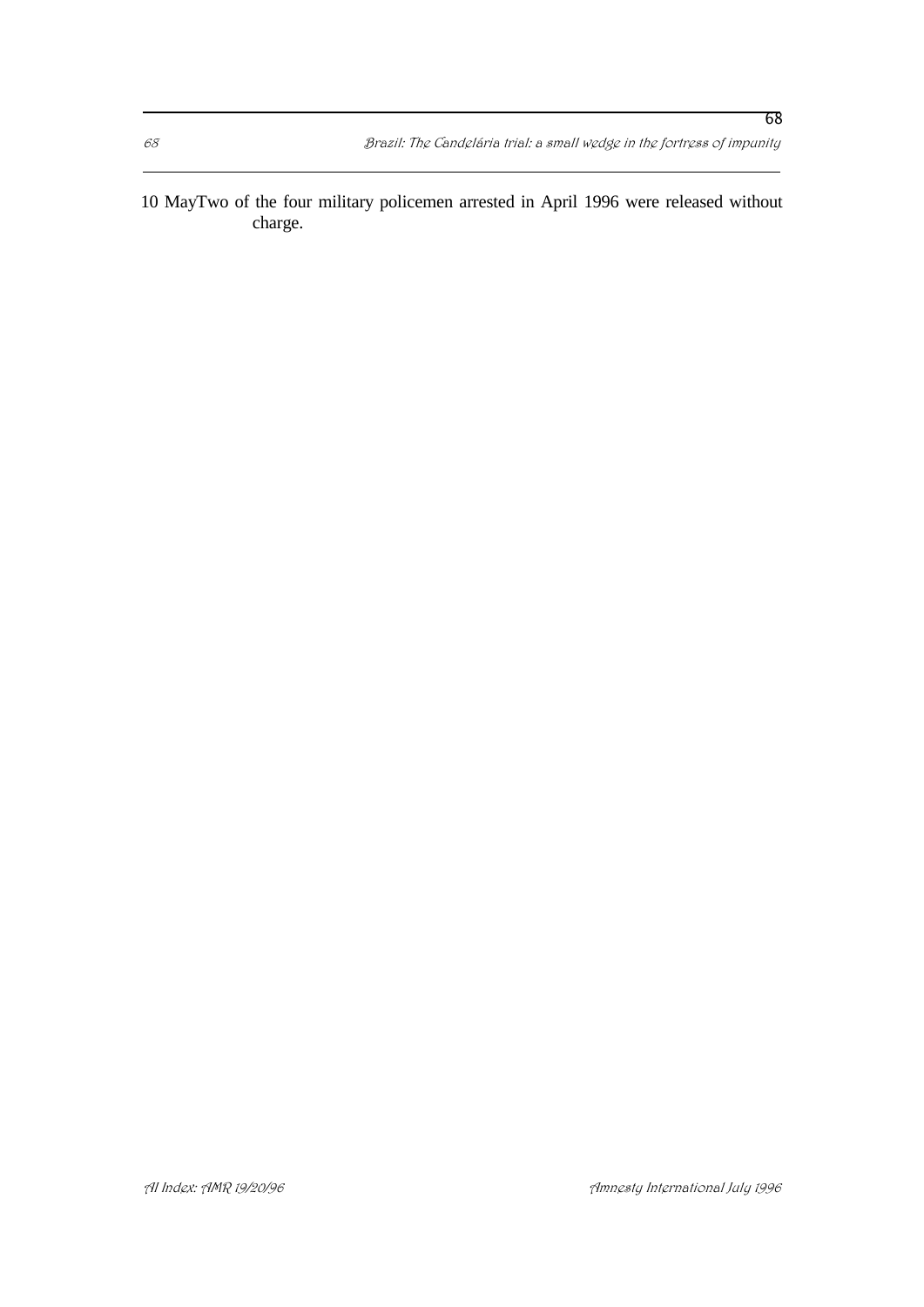Amnesty International July 1996 AI Index: AMR 19/20/96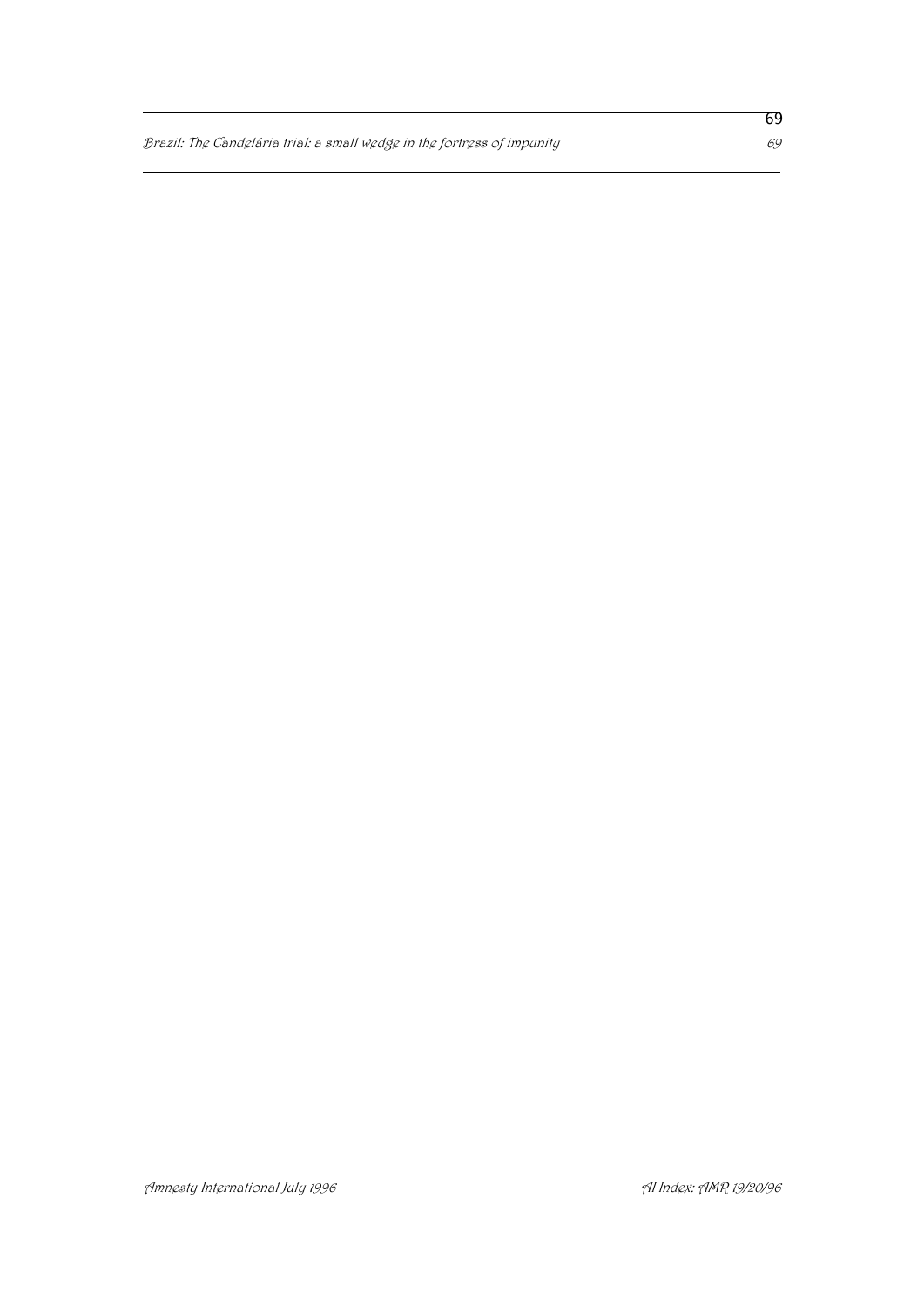70

JuneThe two military policemen arrested in April 1996 who confessed to involvement in the massacre were indicted. They are expected to be brought to trial in August 1996.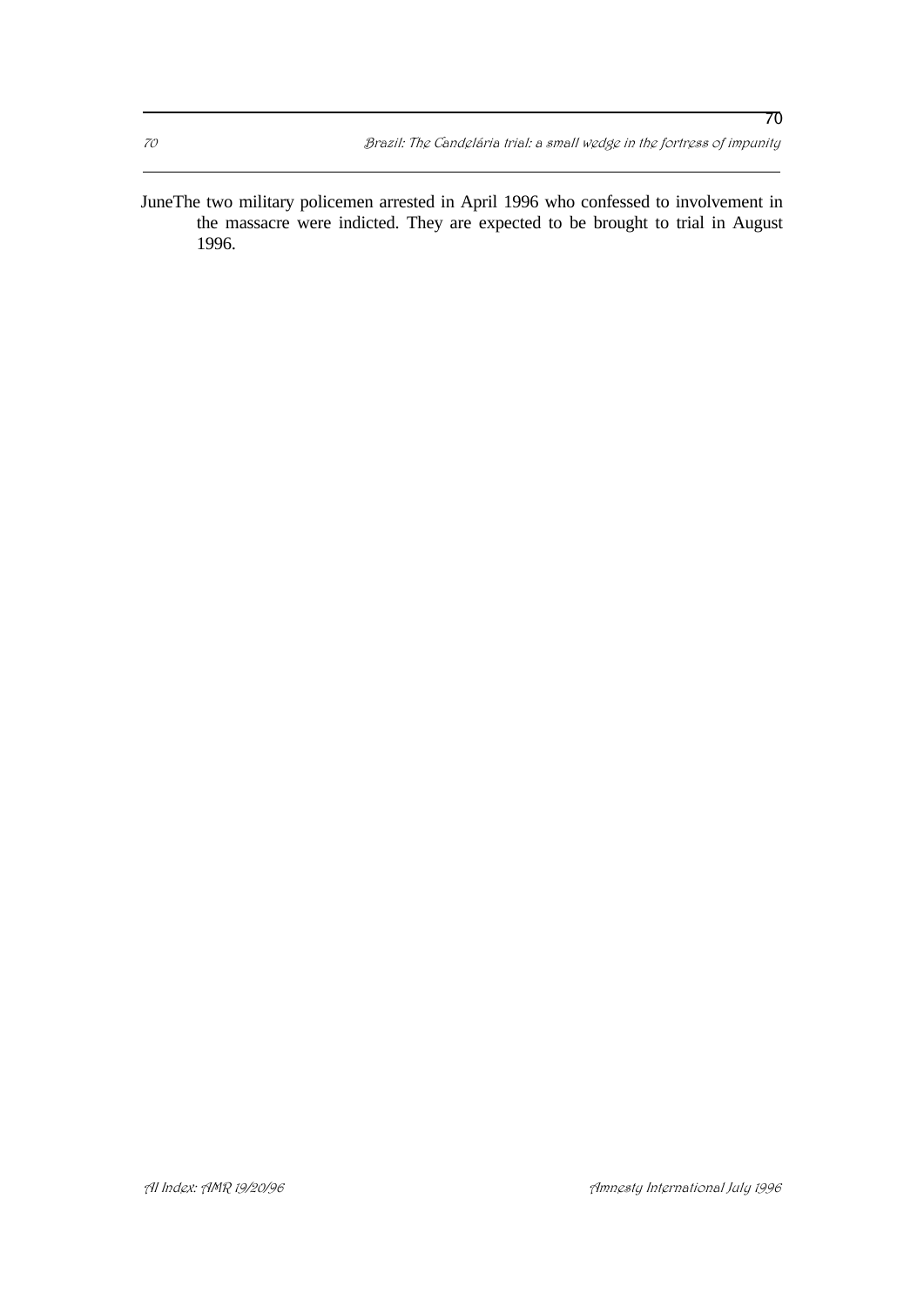Amnesty International July 1996 AI Index: AMR 19/20/96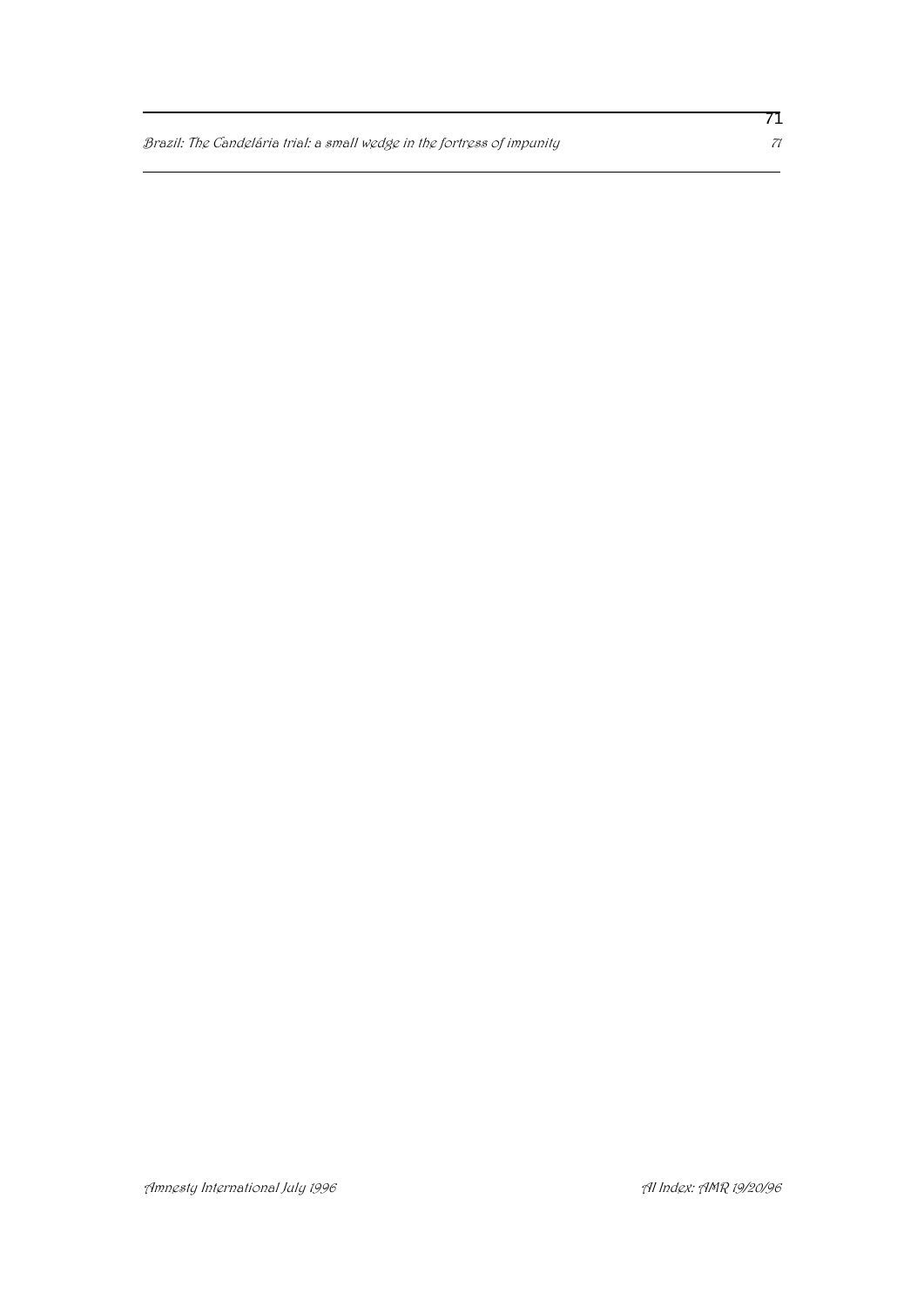72

26 JuneThe case of Marcos Vinícius Borges Emanuel was submitted for re-trial. His sentence was reduced from a total of 309 years imprisonment to a total of 89 years imprisonment. He retains the right of appeal.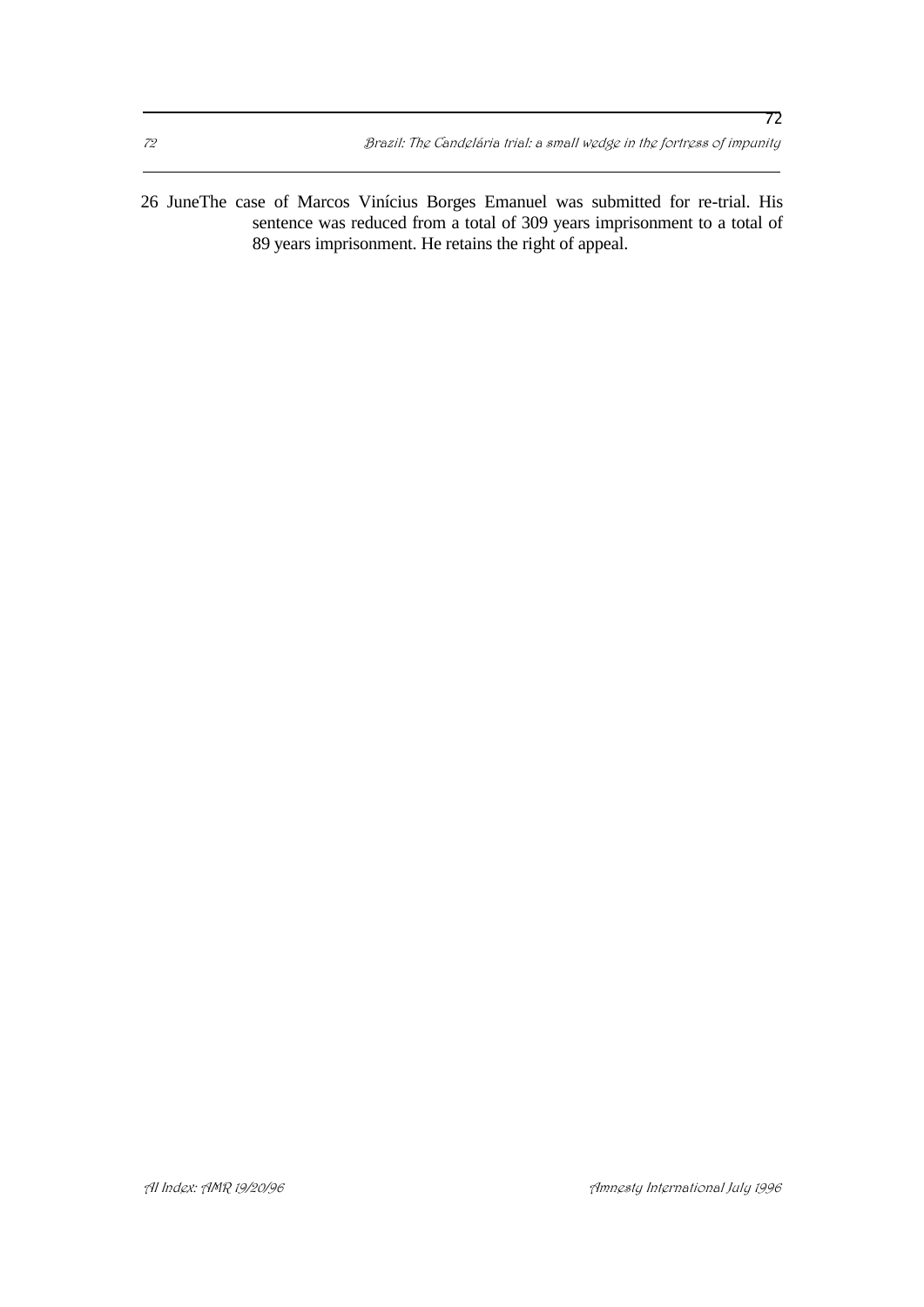# **Appendix II**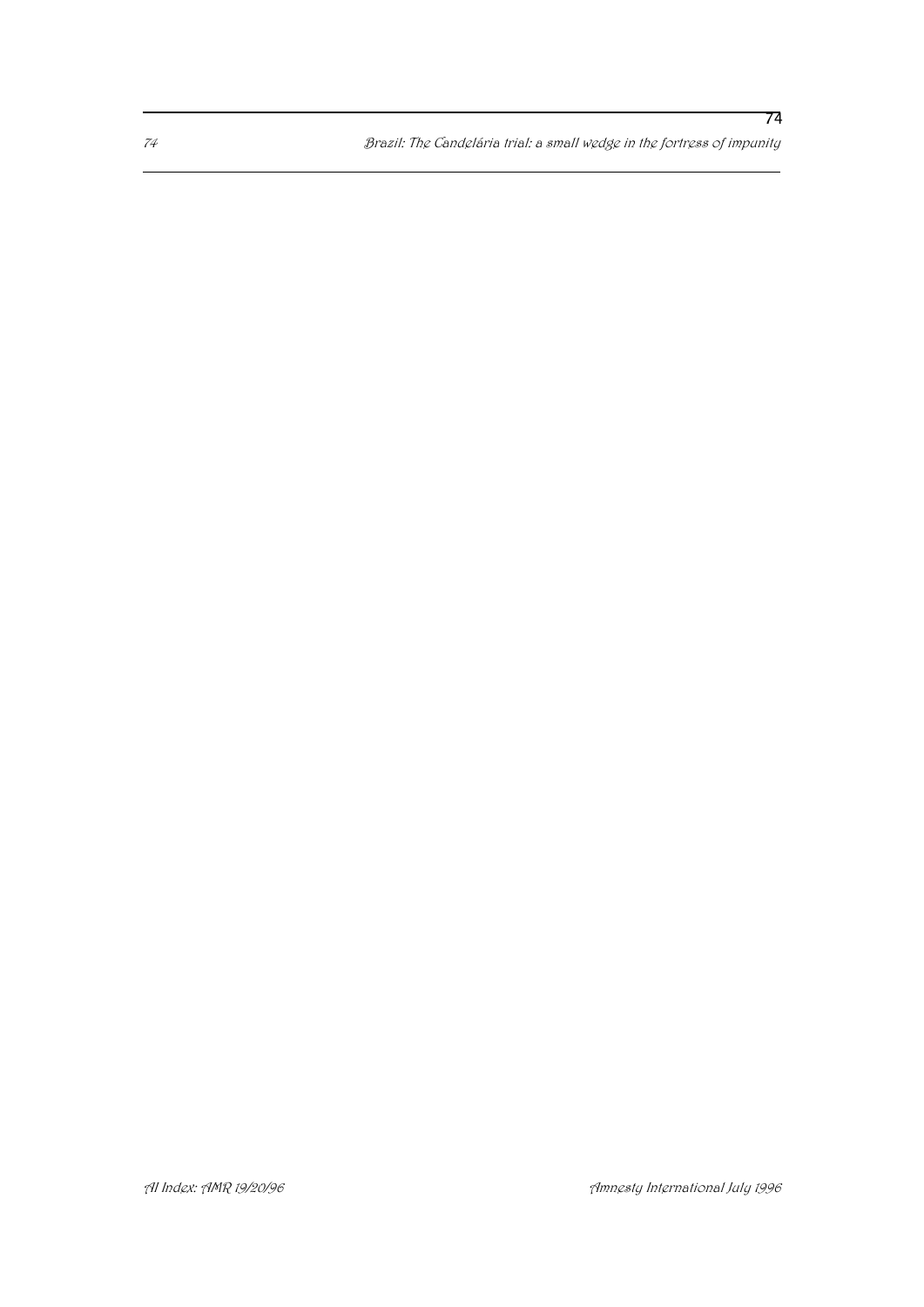# **Persons implicated in the Candelária massacre**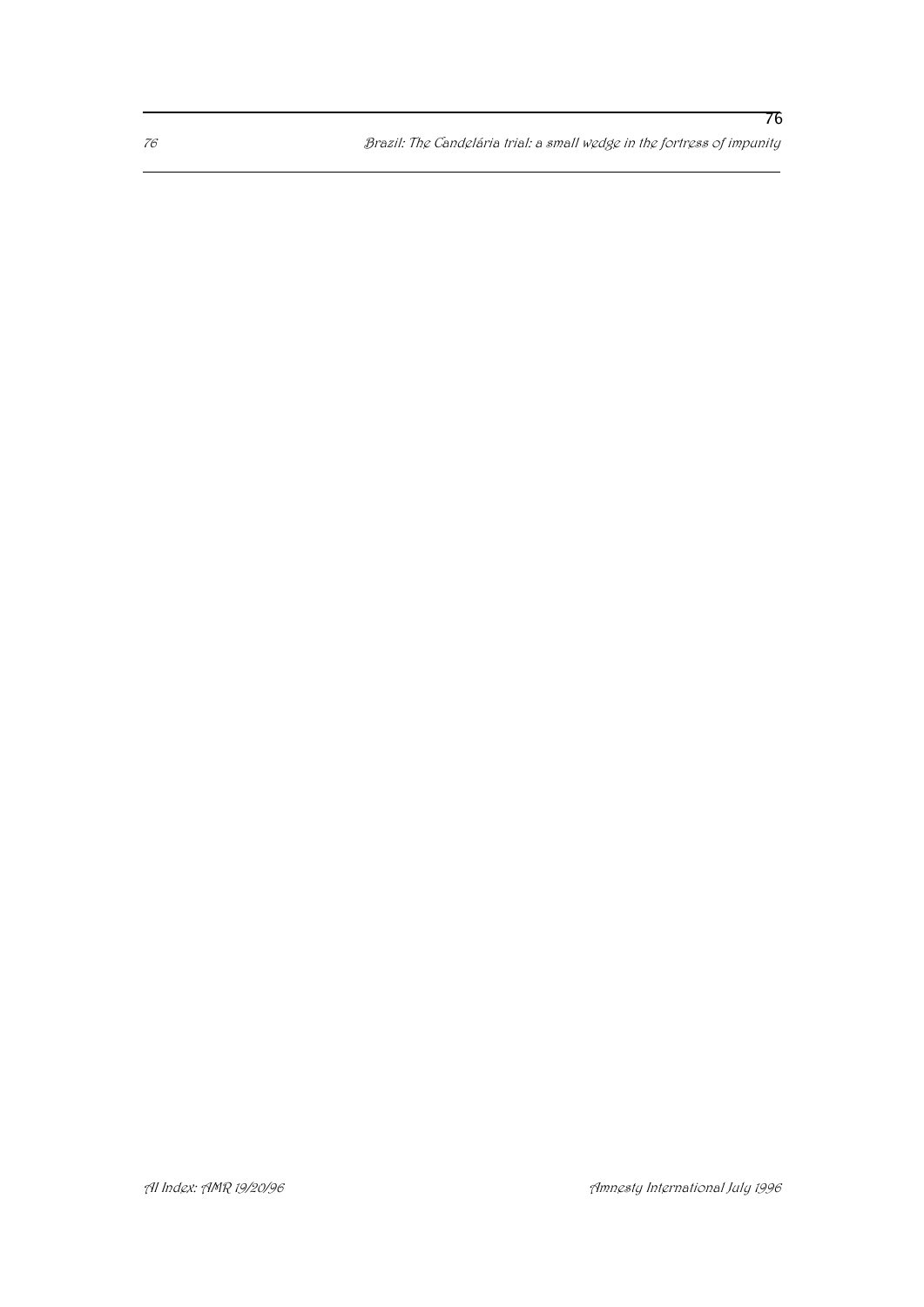### **I. Detained in 1993**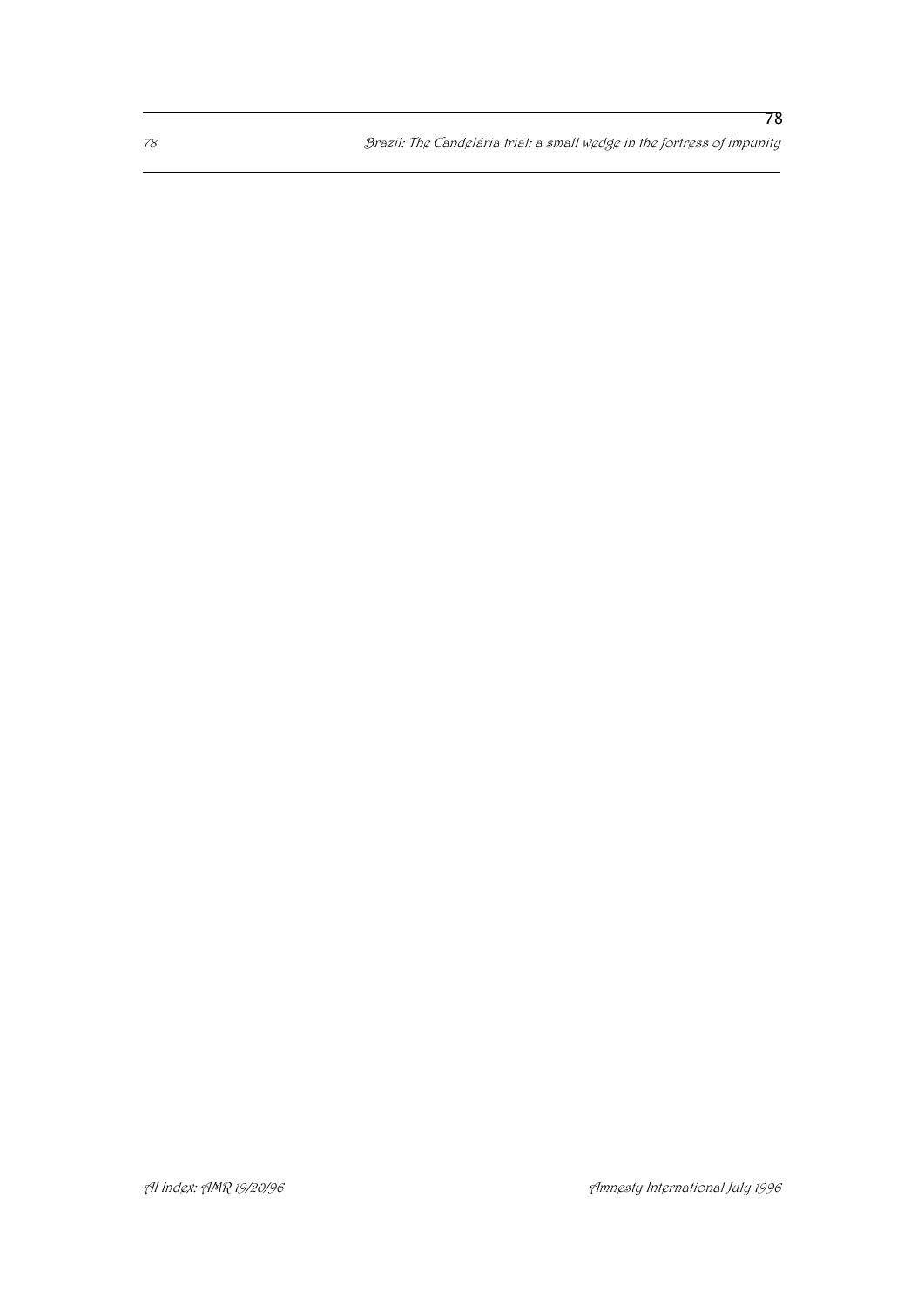1.Military Policeman Marcos Vinícius Borges Emanuel - identified by Wagner dos Santos. He has confessed to involvement in the massacre. He was tried and sentenced to a total of 309 years imprisonment on 29 April 1996. At a re-trial on 26 June 1996 this sentence was reduced to a total of 89 years imprisonment.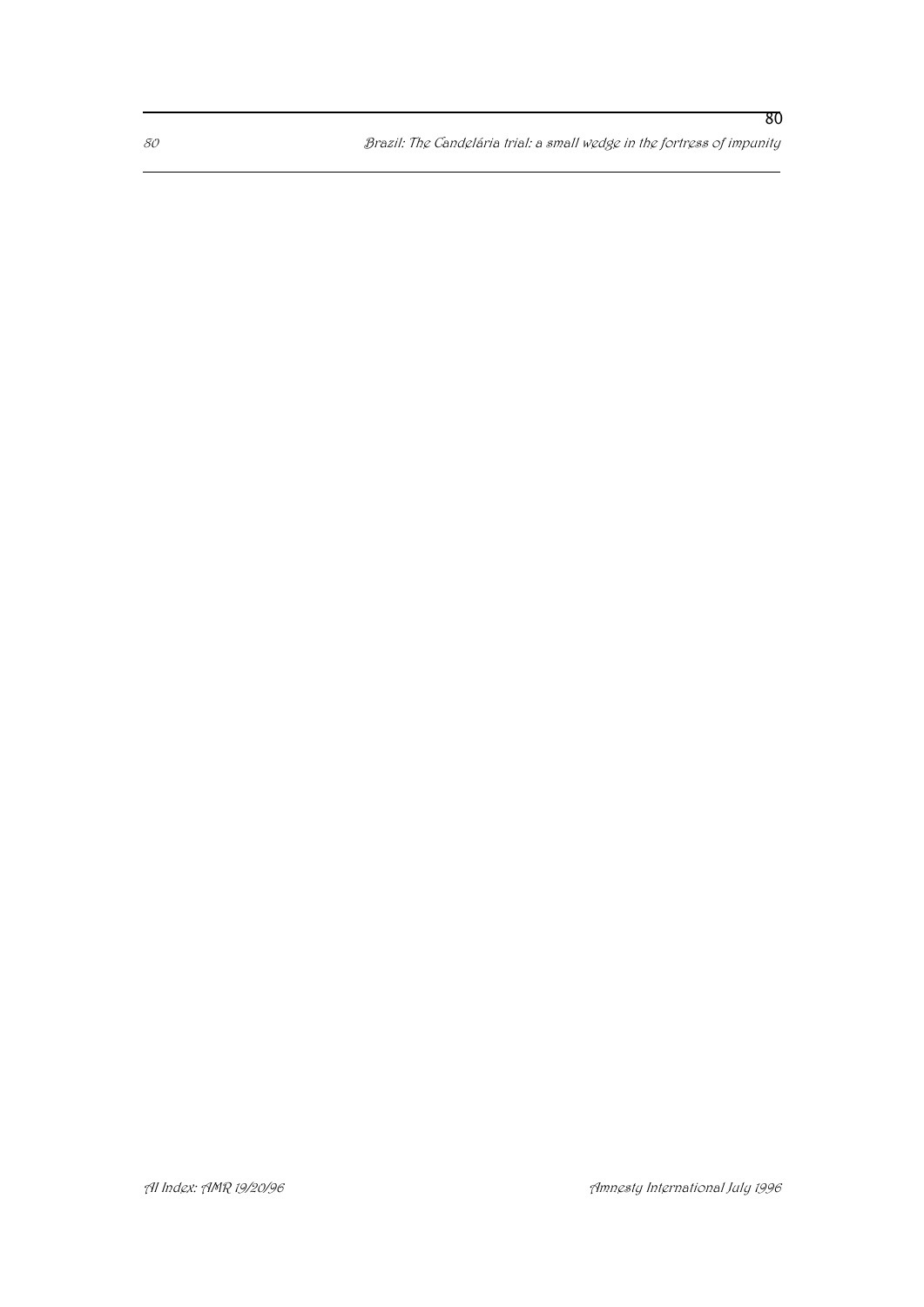2.One military police lieutenant - identified by Wagner dos Santos in 1993. The identification was reaffirmed by Wagner dos Santos in April 1996. He was released in May 1996 pending trial. He has returned to work at the 5th Military Police Battalion, where he is said to be exclusively on desk duty.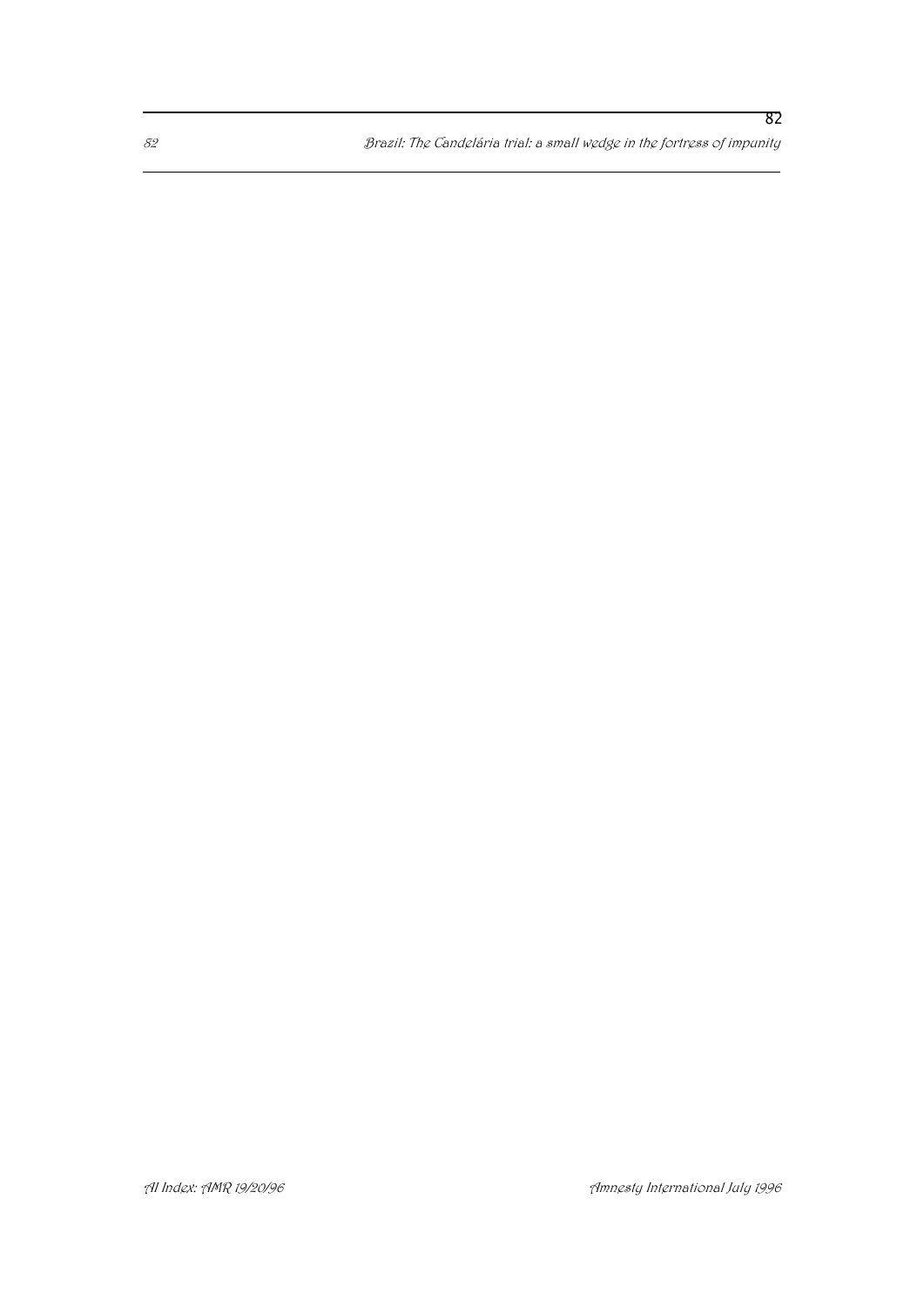3.One military policeman **-** released in May 1996 pending trial. He has returned to work at the 5th Military Police Battalion, where he is said to be exclusively on desk duty.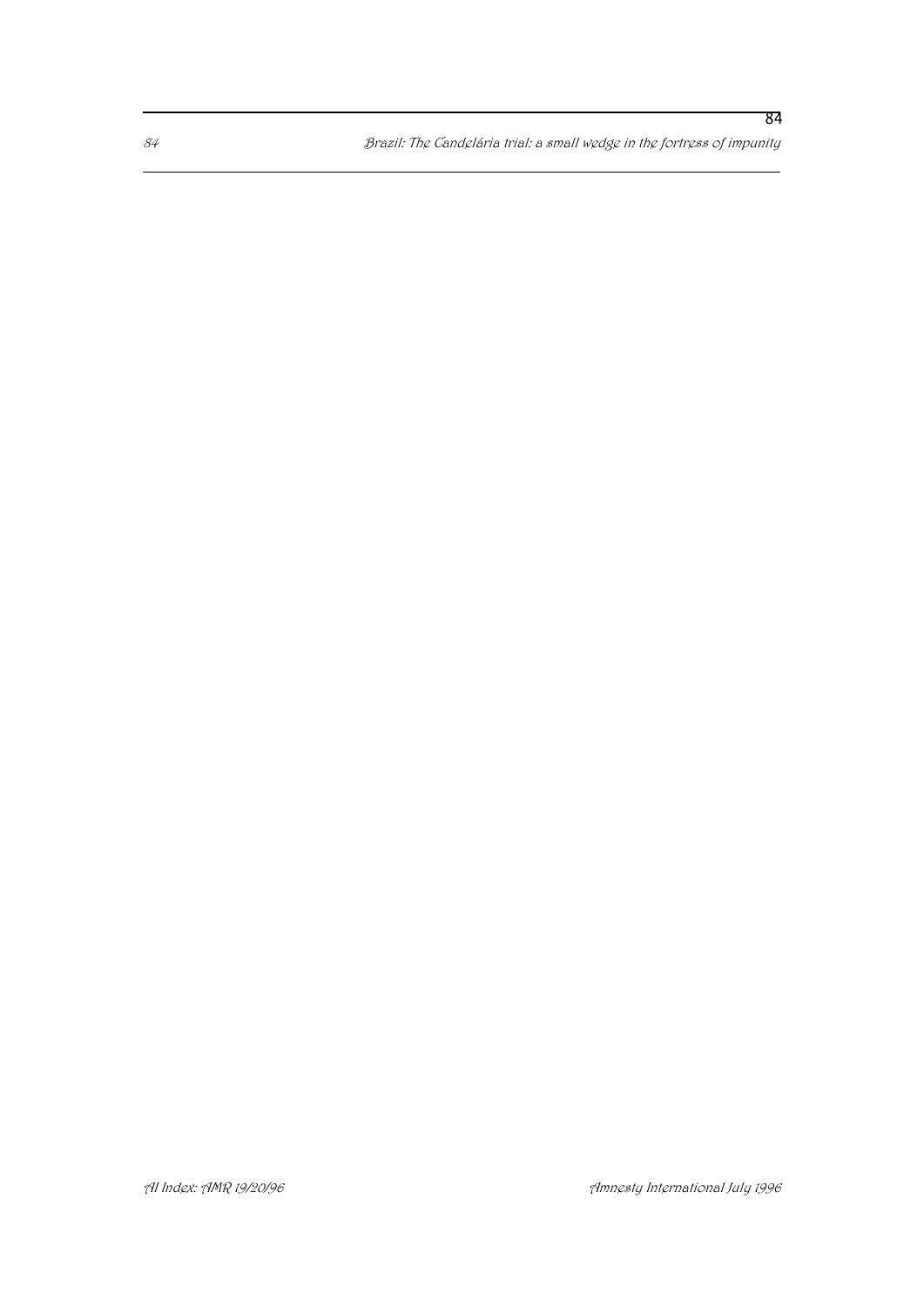4. One civilian - identified by child witnesses. He was released in May 1996 pending trial.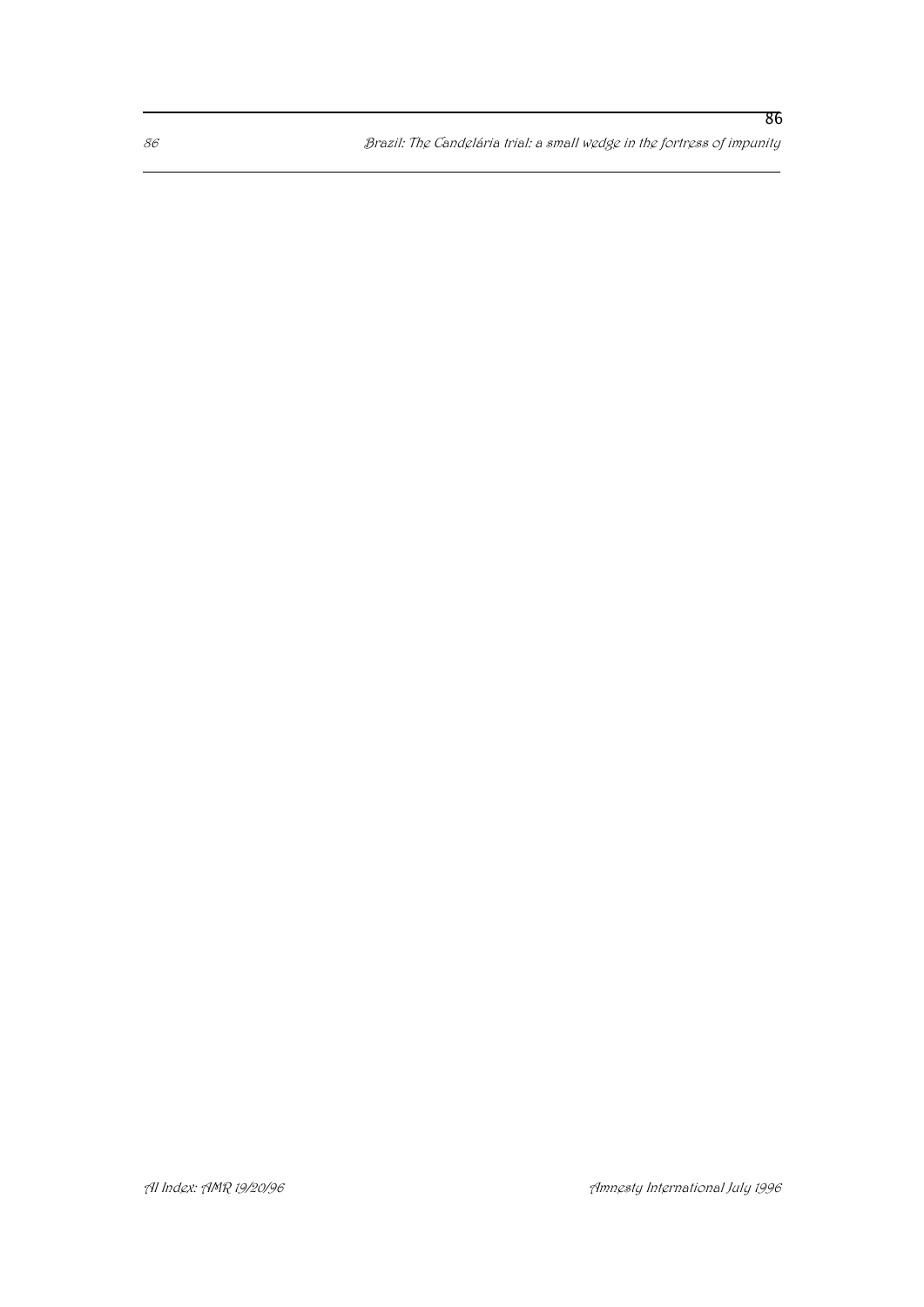## **II. Detained in April 1996**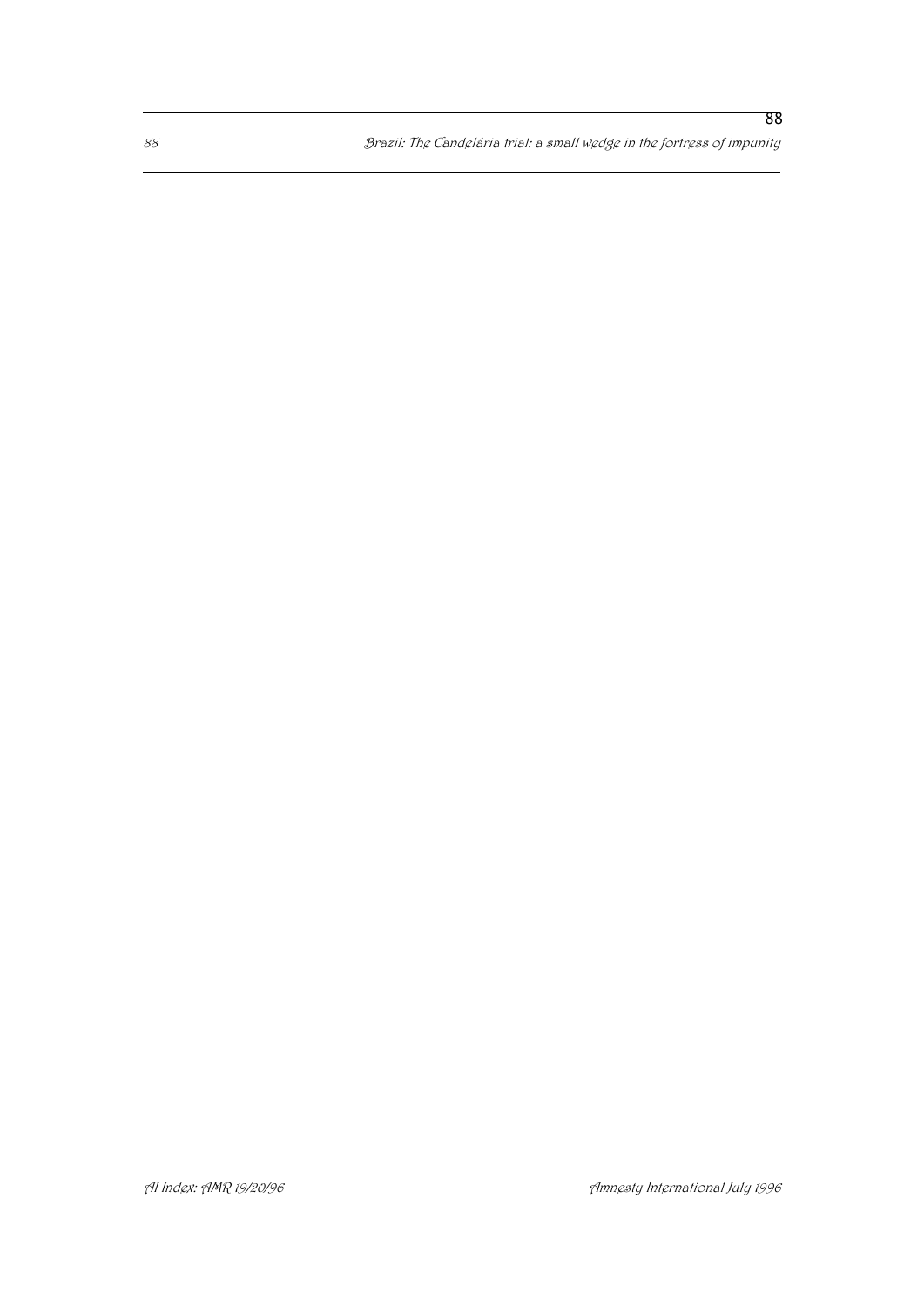5. One military policeman **-** identified by Wagner dos Santos as having shot him in the face during the massacre. He was released without charge on 10 May 1996. A gun found on 12 April 1996 in his uncle's house is being tested to ascertain if it was used in the massacre.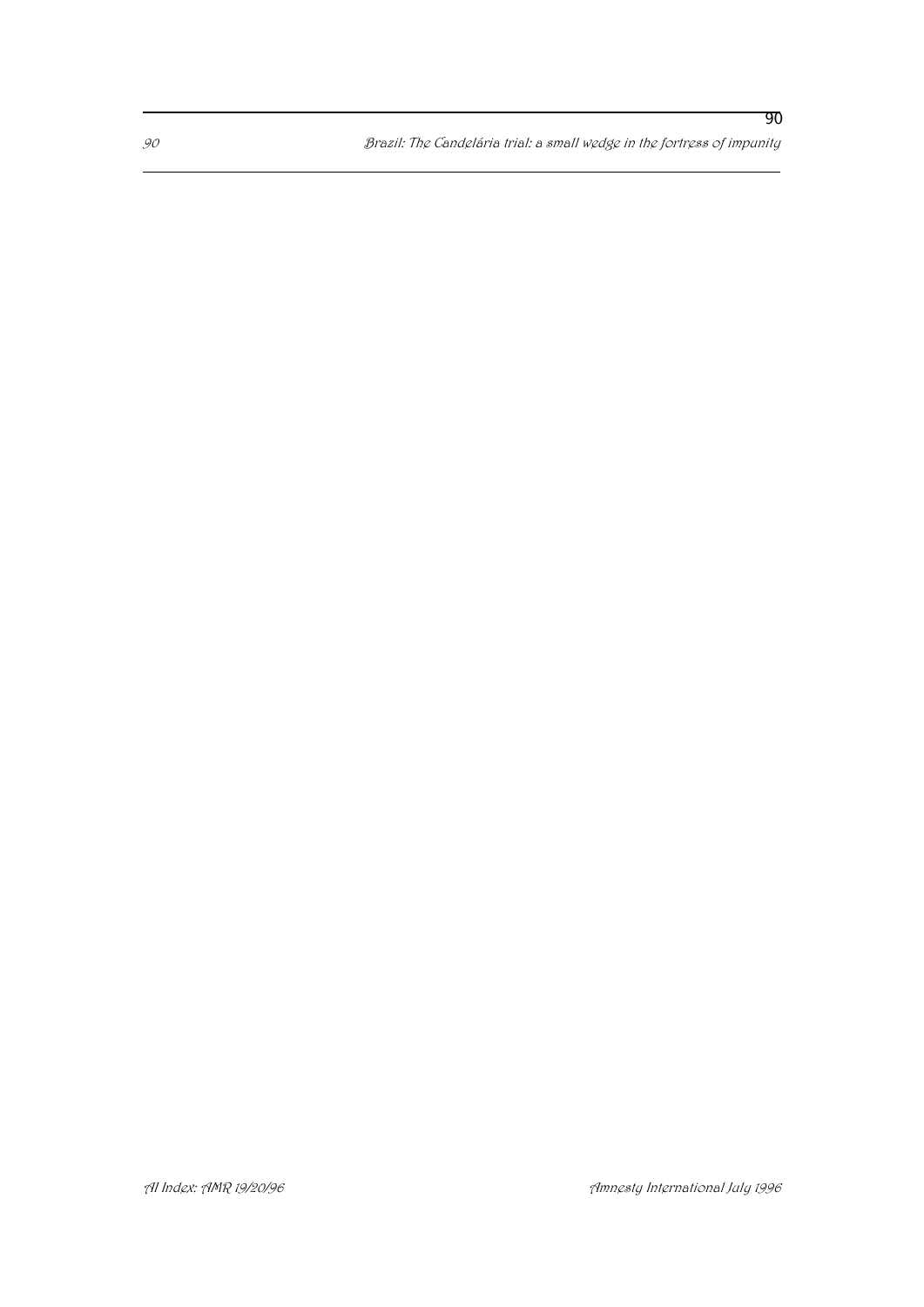6.One military policeman **-** released without charge on 10 May 1996.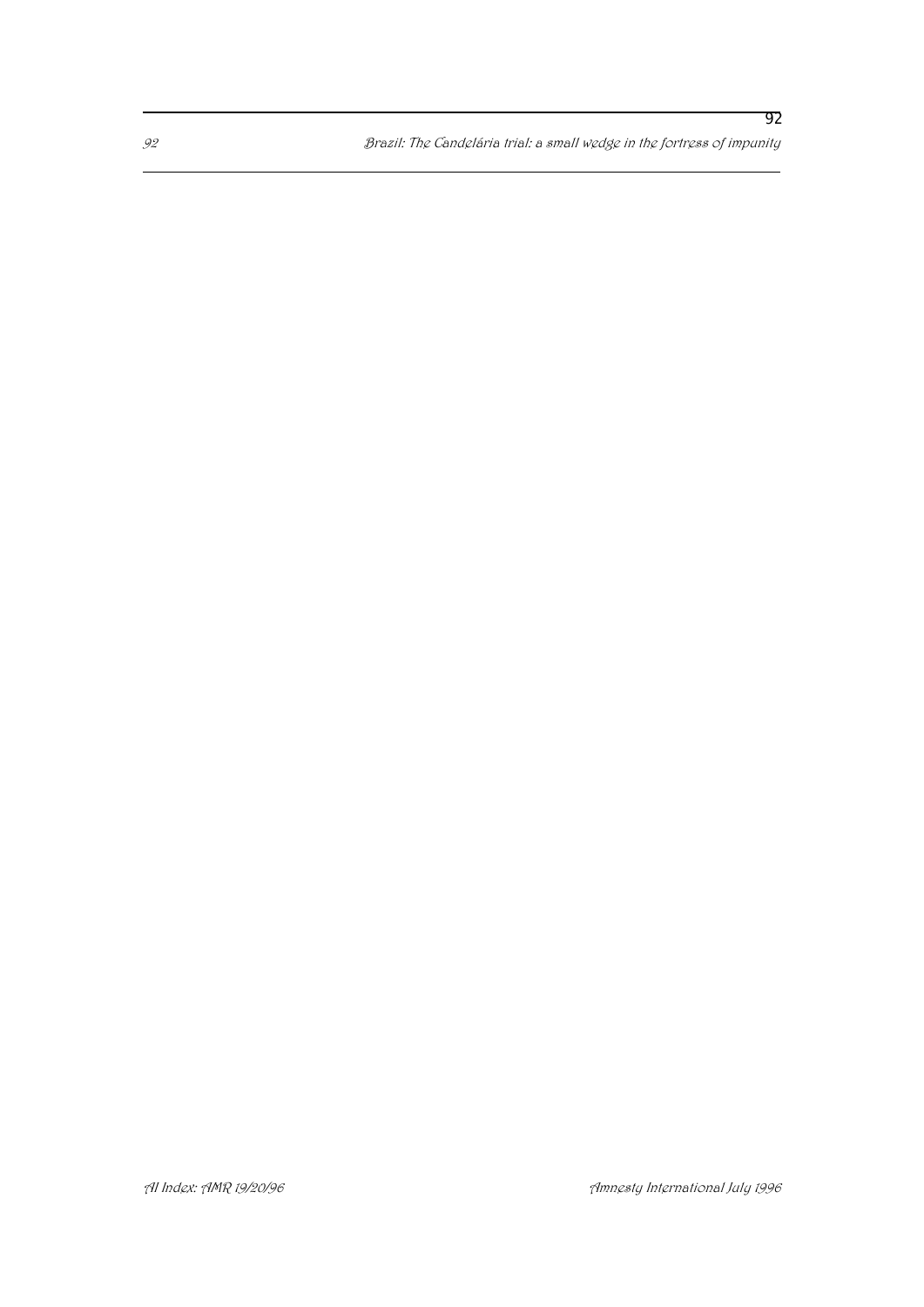7.One military policeman - indicted after confessing to involvement in the massacre and remains in detention. He is expected to be tried in August 1996.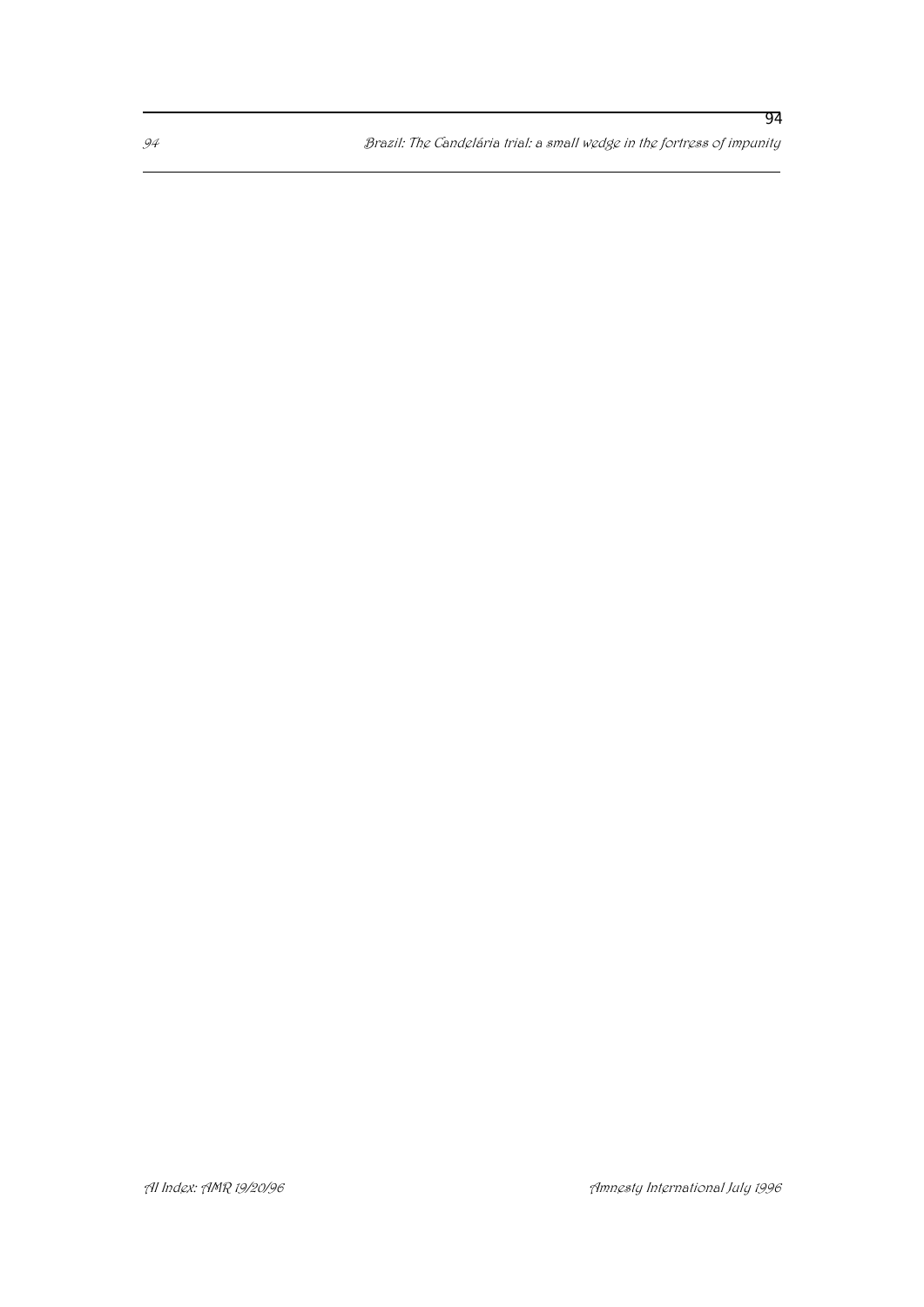8.One military policeman - presented himself to the court. Indicted after confessing to involvement in the massacre and specifically to shooting Wagner dos Santos in the face during the massacre. He remains in detention. In formal identification procedures Wagner dos Santos said that he did not recognise him. He is expected to be tried in August 1996.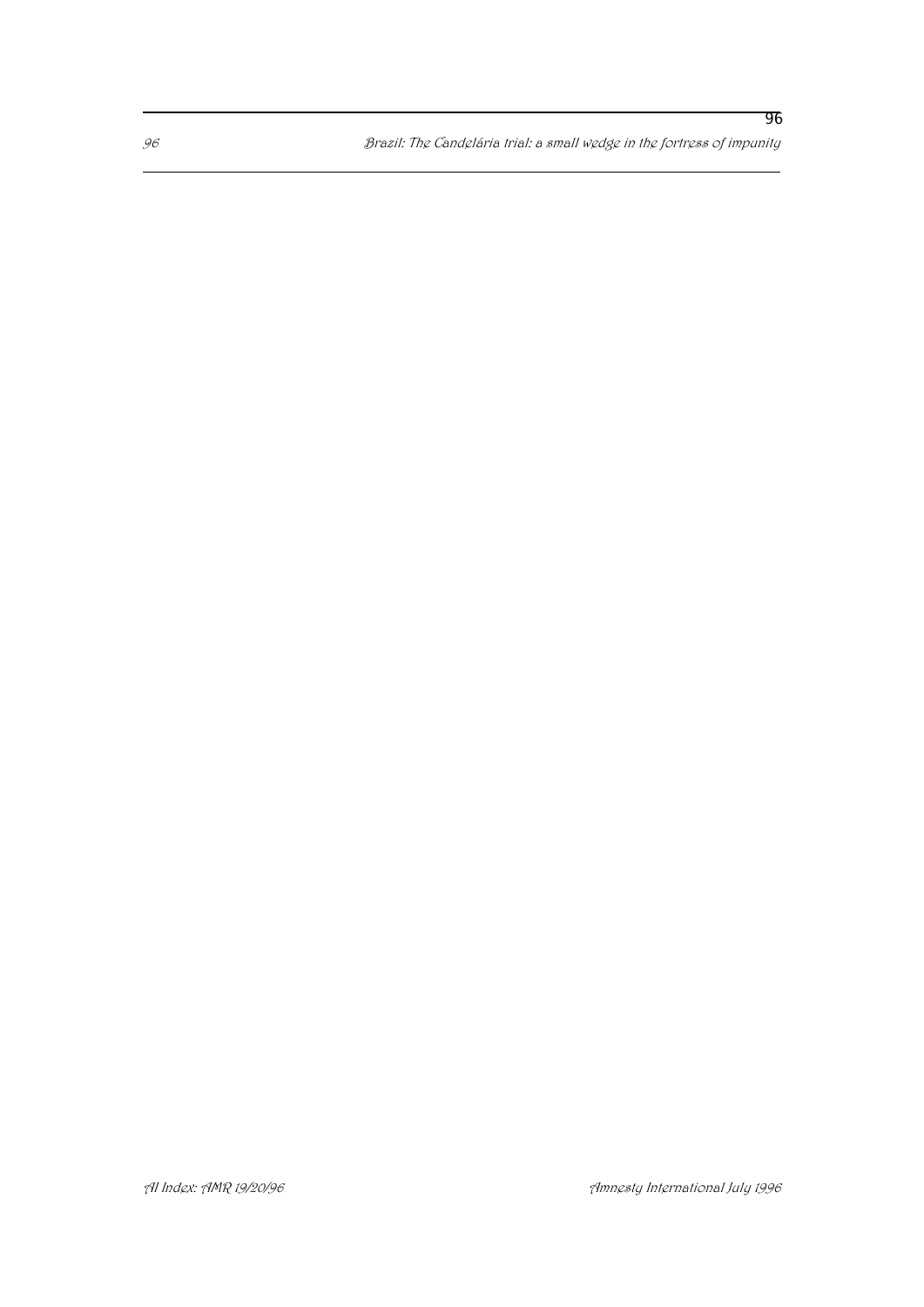### **III. Killed in 1994**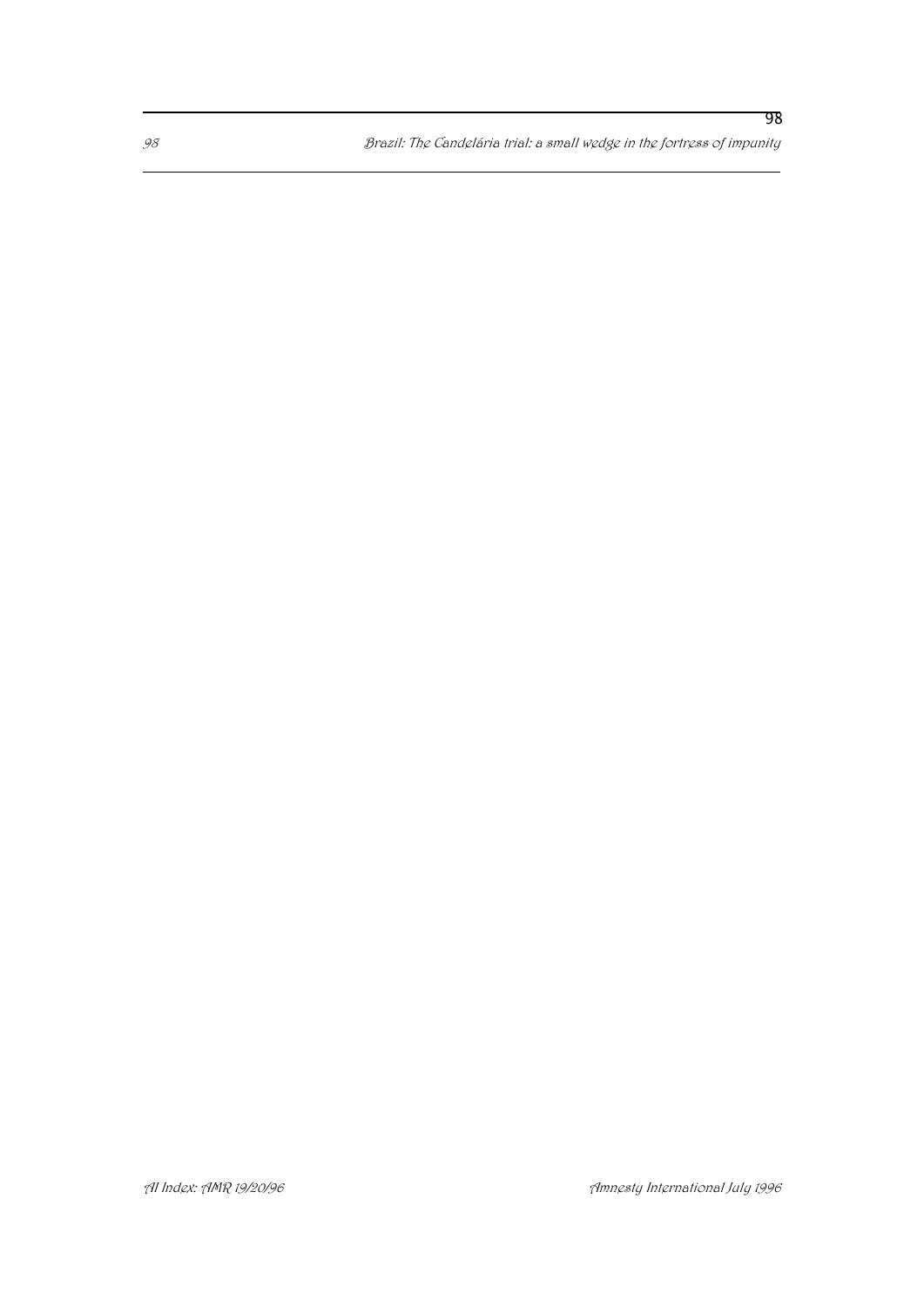9.One military policeman, nicknamed *Seixta Feira 13*, (Friday 13th) - three military policemen who have confessed to involvement in the massacre place the burden of responsibility on him.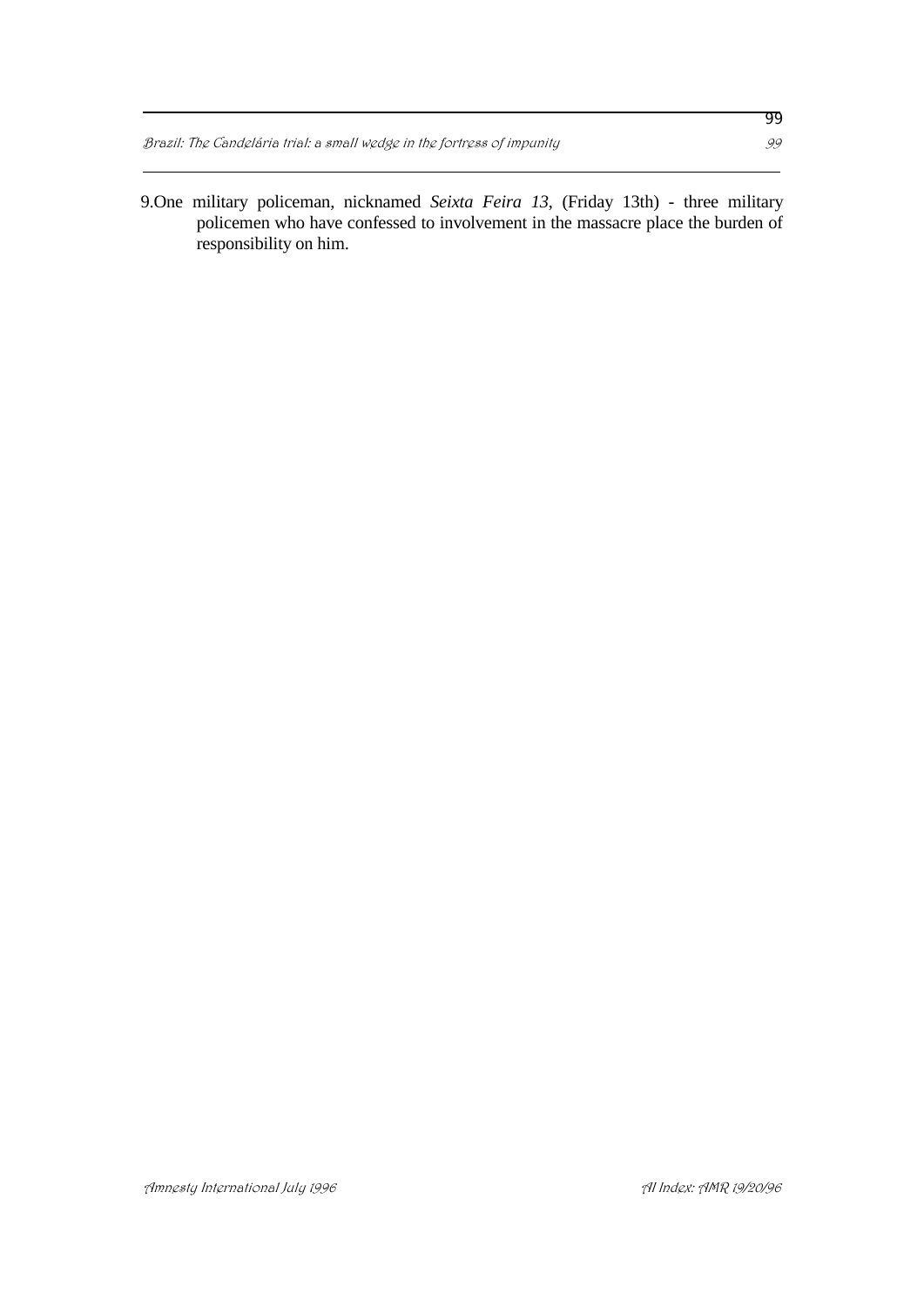# **Appendix III**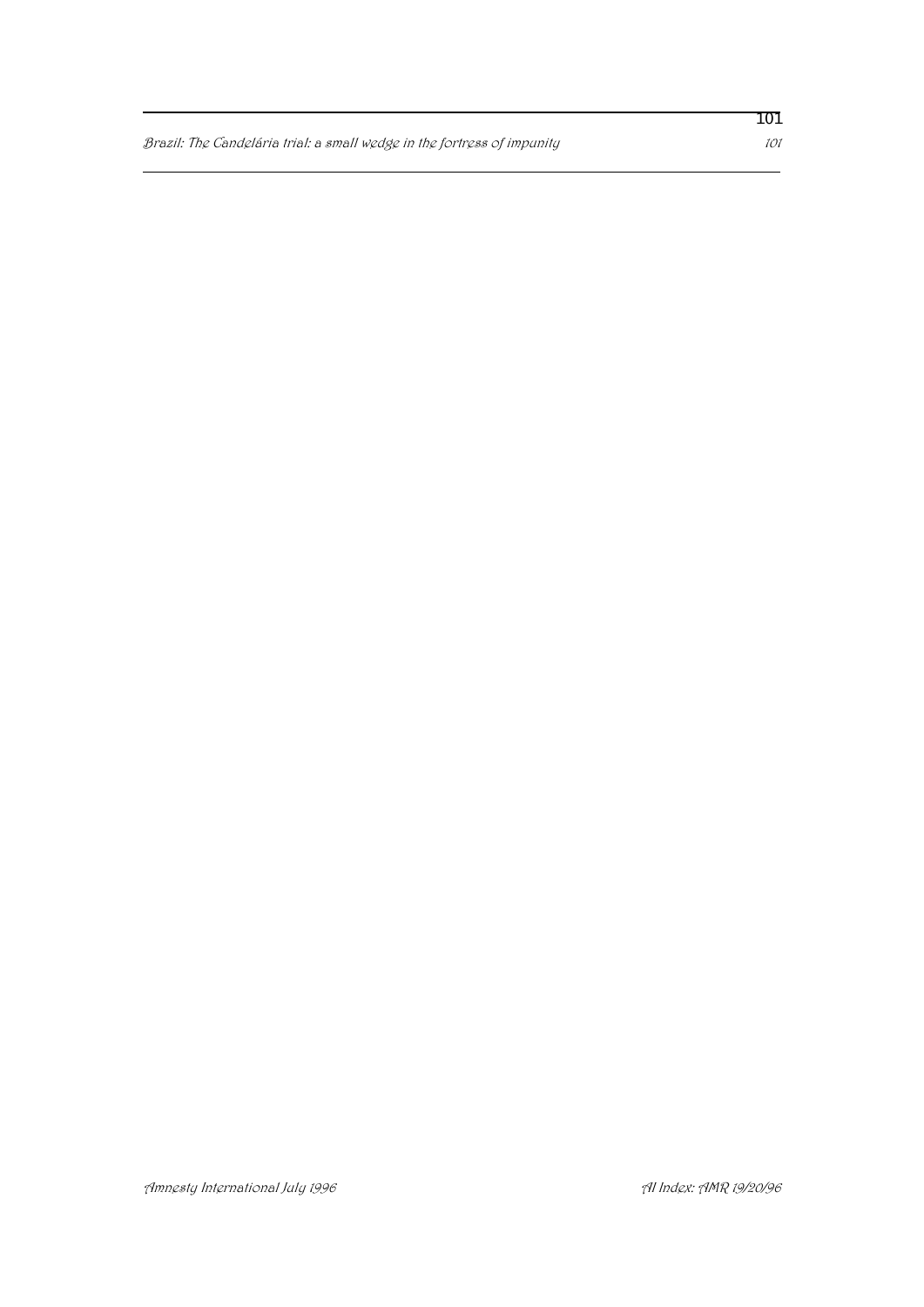102

**Extrajudicial executions of witnesses and death threats against human rights defenders**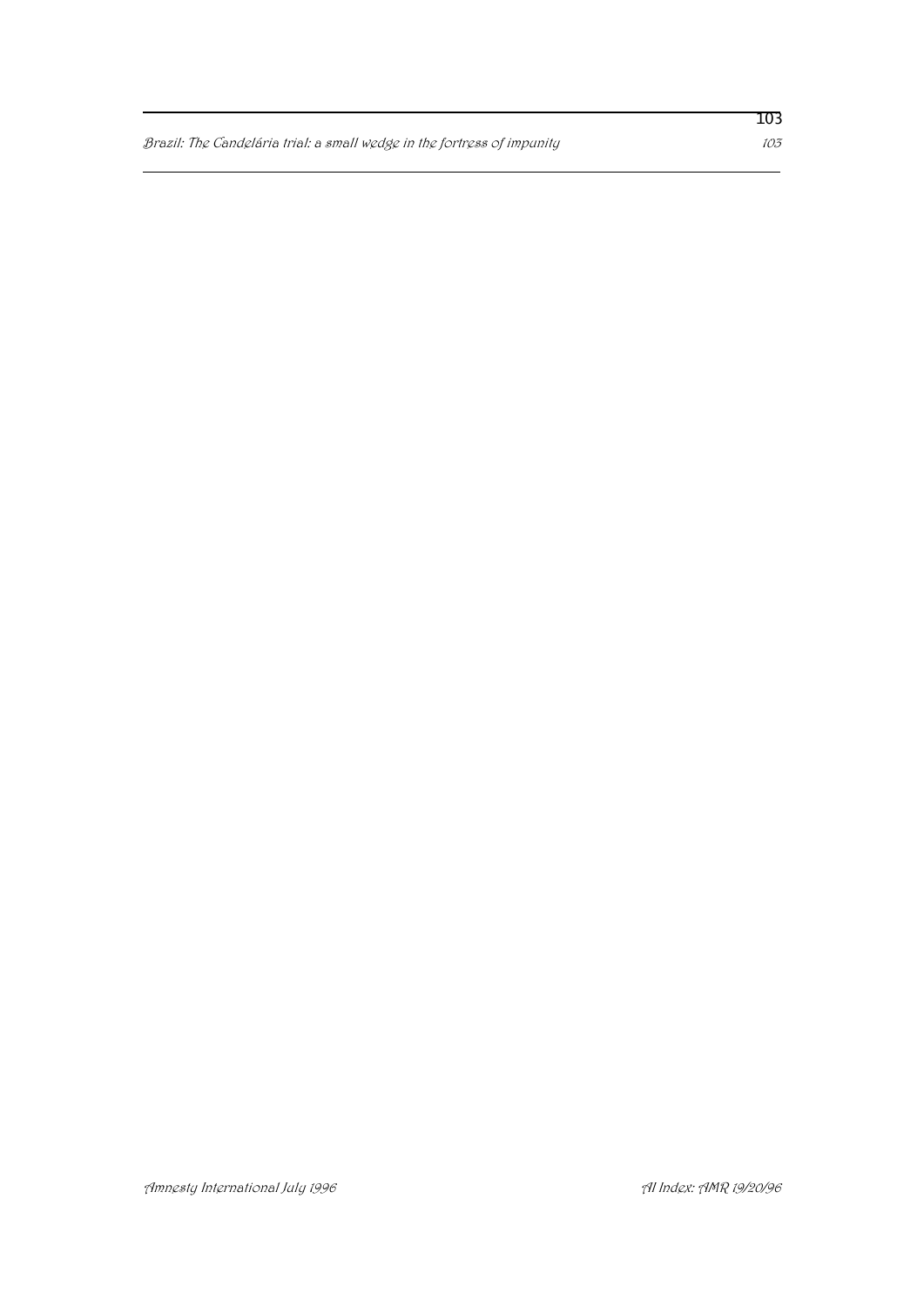104

There are numerous cases of reported extrajudicial executions committed by members of state police forces where witnesses have been eliminated. The following are only a sample of the cases taken up by Amnesty International.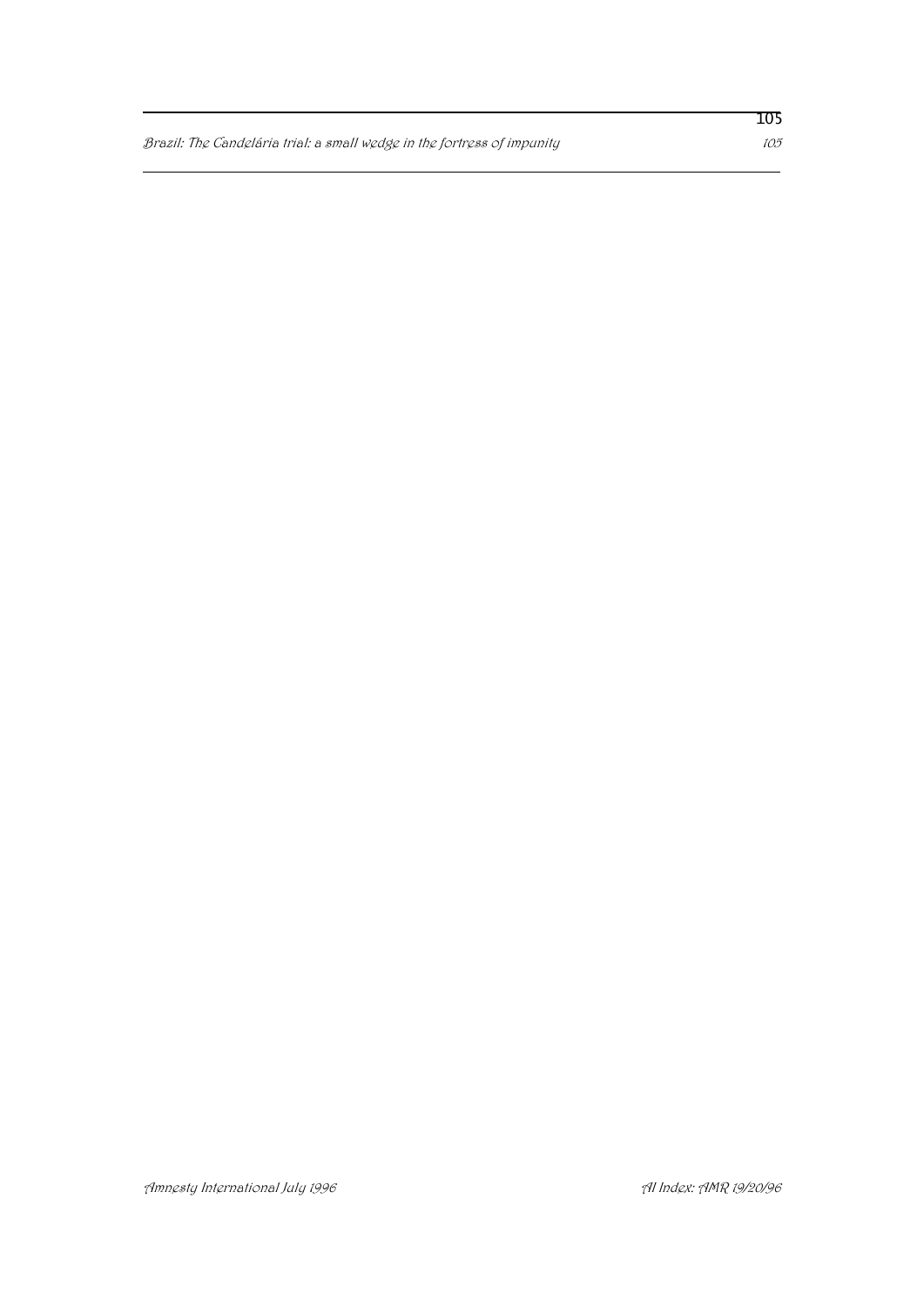106

**'Doge'** - extrajudicially executed in March 1986 two weeks before he was due to testify to the involvement of four police in his torture and that of his friend **Cleber Goulart**, in Porto Alegre, Rio Grande do Sul, in 1985. The other witness, Cleber Goulart, was extrajudicially executed by police in May 1987, also in Porto Alegre.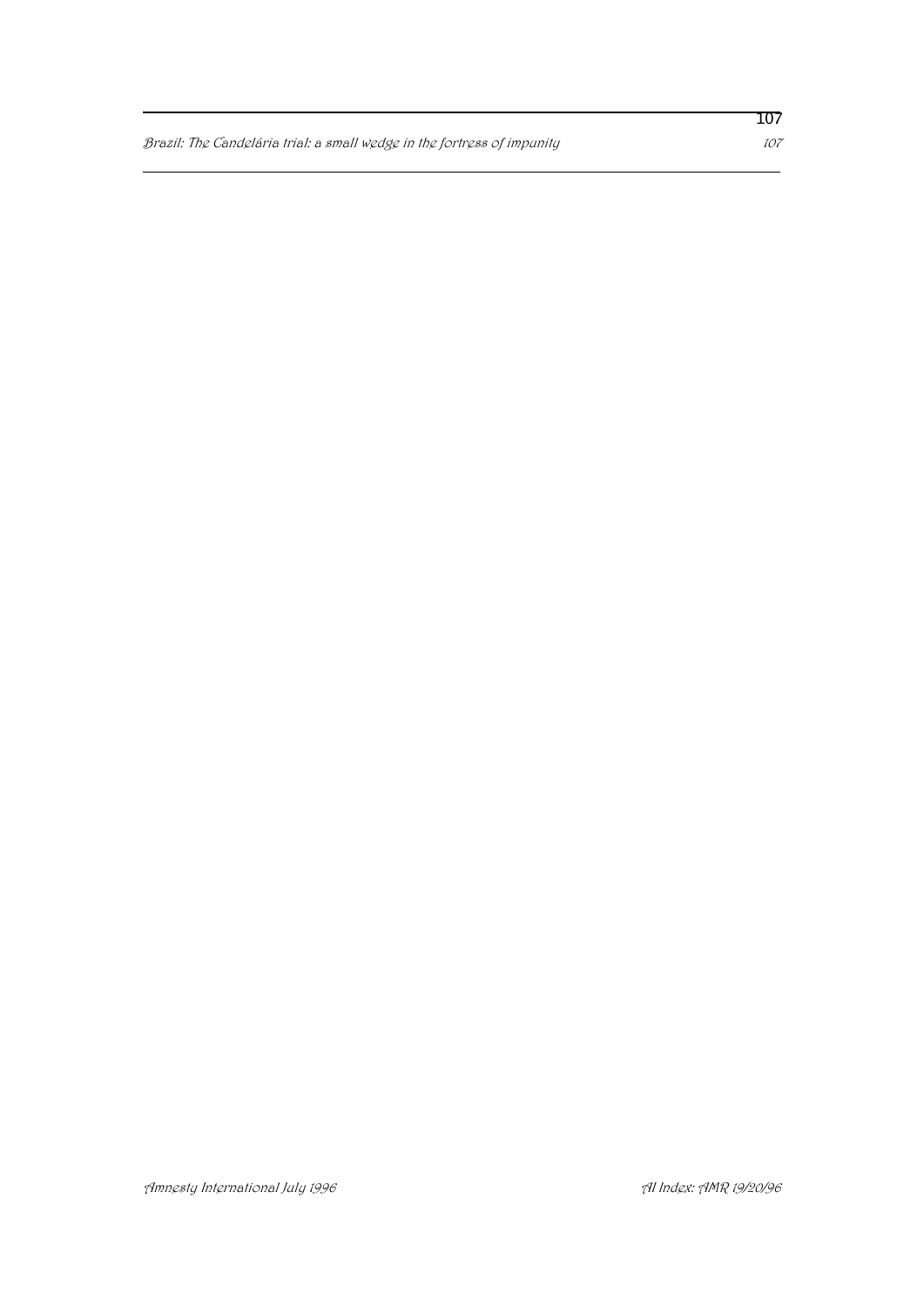108

**Silas da Conceição** - extrajudicially executed after denouncing the torture and "disappearance" in police custody of **Pedro de Almeida**, in Belo Horizonte, Minas Gerais, in October 1989.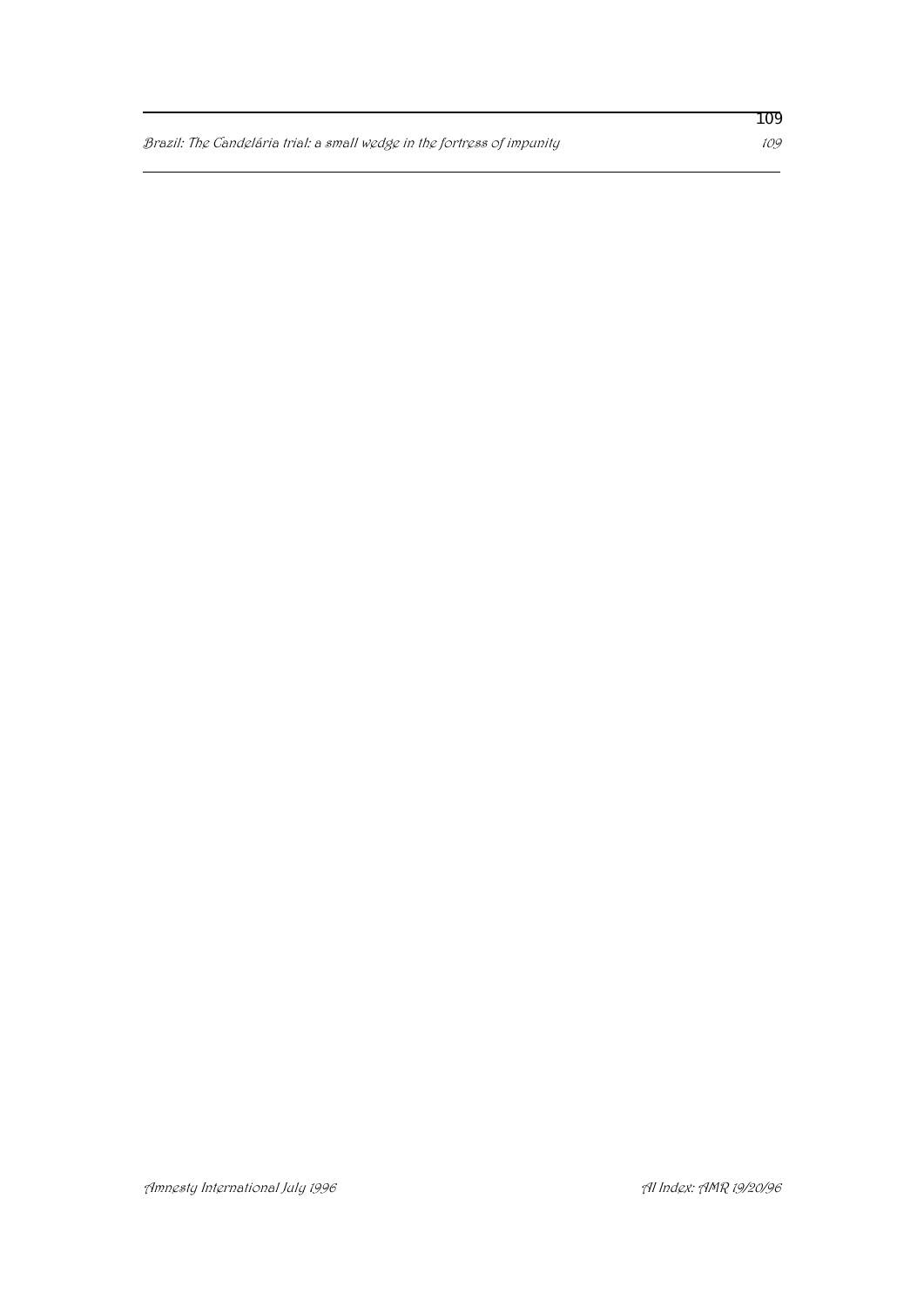**Roberto Carlos da Costa** and **Natalino José Batista** - extrajudicially executed after denouncing their torture in police custody, in Sapopemba, São Paulo, in September 1992.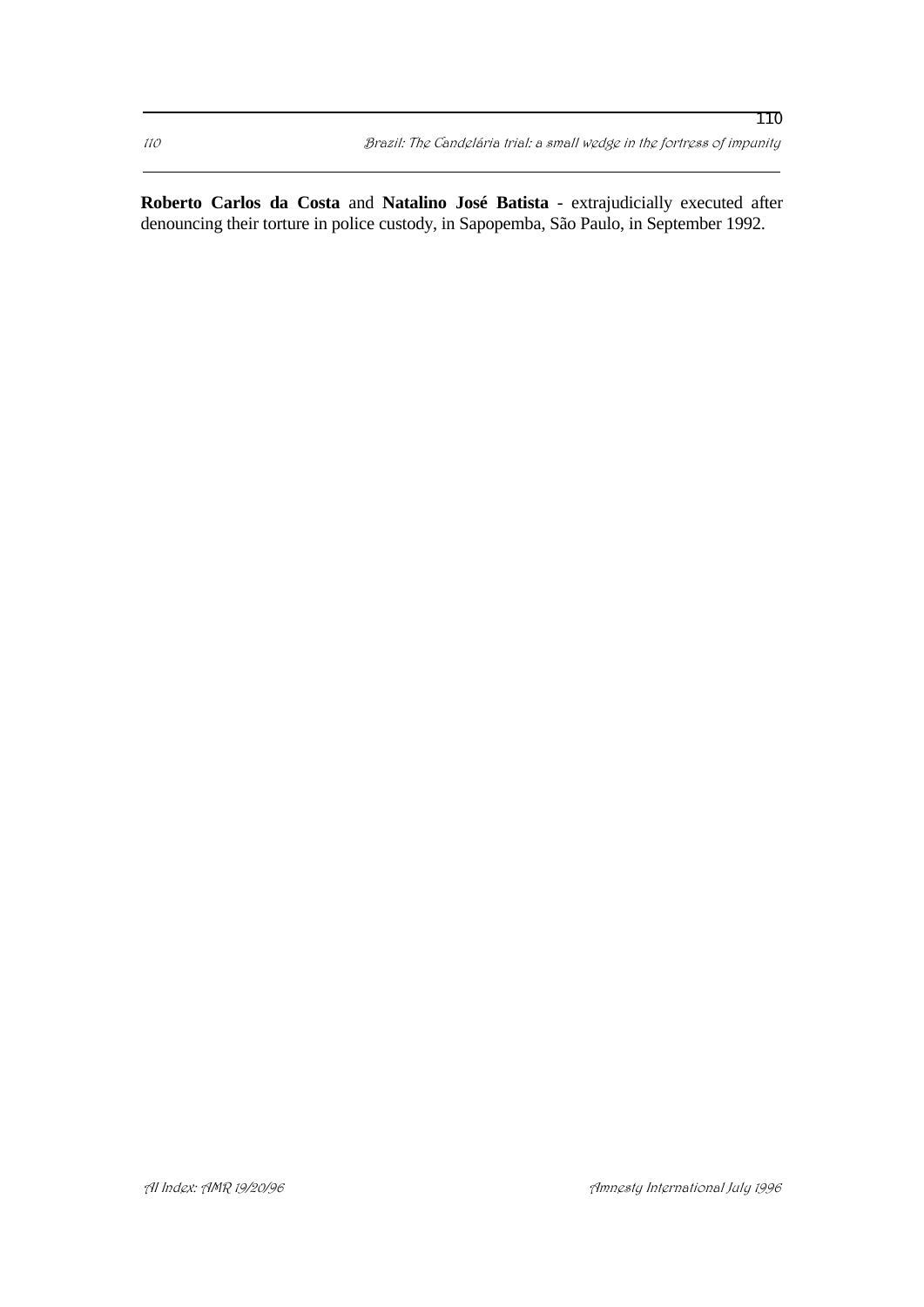Amnesty International July 1996 AI Index: AMR 19/20/96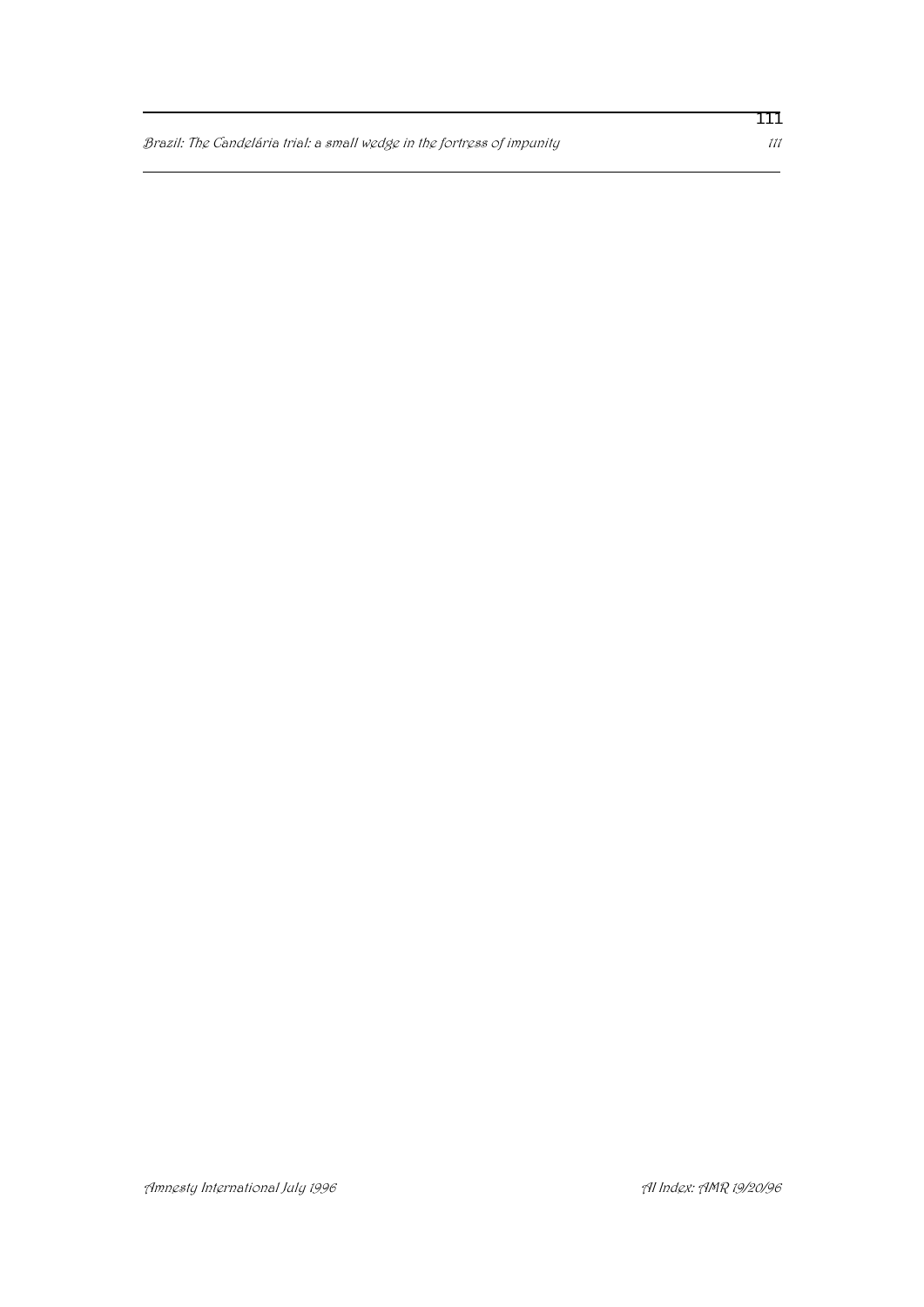112

**Wilson Brito dos Santos** - extrajudicially executed in November 1992 after denouncing the extrajudicial execution of his friend **Ademir Barbosa Correia,** and attempted extrajudicial execution of himself by military police in February 1992, in Salvador, Bahia.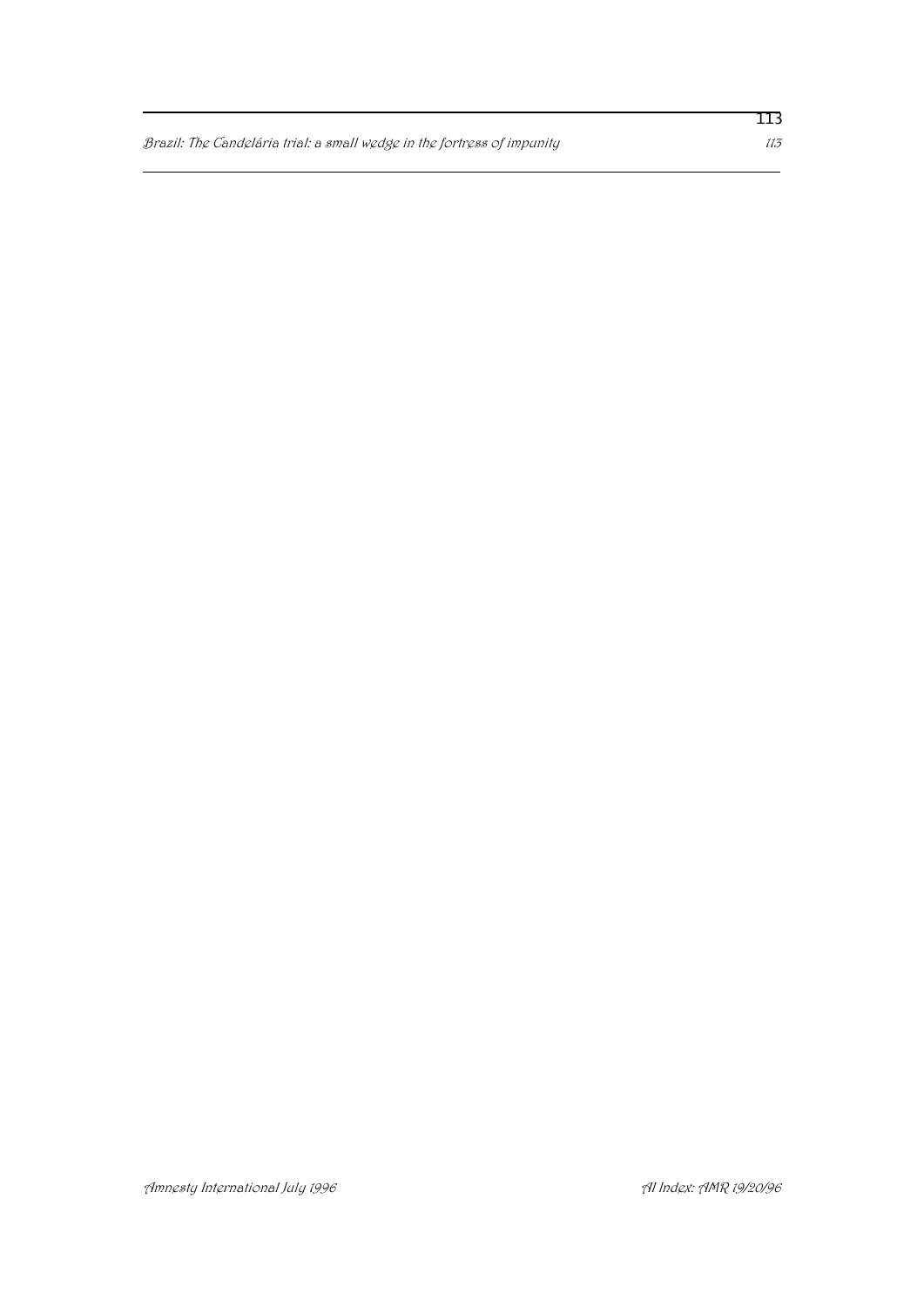**Edmeia da Silva Euzébio** - killed in circumstances which suggest an extrajudicial execution in January 1993 after testifying in court to police involvement in the "disappearance" of her son and ten friends in July 1990, in Rio de Janeiro.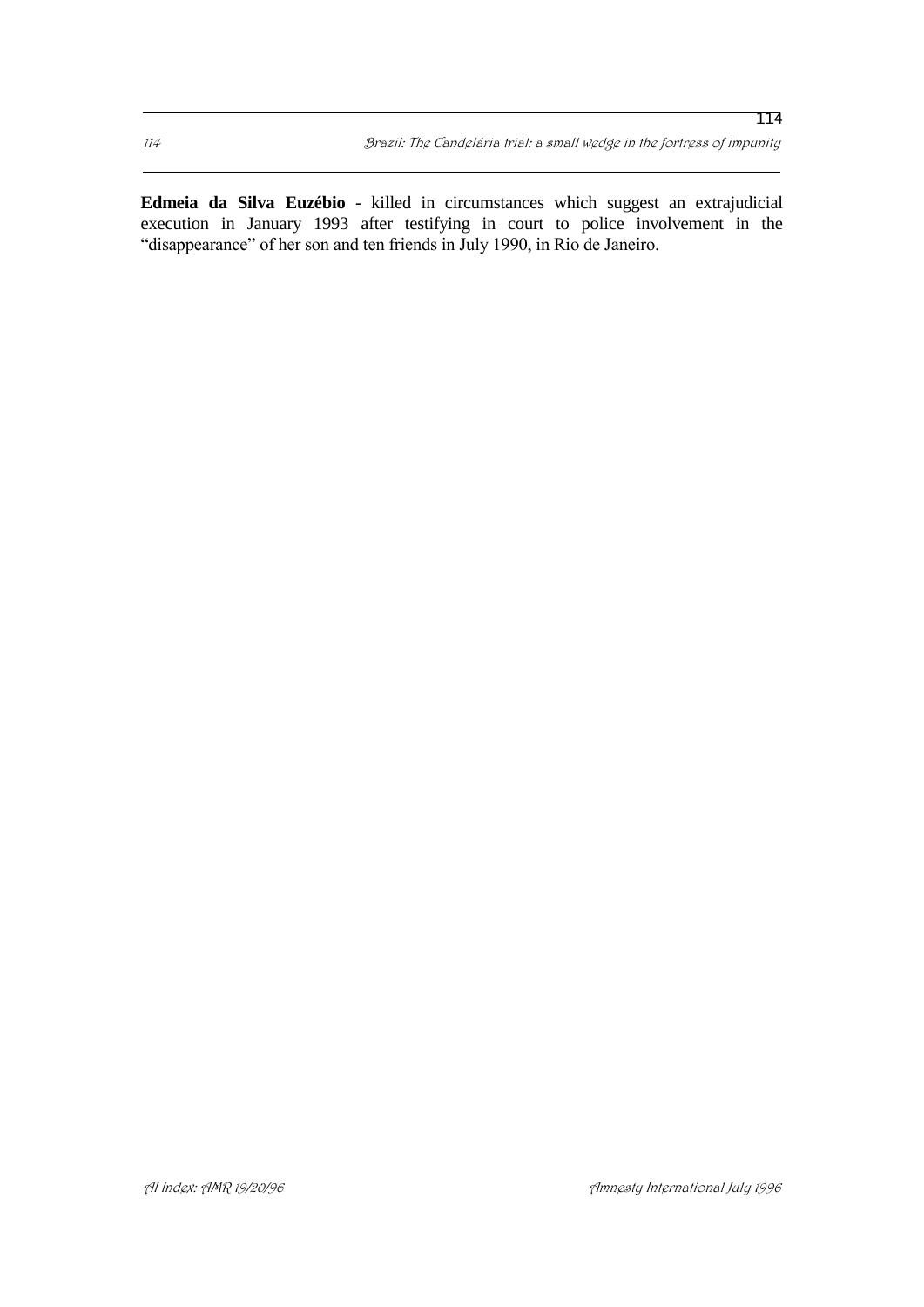Amnesty International July 1996 AI Index: AMR 19/20/96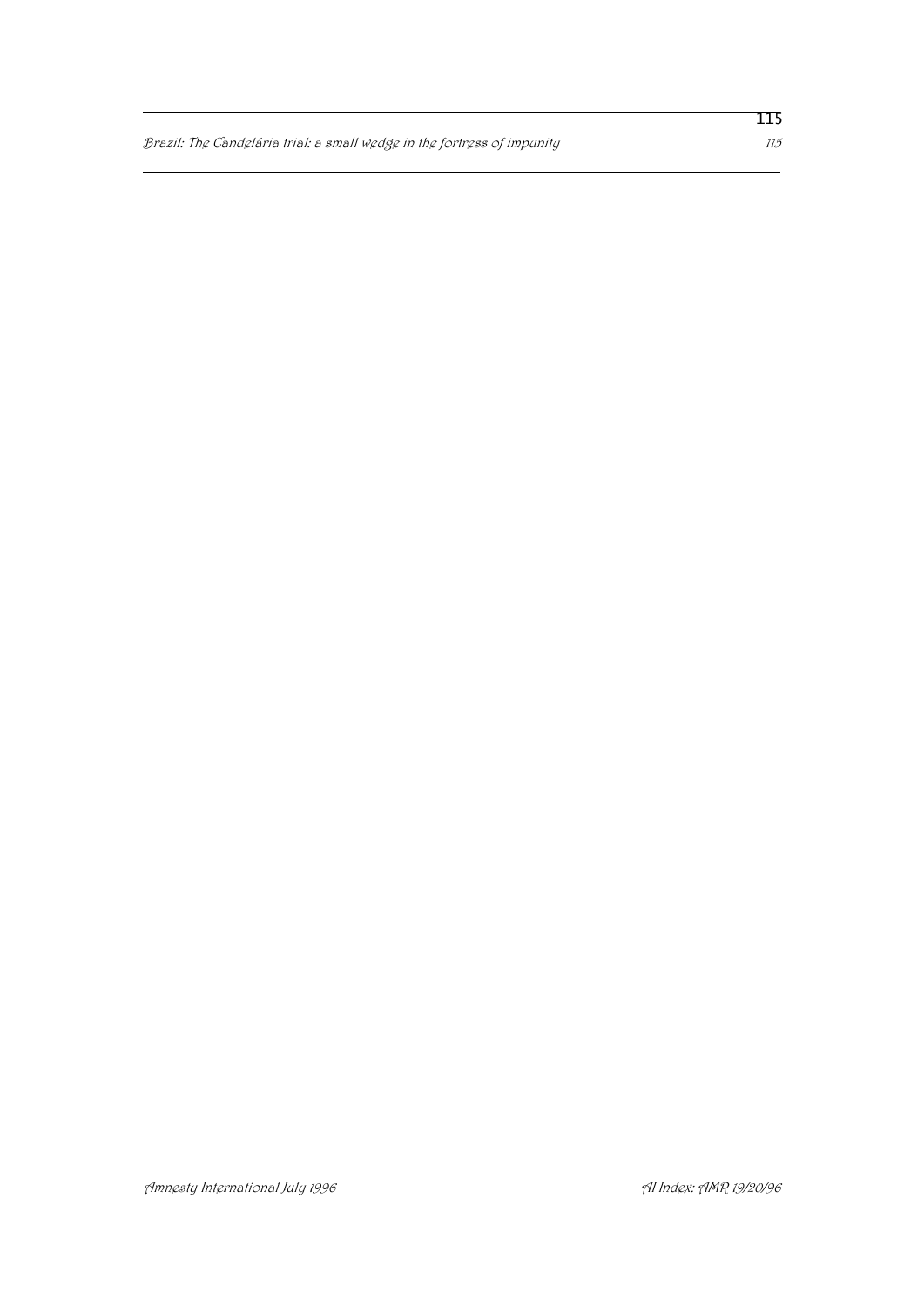Numerous witnesses to human rights violations have received death threats or suffered attempts on their lives.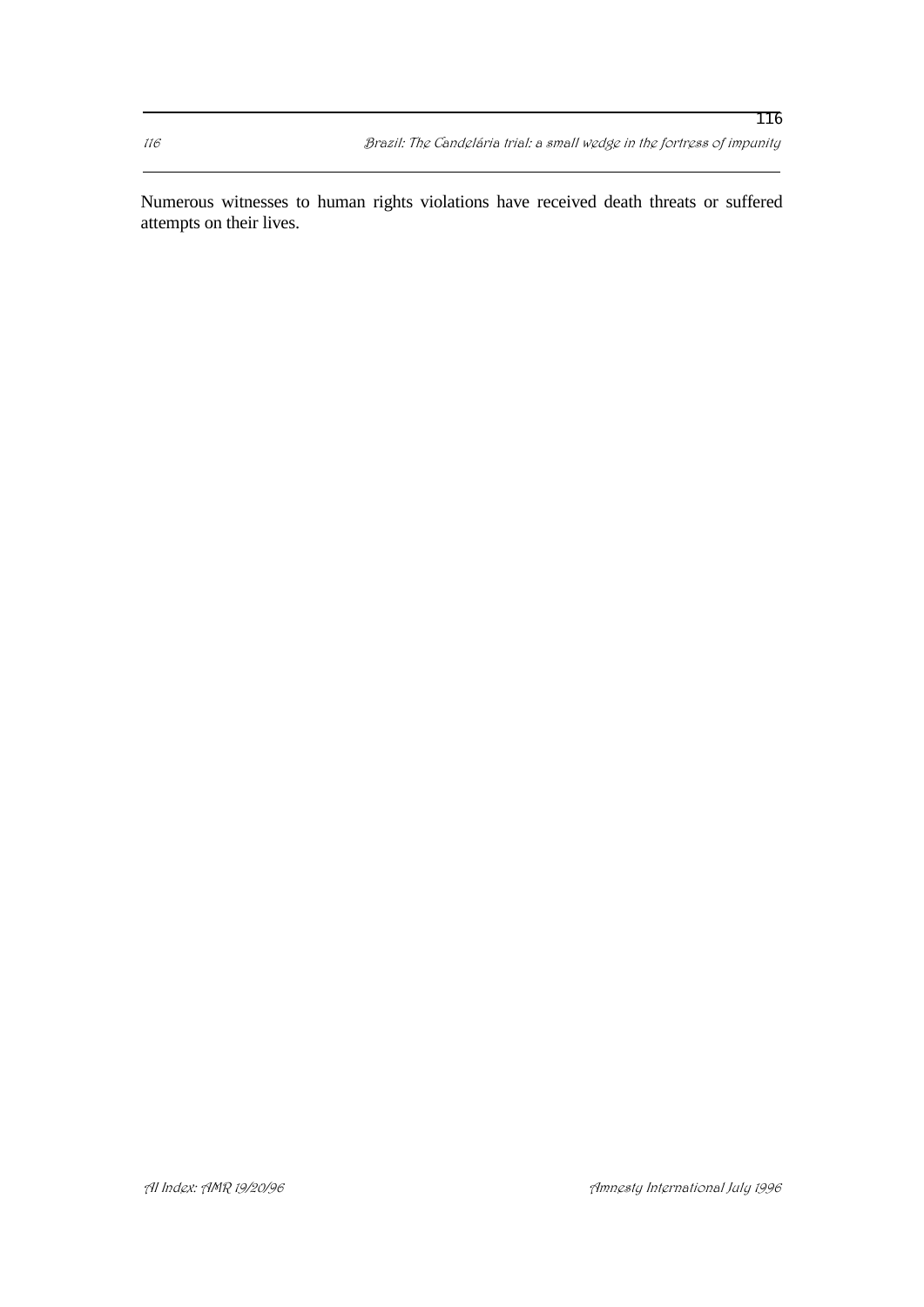Amnesty International July 1996 AI Index: AMR 19/20/96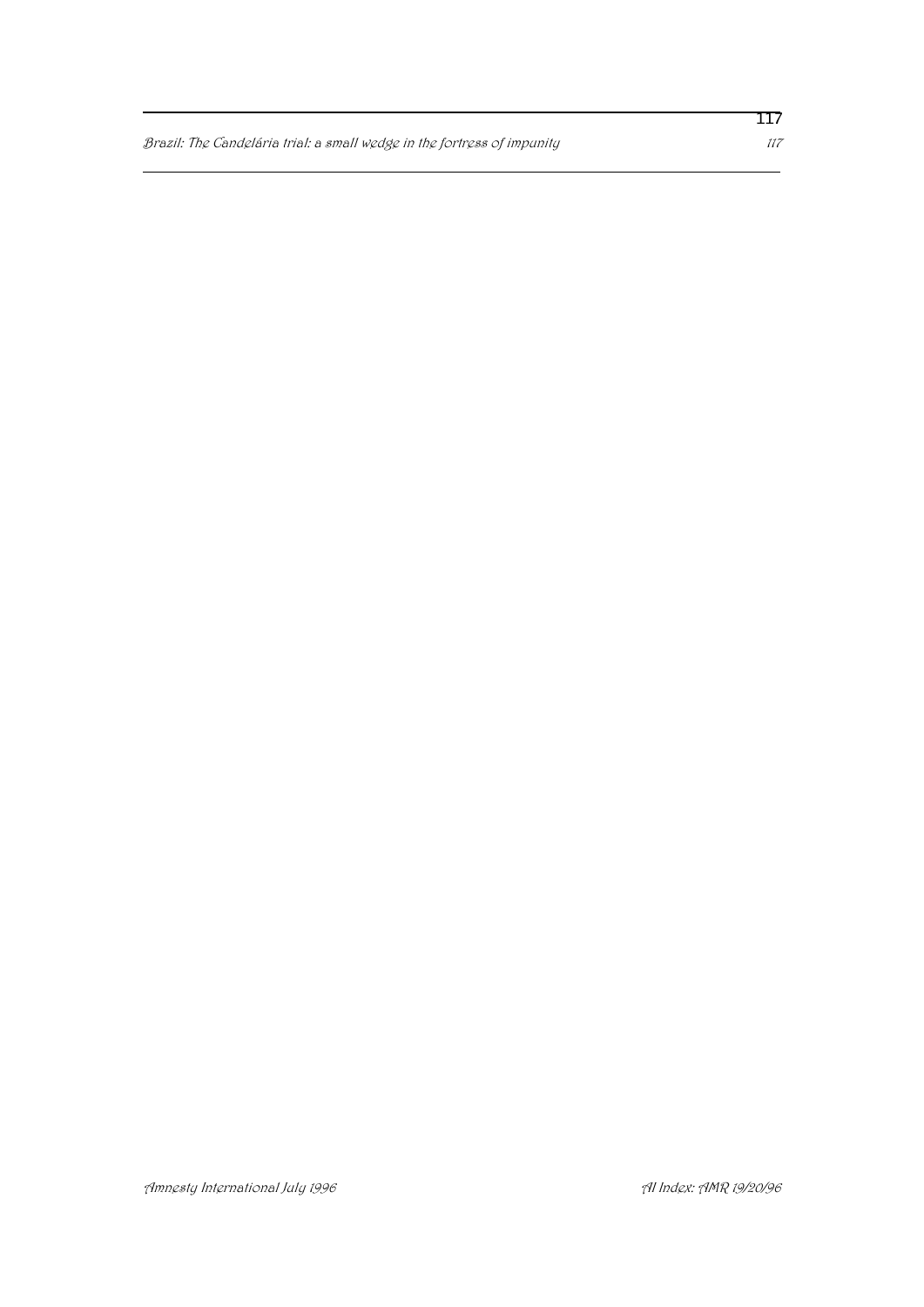118

Human rights activists are similarly the target of death threats. For example, **Caio Ferraz**, the administrator of the *Casa da Paz*, a community centre set up in the house where eight people died in the Vigário Geral massacre in Rio de Janeiro in 1993, after receiving a series of death threats.